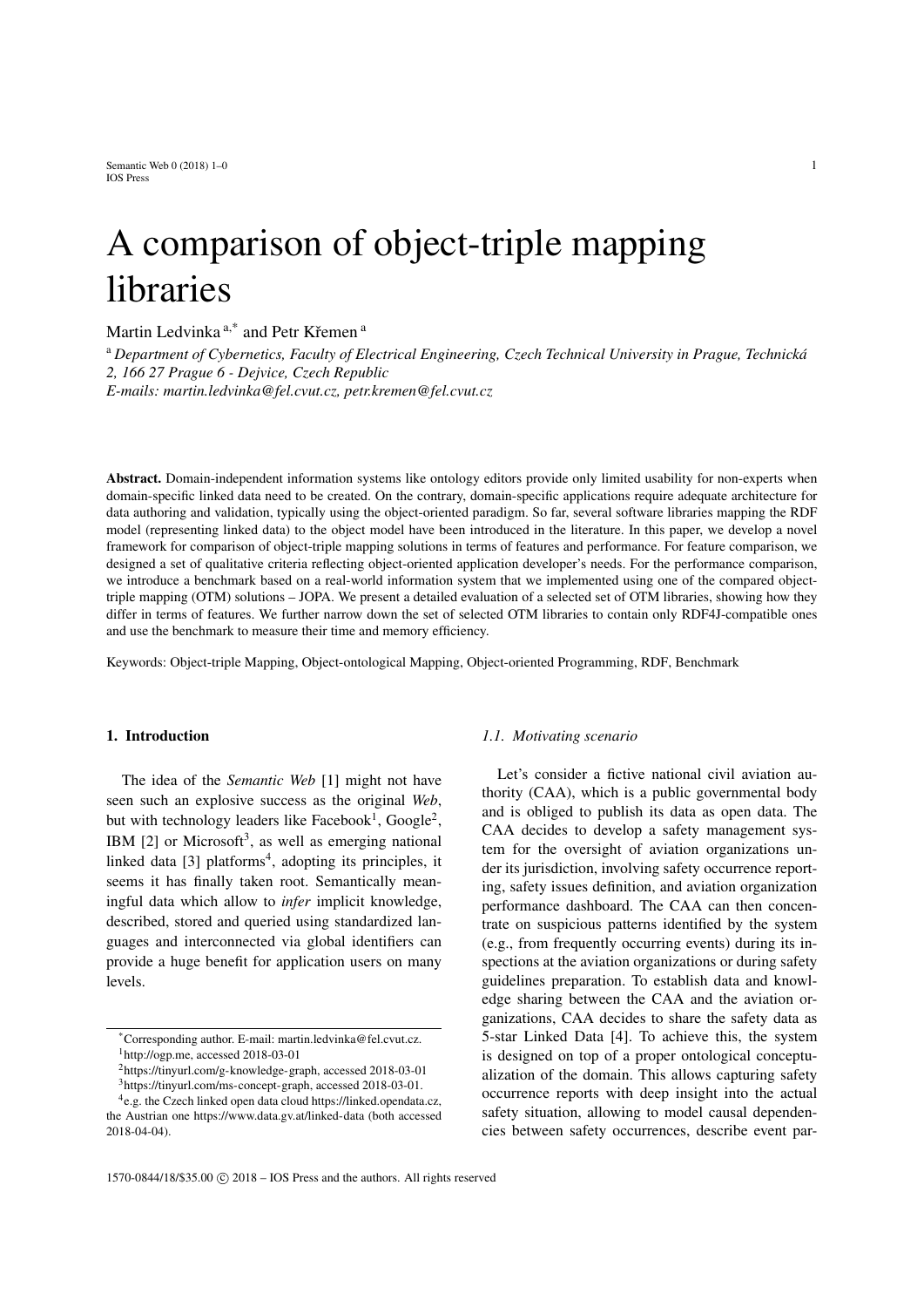ticipants, use rich typologies of occurrences, aircraft types, etc. Furthermore, integration of other available Linked Data sources, e.g., a register of aviation companies (airlines, airports etc.) and aircraft helps to reveal problematic aviation organizations. A subset of the described functionality has been implemented in the SISel system [\[5\]](#page-42-4). Another system with related functionality aimed at the spacecraft accident investigation domain was built at NASA by Carvalho et al. [\[6,](#page-42-5) [7\]](#page-42-6).

To be usable by non-experts, the system is domainspecific, not a generic ontology editor/browser. No matter how the user interface is implemented, it is supposed to communicate with the backend through a well-designed domain-specific API. Business logic implementing such API requires efficient access to the underlying data. Using common Semantic Web libraries like Jena [\[8\]](#page-42-7) or RDF4J [\[9\]](#page-42-8) for such access ends up with a large amount of boilerplate code, as these libraries work on the level of triples/statements/axioms and do not provide frame-based knowledge structures. The solution is to allow developers to use the well-known object-oriented paradigm, which is well supported in IDEs and which provides compile-time checking of the object model structure and usage. However, to match objects to triples, one needs an *object-triple mapping* (OTM) that defines the contract between the application and the underlying knowledge structure. Many libraries trying to offer such a contract exist. However, these libraries differ a lot in their capabilities as well as efficiency, neither of which is systematically documented. In this survey paper, we provide a framework for comparing various OTM solutions in terms of features and performance. In addition, we use this framework and try to systematize the existing OTM approaches with the aim of helping developers to choose the most suitable one for their use case.

#### *1.2. Contribution*

The fundamental question of this paper is: "Which object-triple mapping solution is suitable for creating and managing object-oriented applications backed by an RDF triple store?". The actual contribution of this paper can be split into three particular goals:

- 1. Select a set of *qualitative criteria* which can be used to compare object-triple mapping library features relevant for object-oriented applications.
- 2. Design and develop a benchmark for performance comparison of object-triple mapping libraries. This benchmark should be easy to use

and require as little effort as possible to accommodate a new library into the comparison.

3. Compare object-triple mapping solutions compatible with a selected storage in terms of their features and performance.

The remainder of this paper is structured as follows. Section [2](#page-1-0) presents the necessary background on the RDF language, OTM systems, and Java performance benchmarks. Section [3](#page-3-0) reviews existing approaches to comparing OTM libraries and benchmarking in the Semantic Web world in general. Section [4](#page-4-0) presents the framework designed in this work. Section [5](#page-11-0) introduces the OTM libraries chosen for the comparison and discusses the reasons for their selection. Sections [6](#page-15-0) and [7](#page-19-0) actually compare the selected libraries using the framework designed in Section [4.](#page-4-0) The paper is concluded in Section [8.](#page-27-0) Appendices [A.1](#page-29-0) and [A.2](#page-39-0) contain full reports of time performance, resp. scalability comparison.

#### <span id="page-1-0"></span>2. Background

The fundamental standard for the Semantic Web is the Resource Description Framework (RDF) [\[10\]](#page-42-9). It is a data modeling language built upon the notion of *statements* about *resources*. These statements consist of three parts, the *subject* of the description, the *predicate* describing the subject, and the *object*, i.e., the predicate value. Such statements – *triples* – represent elements of a labeled directed graph, an *RDF graph*, where the nodes are resources (IRIs or blank nodes) or literal values (in the roles of subjects or objects) and the edges are properties (in the role of predicates) connecting them. RDF can be serialized in many formats, including RDF/XML, Turtle or N-triples. Taking an RDF graph and a set of *named graphs* (RDF graphs identified by IRIs), we get an *RDF dataset*.

The expressive power of RDF is relatively small. To be able to create an *ontology* (a formal, shared conceptualization) of a domain, more expressive languages like RDF Schema (RDFS) [\[11\]](#page-42-10), OWL [\[12\]](#page-42-11) and OWL 2 [\[13\]](#page-42-12) were introduced. They extend RDF with constructs like classes, domains and ranges of properties, and class or property restrictions. A simplistic example of an RDFS ontological schema can be seen in Figure [1,](#page-2-0) its serialization in Turtle [\[14\]](#page-42-13) is then displayed in Listing  $1<sup>5</sup>$  $1<sup>5</sup>$  $1<sup>5</sup>$ . An important feature of the Se-

<span id="page-1-1"></span><sup>5</sup>Prefixes introduced in listings are reused in subsequent listings and figures as well.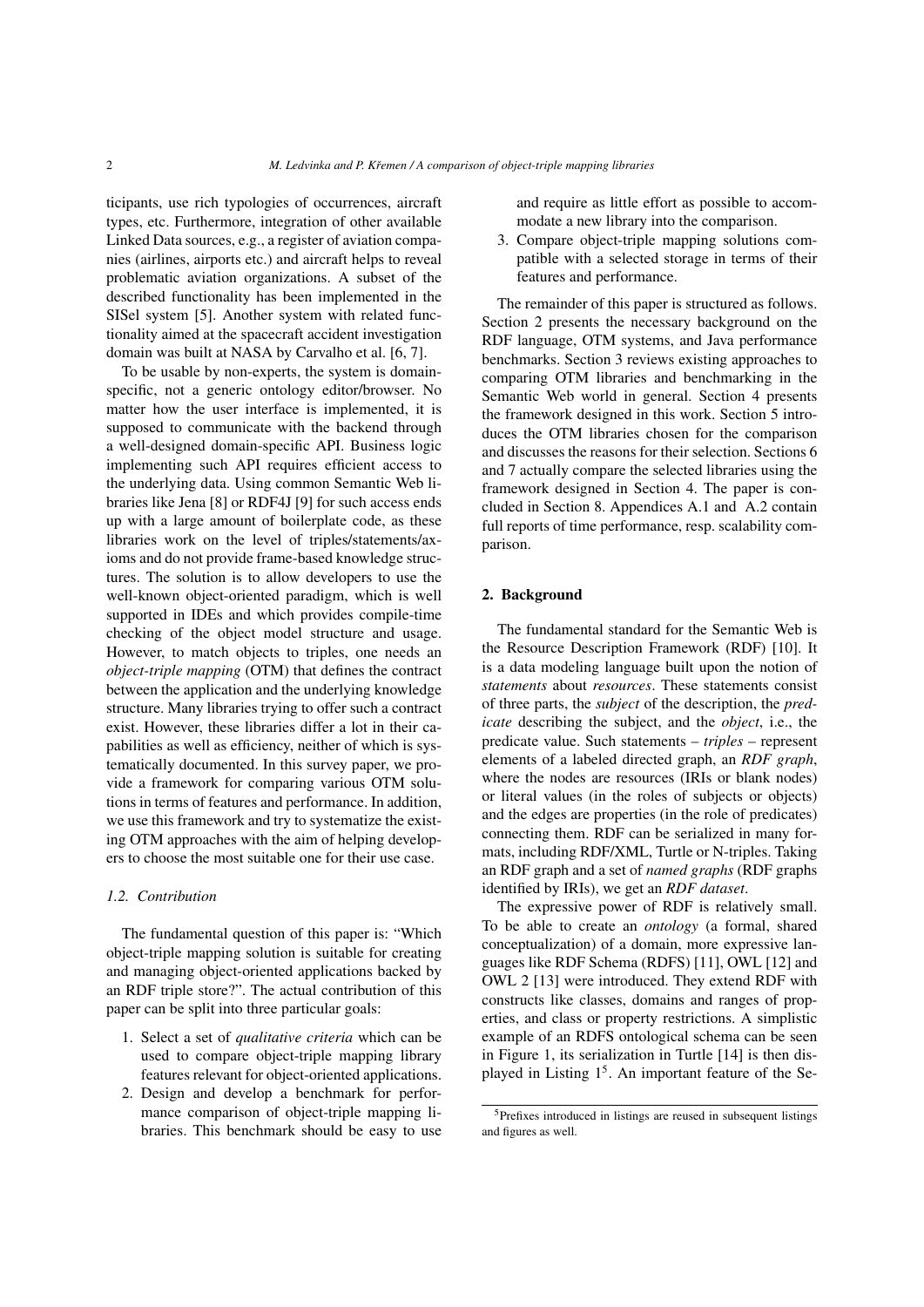<span id="page-2-0"></span>



mantic Web is also that RDF is used to represent both the schema and the actual data.

<span id="page-2-1"></span>

|  |  | Listing 1: Turtle serialization of an RDFS schema. |  |
|--|--|----------------------------------------------------|--|
|--|--|----------------------------------------------------|--|

```
@prefix rdf:
 <http://www.w3.org/1999/02/22-rdf-syntax-ns#> .
@prefix rdfs:
 .<br><http://www.w3.org/2000/01/rdf-schema#>
@prefix xsd:
 <http://www.w3.org/2001/XMLSchema#> .
@prefix doc: <http://onto.fel.cvut.cz/ontologies/
    documentation/>.
@prefix as:
 -<br><http://onto.fel.cvut.cz/ontologies/a-s/> .
@prefix ufo:
 -<br><http://onto.fel.cvut.cz/ontologies/ufo/> .
doc:documents
   a rdf:Property ;
   rdfs:range as:occurrence ;
   rdfs:domain doc:occurrence_report .
doc:has_file_number
   a rdf:Property ;
   rdfs:range xsd:long .
as:occurrence
   a rdfs:Class ;
   rdfs:subClassOf ufo:event .
doc:occurrence_report a rdfs:Class .
ufo:event a rdfs:Class .
```
The SPARQL Query Language (SPARQL) [\[15\]](#page-42-14) and SPARQL Update [\[16\]](#page-42-15) are standardized languages used to query and manipulate RDF data. A SPARQL query example is shown in Listing [2;](#page-2-2) it selects all classes and, if present, also their immediate super types.

The primary focus of this paper (as well as most of the discussed OTM solutions) is on RDFS. However, OWL (2) is referenced in several places to provide further context.

Listing 2: A SPARQL query example.

```
SELECT DISTINCT ?cls ?supcls WHERE {
   ?cls a rdfs: Class
   OPTIONAL {
      ?cls rdfs:subClassOf ?supcls .
   }
}
```
#### *2.1. Accessing semantic data*

Ontological data are typically stored in dedicated semantic databases or *triple stores*, such as RDF4J [\[9\]](#page-42-8), GraphDB [\[17\]](#page-42-16) or Virtuoso [\[18\]](#page-42-17). To be able to make use of these data, an application needs means of accessing the underlying triple store. Unfortunately, there is no common standard for accessing a semantic database (like ODBC [\[19\]](#page-42-18) for relational database access). This lack of standardization gave rise to multiple approaches and libraries that can be basically split into two categories (as discussed in [\[20\]](#page-42-19)):

- Domain-independent libraries like Jena [\[8\]](#page-42-7), OWL API [\[21\]](#page-42-20), or RDF4J (former Sesame API) [\[9\]](#page-42-8). Such libraries are suitable for generic tools like ontology editors or vocabulary explorers that do not make any assumptions about the ontology behind the data the application works with.
- Domain-specific libraries like AliBaba [\[22\]](#page-42-21), Empire [\[23\]](#page-42-22), or JOPA [\[24\]](#page-42-23) are examples of libraries which employ some form of *object-triple* (OTM) (or *object-ontological* (OOM)) *mapping* to map semantic data to domain-specific objects, binding the application with some assumption about the form of data.

Domain-specific libraries are more suitable for creating object-oriented applications. Such applications express the domain model in the form of object classes, and their properties (attributes or relationships). OTM, in this case, allows to automatically map the notions from the object-oriented realm to the semantic data model and vice versa. Domain-independent libraries perform no such thing. They treat the underlying data at the same level as the RDF language, i.e., at the level of statements, without any assumption about their meaning. Therefore, a domain-specific application attempting to use such libraries would either need to treat its data in the same manner, which makes it extremely difficult to understand, develop, and maintain; or the developer would end up writing their own version of an object-triple mapping library. Either way, it is more favorable to leverage dedicated object-triple mapping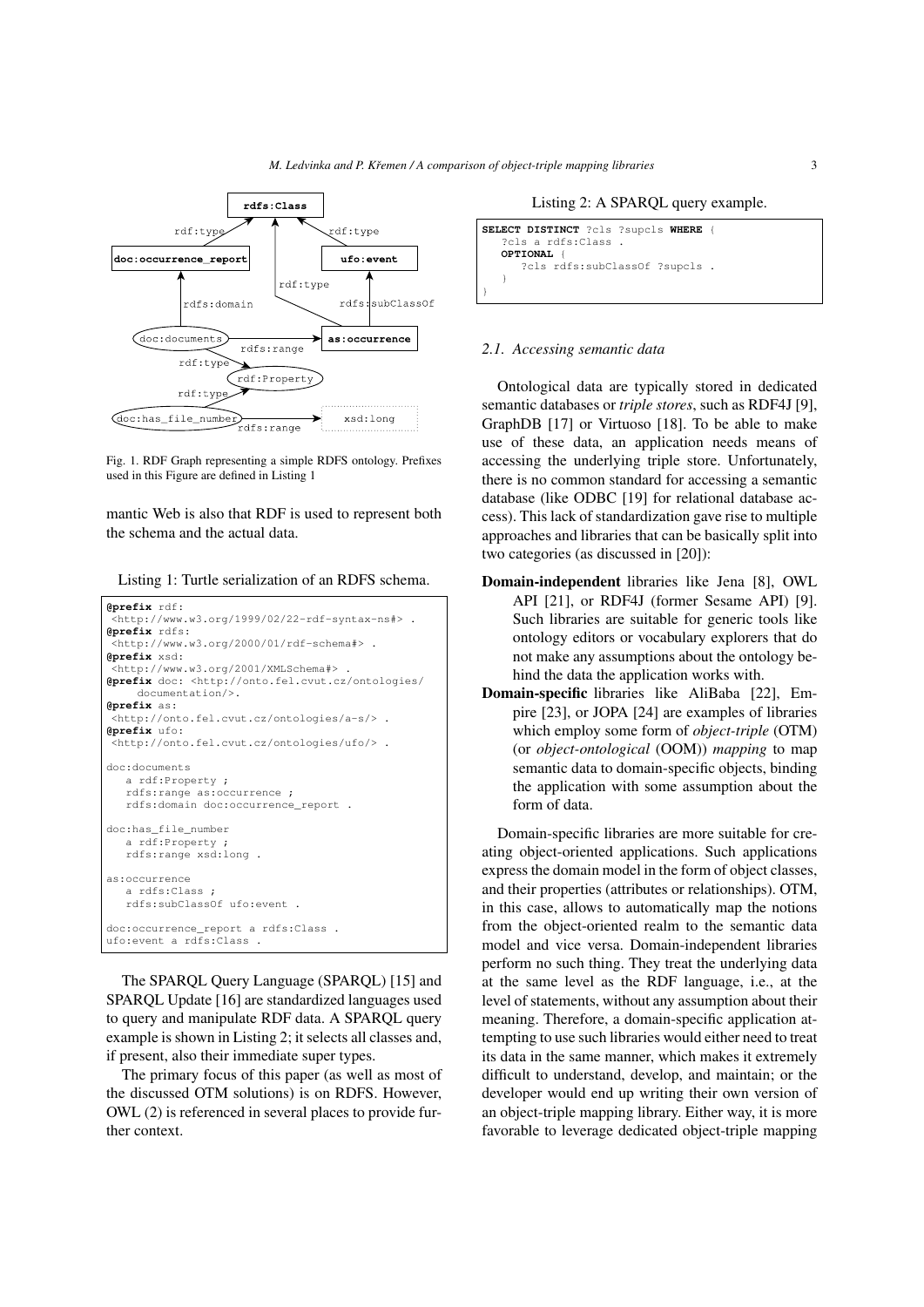<span id="page-3-1"></span>Simplified mapping between RDF(S) terms and object model artifacts

| Ontology            | <b>Object</b>   |  |  |
|---------------------|-----------------|--|--|
| <b>RDFS</b> class   | Entity class    |  |  |
| RDF property        | Attribute       |  |  |
| RDFS class instance | Entity (object) |  |  |

solutions. In addition, some OTM libraries allow accessing various data sources in a unified way, support transactional processing and compile-time checking of correct model usage. Table [1](#page-3-1) shows a simplified mapping between RDF(S) terms and object model artifacts considered by the majority of the OTM solutions. We shall use these notions throughout this paper.

An analogous division where *indirect* and *direct* models correspond to the domain-independent and domain-specific approaches respectively is used in [\[25\]](#page-42-24). The authors argue that direct models are more suitable for domain-specific applications and propose a hybrid approach where parts of the application model are domain independent and parts are domain specific.

The difference between domain-independent and domain-specific libraries is similar to the difference between JDBC [\[26\]](#page-42-25) and JPA [\[27\]](#page-42-26) in the relational database world. JDBC is a row-based access technology, which requires a lot of boilerplate code. In addition, not all databases fully adhere to the  $SQL^6$  $SQL^6$  standard, so using JDBC, which is based on SQL, may bring compatibility issues. JPA, on the other hand, provides *object-relational mapping* (ORM) and makes access to various databases transparent.

There exists a number of OTM libraries. However, their user base is still relatively small, which is reflected in the small amount of information available about them. Some libraries are tied to a specific underlying storage, others' APIs do not reflect the specifics of semantic data access. Ultimately, one would like to be able to determine which of the libraries is the most suitable for his/her object-oriented application.

## *2.2. Performance benchmarking in Java*

As was already stated, the developed comparison framework consists of a set of qualitative criteria and a performance benchmark. The benchmark is written in Java, which is hardly a surprise since Java is the most prominent language in the Semantic Web community. Therefore, approaches to performance testing in Java were also reviewed.

Java-based performance testing has certain specifics which are given by the nature of the Java platform where each program is compiled into an intermediate language – the *bytecode* – and interpreted at runtime by the *Java virtual machine* (JVM). The JVM is able to optimize frequently executed parts of a program. These optimizations occur during execution of the application. The JVM also automatically manages application memory via a mechanism called *garbage collection* which automatically frees memory occupied by objects that are no longer referenced. Of course, if the application forgets to discard objects it does not use anymore – it has a so-called *memory leak* – it may eventually run out of free memory. Although garbage collection is nowadays extremely efficient, it still requires CPU time and may influence the application performance. Java benchmarks thus usually take into account application throughput and its dependence on the amount of available memory (*heap size*). The best known benchmarks in this area are SPEC [\[28\]](#page-42-27) and Da-Capo [\[29\]](#page-42-28). DaCapo measures application throughput w.r.t. heap size. In addition, it samples heap occupation and composition and new object allocation rate. The authors of [\[30\]](#page-42-29) count garbage collection events and the time JVM spends executing them.

Generally, when benchmarking Java applications, it is necessary to execute a *warm-up* period which allows the JVM to perform code optimizations. Otherwise, the results could register a significant speedup after the initial unoptimized phase. Georges et al. [\[31\]](#page-42-30) discuss further practices for executing Java application benchmarks and interpreting their results, introducing a statistically rigorous methodology for Java benchmarking. Their methodology was used in the experiments in this work.

#### <span id="page-3-0"></span>3. Related work

This section overviews existing related approaches. First, we present existing object-triple mapping library comparisons (both feature and performance-wise) and then take a look at established storage benchmarks and discuss how our benchmark framework complements them.

There are very few comparisons of OTM libraries. Most benchmarks and comparisons concentrate on the underlying storage and its performance. While this is

<span id="page-3-2"></span><sup>6</sup>Structured Query Language, a data query, definition, manipulation and control language for relational databases.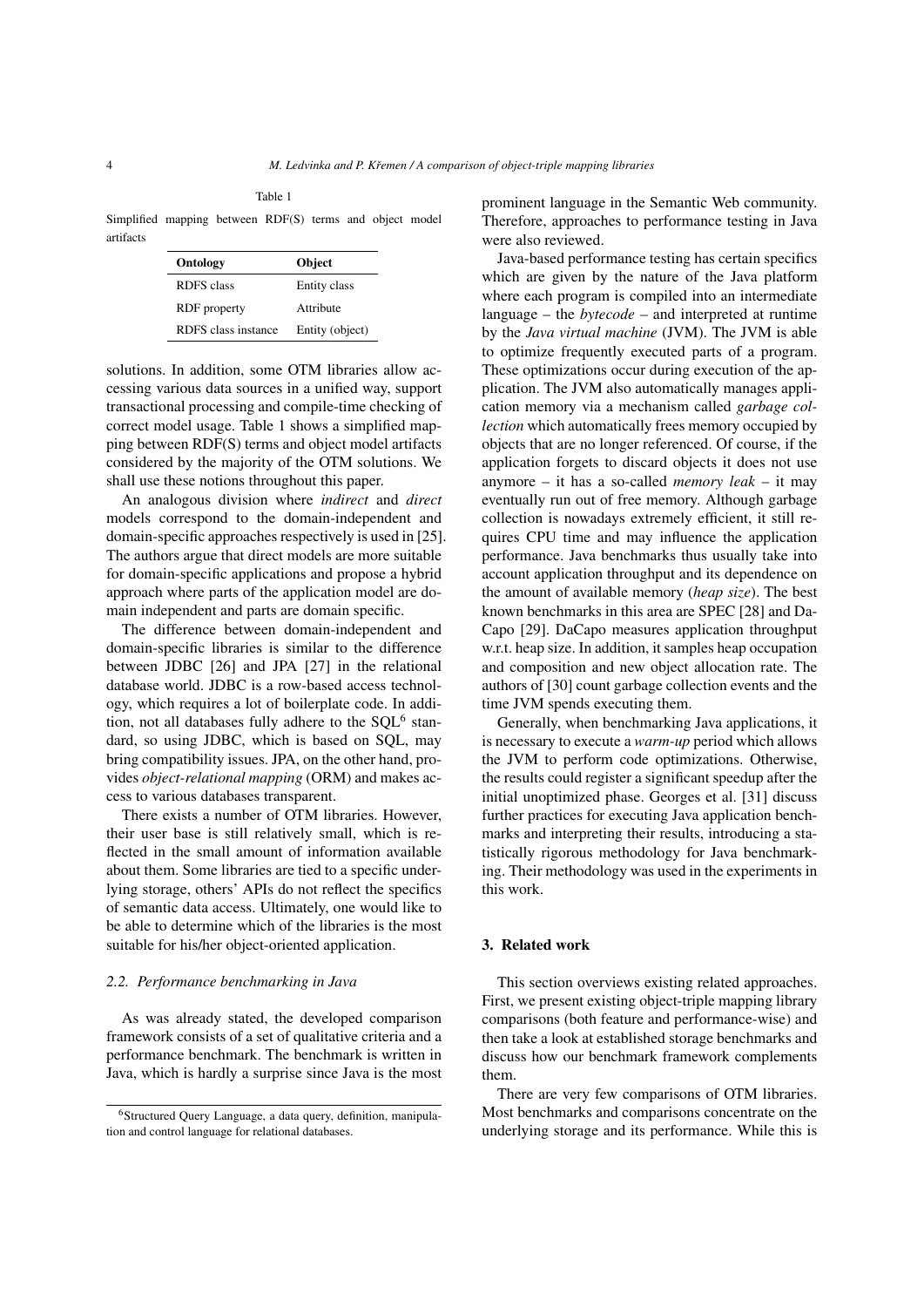certainly a very important aspect, one needs to be able to make a qualified decision when choosing from a set of object-triple mapping libraries. Holanda et al. [\[32\]](#page-42-31) provide a performance comparison between their solution – JOINT-DE – and AliBaba. However, their benchmark uses a minimalistic model (create operation works with a single entity with one string attribute) and no other library is taken into account. Cristofaro [\[33\]](#page-43-0) provides a short feature comparison of various OTM libraries supporting the Virtuoso storage server [\[18\]](#page-42-17). A more recent and elaborate featurebased comparison can be found in [\[34\]](#page-43-1). It compares a set of selected libraries from the point of development activity, documentation, ease of use and querying capabilities. In [\[35\]](#page-43-2), authors of the well-known LUBM benchmark [\[36\]](#page-43-3) do not present any actual comparison but they introduce a set of requirements a Semantic Web knowledge base system benchmark should fulfill. Although they again target mainly semantic database benchmarks, the criteria defined in their article apply to a large extent to this work as well and their satisfaction will be shown in Section [4.](#page-4-0)

The number of benchmarks comparing storage sys-tems is, on the other hand, relatively large<sup>[7](#page-4-1)</sup>. The best known benchmarks in this area are the Berlin SPARQL Benchmark [\[37\]](#page-43-4), LUBM [\[36\]](#page-43-3) and UOBM [\[38\]](#page-43-5). These benchmarks evaluate the performance of the storage engines and, in case of the more expressive LUBM and UOBM, also allow to compare the engines in terms of their inference capabilities. Our work in [\[39\]](#page-43-6) represents a step towards the application-oriented usage because it leverages the UOBM model and data and uses a set of queries specifically designed to simulate the behavior of OTM libraries. All these benchmarks use the SPARQL endpoint provided by the evaluated system, which makes them easy to apply to various storage technologies. The benchmark developed here concentrates more on the overhead OTM libraries represent on top of the storage execution time and how effectively they use the storage. That is why, to eliminate its influence on the results, only one underlying repository was used in the evaluation in Section [7.](#page-19-0)

#### <span id="page-4-0"></span>4. Design of the comparison framework

This section introduces the comparison framework which consists of two parts:

- 1. A set of criteria used to evaluate the features supported by the compared libraries.
- 2. A performance benchmark.

# *4.1. Feature criteria*

We have designed a set of criteria, which can be used to evaluate an OTM library's suitability in a particular use case. The criteria can be split into three main categories:

- General (GC) General criteria are based on the principles known from application development and relevant object-relational mapping features.
- Ontology-specific (OC) These criteria take into account specific features of the Semantic Web language stack based on RDF and its design. They are not specific to OTM libraries and could be applied to libraries used to access semantic data in general.
- Mapping (MC) Mapping criteria concern important techniques used for the object-triple mapping. They are motivated by the differences of ontologies on the one side and the object-model on the other [\[40\]](#page-43-7).

The selection is based on existing knowledge from other domains (e.g., ORM), literature and our own experience with developing ontology-based applications. We intended to incorporate also other ontology-based information systems but we were not able to find publicly available source code of any ontology-based application which uses an OTM library. For each criterion, we describe its genesis, as well as the condition under which we consider the criterion to be satisfied.

*GC1 – Transactions* Transactional processing, i.e., splitting work into individual, indivisible operations, is one of the fundamental paradigms of computer science [\[41\]](#page-43-8). It originated in databases but, due to its universally applicable principles, it is used throughout information systems with various levels of granularity. Nevertheless, support for transactions is one of the main features an OTM library has to provide, be it using an internal transaction engine or relying on the underlying storage.

Transactions are characterized by the *ACID* acronym, which stands for *Atomicity* of the transaction, eventual *Consistency* of data, *Isolation* of concurrent transactions and *Durability* of the transaction results. Given the complex nature of transaction isolation where sev-

<span id="page-4-1"></span><sup>7</sup>See for example the list at [https://www.w3.org/wiki/](https://www.w3.org/wiki/RdfStoreBenchmarking) [RdfStoreBenchmarking,](https://www.w3.org/wiki/RdfStoreBenchmarking) accessed 2018-11-21.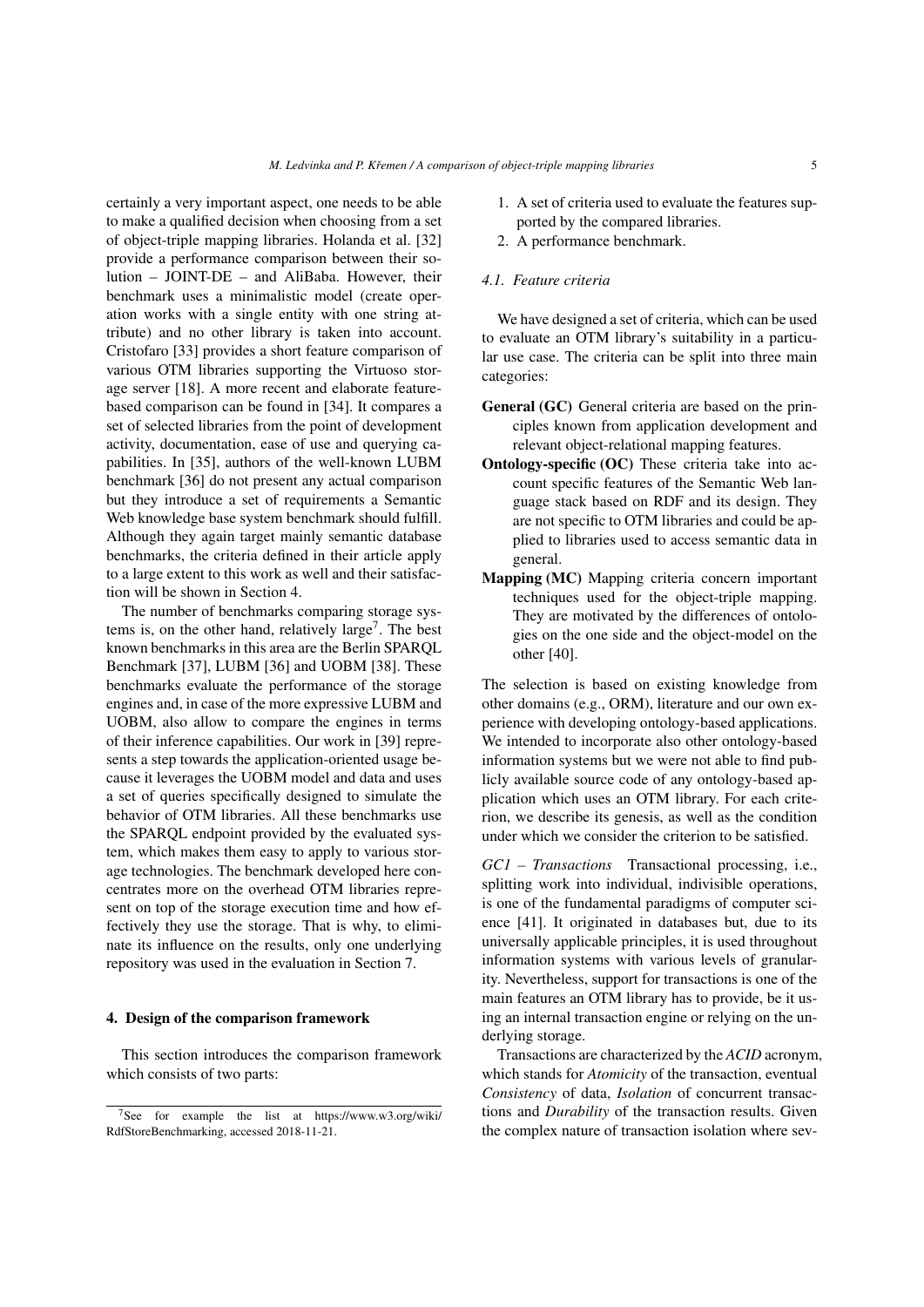eral isolation levels exist<sup>[8](#page-5-0)</sup>, and the lack of its treatment in all evaluated tools, our goal when examining transactional support in the OTM libraries is to evaluate their implementation of ACD.

Fully satisfied if: The library supports ACD usercontrolled transactions.

*GC2 – Storage access variability* Storage access variability refers to the library's ability to connect to semantic storages of various vendors. While application access to relational databases is standardized in two ways – the *Open Database Connectivity* (ODBC) [\[19\]](#page-42-18) is a platform-independent database access API; the *Java Database Connectivity* (JDBC) [\[26\]](#page-42-25) is a Java-based database access API (a JDBC driver can use an ODBC driver internally) – the semantic world lacks a corresponding standard. For instance, although RDF4J-based access is supported by most of the industry's biggest repository developers, it is not possible to use it to connect to a Jena SDB store, which is backed by a relational database. To allow access to different storages, the OTM library has to account for this either by having modules for access to various storages or by defining an API whose implementations would provide access to the repositories. Another possibility, although probably not very efficient, could be accessing the storage using a SPARQL [\[42\]](#page-43-9) or *Linked Data Platform* [\[43\]](#page-43-10) endpoint.

Fully satisfied if: The library supports connecting to a triple store by means of at least two different APIs (e.g., Jena, RDF4J) or via a generic SPARQL endpoint API.

*GC3 – Query result mapping* Besides reading individual instances with known identifiers, it is often necessary to read a set of instances corresponding to some search criteria (for example, read all reports with the given severity assessment which document events that occurred during the last month). Naturally, mapping of SPARQL query results to objects is expected, as SPARQL is the standard query language for the Semantic Web, but other languages like SeRQL (a Sesame query language) can be supported. A similar feature is supported by JPA [\[27\]](#page-42-26) where SQL results can be mapped to entities or dedicated Java objects.

Fully satisfied if: SPARQL query results can be declaratively mapped to the object model (entities).

*GC4 – Object-level query language* Related to *GC3* is the question of query languages supported by the OTM library. While SPARQL is adequate in most situations, it can be cumbersome to work with, especially given the fact that one has to deal with IRIs and prefixes. When querying the data from an objectoriented application, it is convenient to be able to leverage the object model in the queries. This is again supported by JPA [\[27\]](#page-42-26), where one can use the *Java Persistence Query Language* (JPQL) – a query language with SQL-like syntax but exploiting classes, attributes, and relationships instead of tables and columns. Furthermore, it also defines the *Criteria API* which allows one to construct queries dynamically at runtime using builder objects. Criteria API is especially suitable when a large number of optional filtering criteria can be used in the query and juggling with string concatenation would be difficult and error-prone. In addition, Criteria API provides the benefit of compile-time syntax checking, because it uses regular Java classes and methods.

Prototypical solutions already exist in the Semantic Web community. For instance, Hillairet et al. [\[44\]](#page-43-11) use the Hibernate Query Language, an implementation of the standard Object Query Language  $[45] (OQL)^9$  $[45] (OQL)^9$  $[45] (OQL)^9$  used by one of the most popular ORM vendors, to translate queries to/from SPARQL. Stadler and Lehmann [\[46\]](#page-43-13), on the other hand, present an engine rewriting Criteria API queries to SPARQL.

Fully satisfied if: The library provides an object model-based query language which can be used to access the data (e.g., like JPQL).

*GC5 – Detached objects* As pointed out in [\[32\]](#page-42-31), applications need to be able to *detach* persistent objects from their connection to the storage in order to work with them, for instance, when the entity is passed up through web application layers and transferred over the network in response to a client request or stored in an application-level cache. The opposite (an object which is always *managed*) can lead to an excessive amount of retained connections to the storage, blocking the resources of the machine. The difference between detached and managed entities is indeed in that managed entities are tracked by the persistence library which watches for changes in these objects.

Fully satisfied if: The persistence library allows to attach/detach objects to/from the repository connection.

<span id="page-5-0"></span><sup>8</sup>E.g. [https://tinyurl.com/transaction-isolation,](https://tinyurl.com/transaction-isolation) accessed 2018-11- 21.

<span id="page-5-1"></span><sup>9</sup> JPQL is another implementation of a subset of OQL.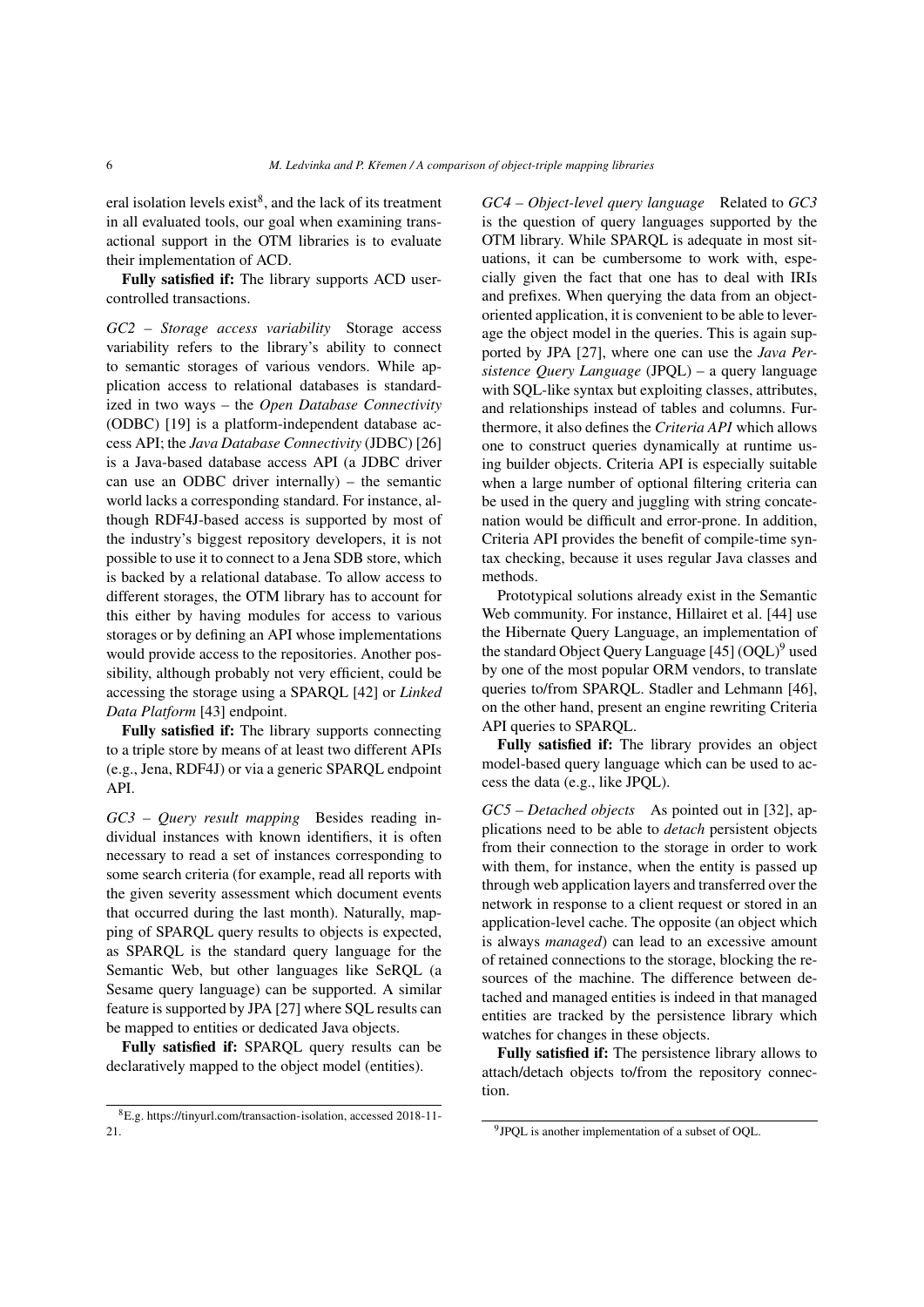*GC6 – Code/ontology generator* Setting up a database schema or an object model may seem like a one-time work but as the application evolves, so does often the schema. Keeping both the ontology schema and the object model in sync automatically can spare the developer a decent amount of time and bugs (e.g., a typo in an IRI). For this reason, JPA allows one to generate database schema from an object model [\[27\]](#page-42-26). In addition, many JPA implementations support also the converse – generating an object model from database tables. There also exist libraries like Owl2Java [\[47\]](#page-43-14) which allow generating an object model from an ontology. To this end, three approaches to object model vs ontology schema transformation are discussed in [\[48\]](#page-43-15) – manual mapping of an object model, its automatic generation from an ontological schema and a hybrid approach, which the authors deem most useful based on its correctness/efficiency ratio. In the hybrid scenario, a basic model is generated automatically and the developer then fine tunes it manually. Conversely, one could start with an object model, generate an ontology schema from it and continue extending the schema further.

Fully satisfied if: The library provides a generator to synchronize the object model with the ontology.

*OC1 – Explicit inference treatment* An RDFS repository may respond to a query with asserted and inferred statements. While they are indistinguishable from the formal point of view [\[49\]](#page-43-16), this holds only for the retrieval scenario. Statement removal (possibly as part of an update) works differently: asserted triples can be directly deleted but the existence of inferred statements is only implied by the presence of other statements. Consider triples

```
@prefix skos:
 <http://www.w3.org/2004/02/skos/core#> .
@prefix ex:
 <http://onto.fel.cvut.cz/ontologies/example/> .
ex:falcon-1 skos:prefLabel "Falcon" .
skos:prefLabel rdfs:subPropertyOf rdfs:label .
```
and an application which maps values of rdfs:label. If an OTM library does not differentiate asserted and inferred statements, it will let the application update ex:falcon-1's label. However, since the application works with rdfs:label and its value is inferred, updating it will actually not remove the asserted skos:prefLabel value. Instead, it will just assert a value of rdfs:label, leading to two labels asserted for the same object:

ex:falcon-1 skos:prefLabel "Falcon" . ex:falcon-1 rdfs:label "Updated Falcon"

This is hardly the expected behavior. An OTM library has to deal with such situations, e.g., by marking inferred attributes as read-only or by keeping track of inferred values and indicating an error whenever the application attempts to remove or modify such a value. This issue would be even more important if the repository supported SPIN [\[50\]](#page-43-17) rules or OWL, which allow richer inference.

Fully satisfied if: The library gives its users explicit control over whether they are working with asserted or inferred statements.

*OC2 – Named graphs* Named graphs [\[51\]](#page-43-18) are an important feature of RDF, as they allow to split RDF data into meaningful and identifiable parts inside an RDF dataset. Although there exist different semantics for treatment of named graphs, triple stores mostly adopt the one where the dataset's default graph represents a union or merge of its named graphs [\[52\]](#page-43-19). This strategy makes named graphs suitable for logical structuring of data. Consider a company repository containing information about projects, business contracts and employees. It is sensible to let the employees occupy a different named graph than projects, possibly together with a different degree of access control.

Fully satisfied if: The OTM library provides a way to access different graphs (default graph as well as named graphs) of an RDF dataset.

*OC3 – Automatic provenance management* RDF allows to record *provenance* information about the data using the RDF *reification* vocabulary [\[11\]](#page-42-10) (in addition, an OWL 2-compliant PROV-O ontology [\[53\]](#page-43-20) has been introduced by W3C). This approach, although not without flaws [\[54\]](#page-43-21), provides an interesting alternative to *auditing* in JPA, which is not standardized and is done in an ad hoc manner. Quasthoff and Meinel [\[55\]](#page-43-22) introduce a prototype able to generate provenance data in RDF processing. More specifically, it connects newly created statements to triples upon which they are based. An example of benefits of automatic provenance tracking can be formulated in terms of the benchmark model introduced later in Section [4.2.1](#page-8-0) – instead of manually assigning the last editor or author of a report, the OTM could set it based on user session information available in the application. It should be possible to configure for which entities or which attributes the provenance data should be generated and how to retrieve relevant information (e.g., user).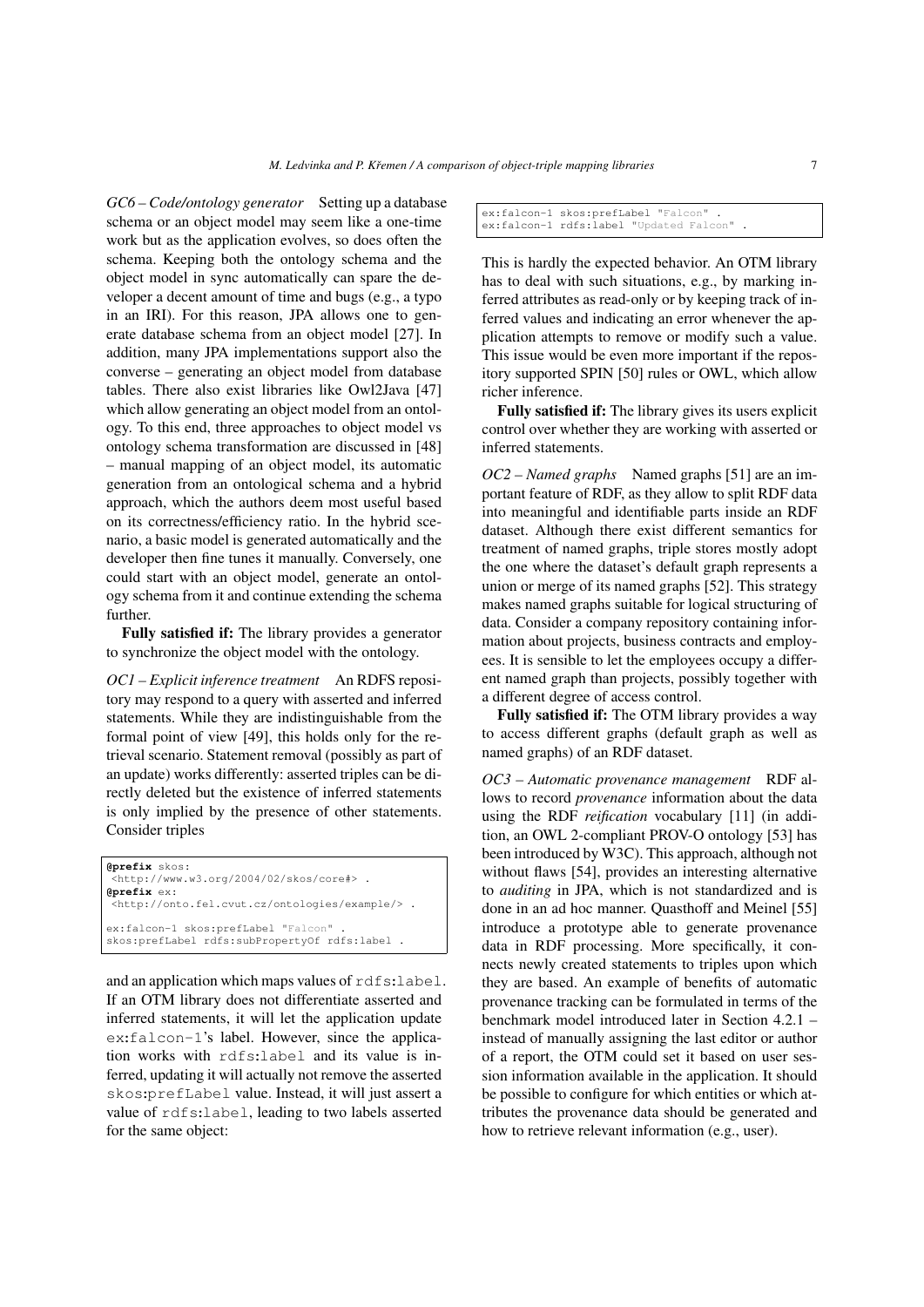Fully satisfied if: The library provides a way to automatically generate provenance statements about the data it created using a standard vocabulary. The granularity of the provenance data and its selection may be configurable, e.g., at entity or statement level.

*MC1 – Inheritance mapping* Class hierarchies represent a major component of every domain conceptualization. Although RDFS does not support advanced class declaration expressions like disjointness, intersection, or union, which are part of OWL [\[12\]](#page-42-11), it allows building class hierarchies using the RDFS subClassOf property. When mapping class hierarchies to an object model, the developer may encounter one technical issue: some programming languages, including Java, do not support multiple inheritance on the class level, whereas RDFS does. This is often resolved using *interfaces*, which do not have this restriction.

Mapping ontological inheritance to an object model may bring subtle conceptual issues. For example, take an ontology containing the following statements:

| ex:Person rdf:type rdfs:Class.          |  |
|-----------------------------------------|--|
| ex:Employee rdf:type rdfs:Class ;       |  |
| rdfs:subClassOf ex:Person.              |  |
| ex:Student rdf:type rdfs:Class ;        |  |
| rdfs:subClassOf ex:Person.              |  |
| ex:a rdf:type ex:Employee, ex:Student . |  |

and a corresponding object model, i.e., entity classes Person<sup>[10](#page-7-0)</sup>, Employee, Student; where Employee and Student are subclasses of Person. An application that would attempt to load an entity a (mapped to an RDFS class instance ex:a) as an instance of Person, leveraging the mechanism of *polymorphism*[11](#page-7-1) supported by object-oriented languages, might experience the following three problematic scenarios:

- 1. If inference is not enabled, ex:a is not an instance of ex:Person so a cannot be loaded as an instance of Person.
- 2. If inference is enabled and the application attempts to remove the loaded entity a of type Person, it will in effect attempt to remove an inferred class assertion ex:a rdf:type ex:Person.
- 3. The OTM library might attempt to look for an explicit class assertion in the same RDFS class

inheritance hierarchy. However, that would lead to an ambiguous result because both ex:a rdf:type ex:Employee and ex:a rdf:type ex:Student are explicit class assertions and they are at the same level in the

hierarchy. Thus, OTM libraries need to support inheritance mapping due to its ubiquity, yet attention has to be paid to

its treatment. Fully satisfied if: The library supports both singleclass and multiple-class inheritance mapping.

*MC2 – Unmapped data access* An application's object model may represent only a part of the domain ontology. Similarly, one may start building an application using a simplified object model and gradually extend its coverage of the underlying ontology. Yet, there exist situations in which access to the portion of the ontology not mapped by the object model may be required. Consider an aviation safety occurrence reporting application (will be discussed in the next section) based on an aviation safety occurrence reporting ontology which extends a generic safety reporting ontology [\[56\]](#page-43-23). The generic safety ontology can be used for other high-risk industries such as power engineering, railroad transportation, etc. There may exist an application used, for example, by a national safety board, which allows browsing safety occurrence reports from different industries using an object model based on the generic ontology. Yet, the application could provide access to the industry-specific property values without them being mapped by the object model.

Another example of the benefits of accessing unmapped ontological data is ontology-based classification. In the aviation safety reporting tool, events can be classified using RDFS classes from a predefined vocabulary [\[57\]](#page-43-24). However, the application does not need to map these classes in order to use them if the OTM library allows access to these unmapped types.

Fully satisfied if: The library allows to access data which are not mapped by the OTM.

*MC3 – RDF collections and containers* By default, all RDF properties are plural. In addition, RDF does not impose any kind of ordering restriction on their values, giving them effectively the semantics of a mathematical *set*. RDF defines the notions of *containers* and *collections*, which allow to represent groups of values with different kinds of semantics. For instance, an RDF container rdf:Seq represents an ordered unbounded sequence of elements [\[11\]](#page-42-10). On the other hand,

<span id="page-7-0"></span> $10$ We shall use the sans serif font to express object language constructs throughout this work.

<span id="page-7-1"></span><sup>&</sup>lt;sup>11</sup>Simply put, being able to treat instances of different classes using the same interface.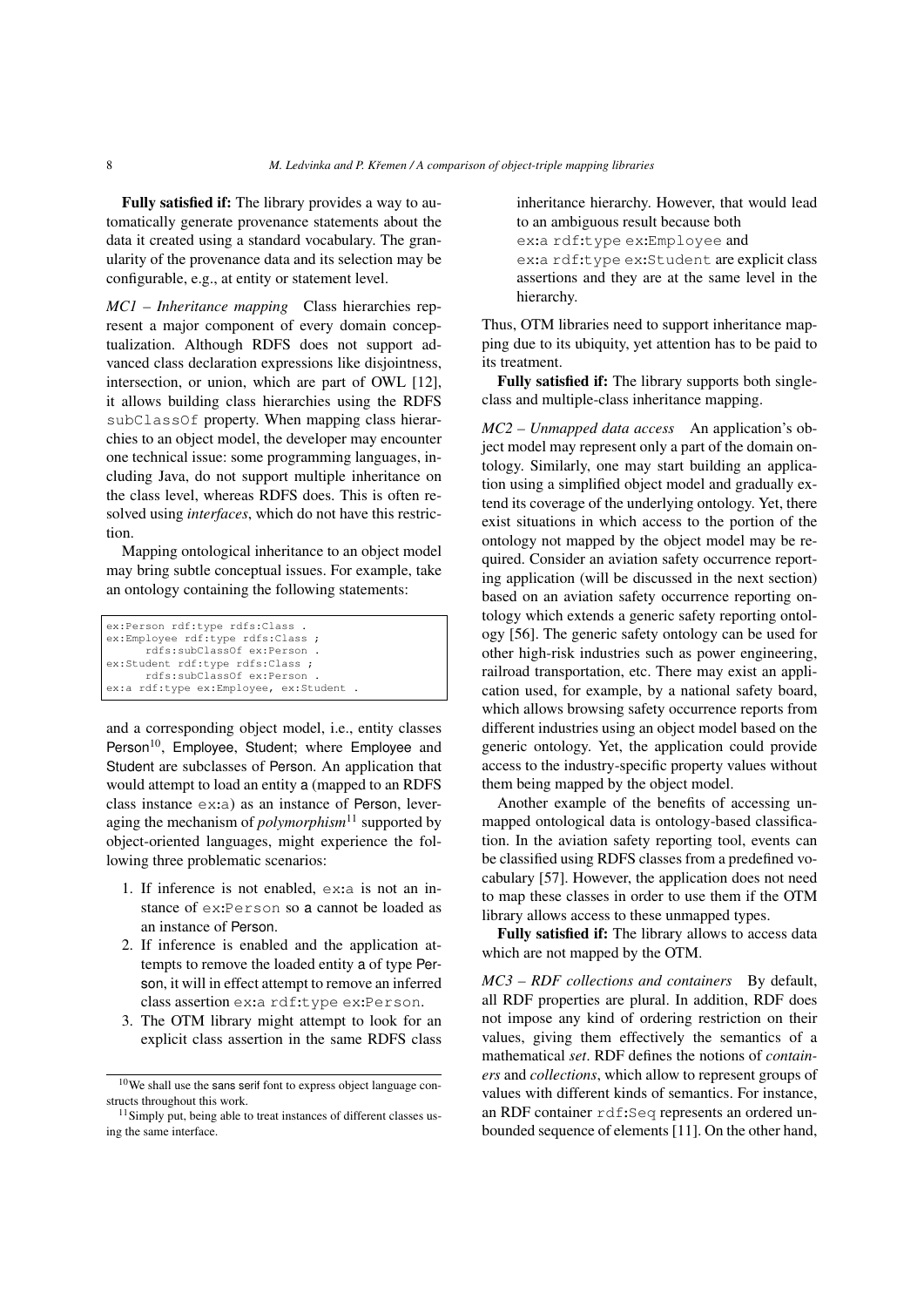an RDF collection rdf:List is a sequence of elements with a known length [\[11\]](#page-42-10). Lists (or sequences of data in general) are ubiquitous in programming, so it is important to support mapping of such RDF structures.

Fully satisfied if: The library allows to manage both RDF collections and containers.

#### *4.2. Performance benchmark*

To provide a full picture of the object-triple mapping landscape, we complement the (qualitative) feature comparison with a (quantitative) performance comparison. To make the comparison more usable and repeatable, it was decided to design a benchmark framework which could be used to compare as large variety of OTM libraries as possible.

As [\[35\]](#page-43-2) and [\[58\]](#page-43-25) point out, a benchmark should aim at simulating real-world conditions as much as possible, especially avoiding microbenchmarks, which are easy to get wrong. Luckily, we had an experience of developing ontology-based safety information solu-tions for the aviation domain in the INBAS<sup>[12](#page-8-1)</sup> and B-INBAS $^{13}$  $^{13}$  $^{13}$  [\[5\]](#page-42-4) projects. A part of these solutions is a safety occurrence reporting tool  $(RT)^{14}$  $(RT)^{14}$  $(RT)^{14}$ . The RT is a web application written in Java, backed by ontologies and ontological data and its functionality and model were used as a base for the benchmark framework. One might ask why not reuse the object model and data generator from one of the established benchmarks. There are several reasons for this decision. As far as the generator is concerned, the main goal was to restrict unwanted randomization. We wanted the benchmark to generate precise numbers of instances so that all the libraries would have the same conditions. Also, the generator had to create object instances, whereas, for example, the LUBM generator outputs RDF. The model is based on a real-world application, it is small enough to enable adaptation to new benchmarked libraries, yet it exercises most of the common mapping features (described in Section [4.2.1\)](#page-8-0).

#### <span id="page-8-0"></span>*4.2.1. Benchmark model*

We took an excerpt of the RT model and modified it by removing some of the attributes which use features already present in other parts of the model. It is built upon a conceptualization of the aviation domain called the *Aviation Safety Ontology* [\[59\]](#page-43-26) which is based on the *Unified Foundational Ontology* (UFO) [\[60\]](#page-43-27). RDFS serialization of the model ontology is visualized in Figure [2.](#page-9-0) The model primarily concerns occurrence reports which document safety occurrences. Each occurrence may consist of several events structured in a part-of hierarchy. Events may be factors of other events, for example, one event may cause or mitigate another event. Reports can reference resources, which are typically file and document attachments. A question-answer tree represents a dynamically generated form structure. Basic provenance data (author, last editor, date of creation and last edit) are stored for each report as well.

The goal of the benchmark is to exercise both common mapping features known from JPA and features specific to OTM revealed in our experience with building ontology-based applications. Therefore, the model contains both singular and plural relationships, properties with literal values, inheritance, and references to resources not mapped by the object model (the ufo:has\_event\_type property references an external vocabulary, a doc:logical\_record references an unmapped doc:question-doc:answer tree). The last point illustrates how the object model can be connected to a larger domain model which exceeds the application's area of operation. The corresponding object model is illustrated in Figure [3.](#page-10-0)

We conclude this part with a remark regarding instance identifiers. The identifier attribute was not included in declarations of the entity classes in the model because various libraries use various types for the identifier, e.g., String, URI, or a vendor-specific class. Moreover, since some of the libraries do not make a mapped object's identifier (the RDF resource) accessible at all, a *key* property was added which explicitly specifies a unique identifier of the instance. The notion of a unique key identifying an instance was formalized in the OWL 2 specification [\[13\]](#page-42-12) in the form of owl:hasKey axioms. In contrast to them, our key has no formal semantics and its uniqueness is purely conventional. It is used to find matching objects when verifying operation results.

#### *4.2.2. Benchmark operations*

The set of operations executed by the benchmark is supposed to represent a common domain-specific application functions. Therefore, the scenarios include a basic set of create, retrieve, update and delete (CRUD) operations, plus a batch persist and a find all query. The CRUD operations represent a typical form of op-

<span id="page-8-1"></span><sup>12</sup>[https://www.inbas.cz,](https://www.inbas.cz) accessed 2018-11-21.

<span id="page-8-3"></span><span id="page-8-2"></span><sup>13</sup>[https://www.inbas.cz/web/binbas,](https://www.inbas.cz/web/binbas) accessed 2018-11-21.

<sup>14</sup>Source code is available at [https://github.com/kbss-cvut/](https://github.com/kbss-cvut/reporting-tool) [reporting-tool,](https://github.com/kbss-cvut/reporting-tool) accessed 2018-11-21.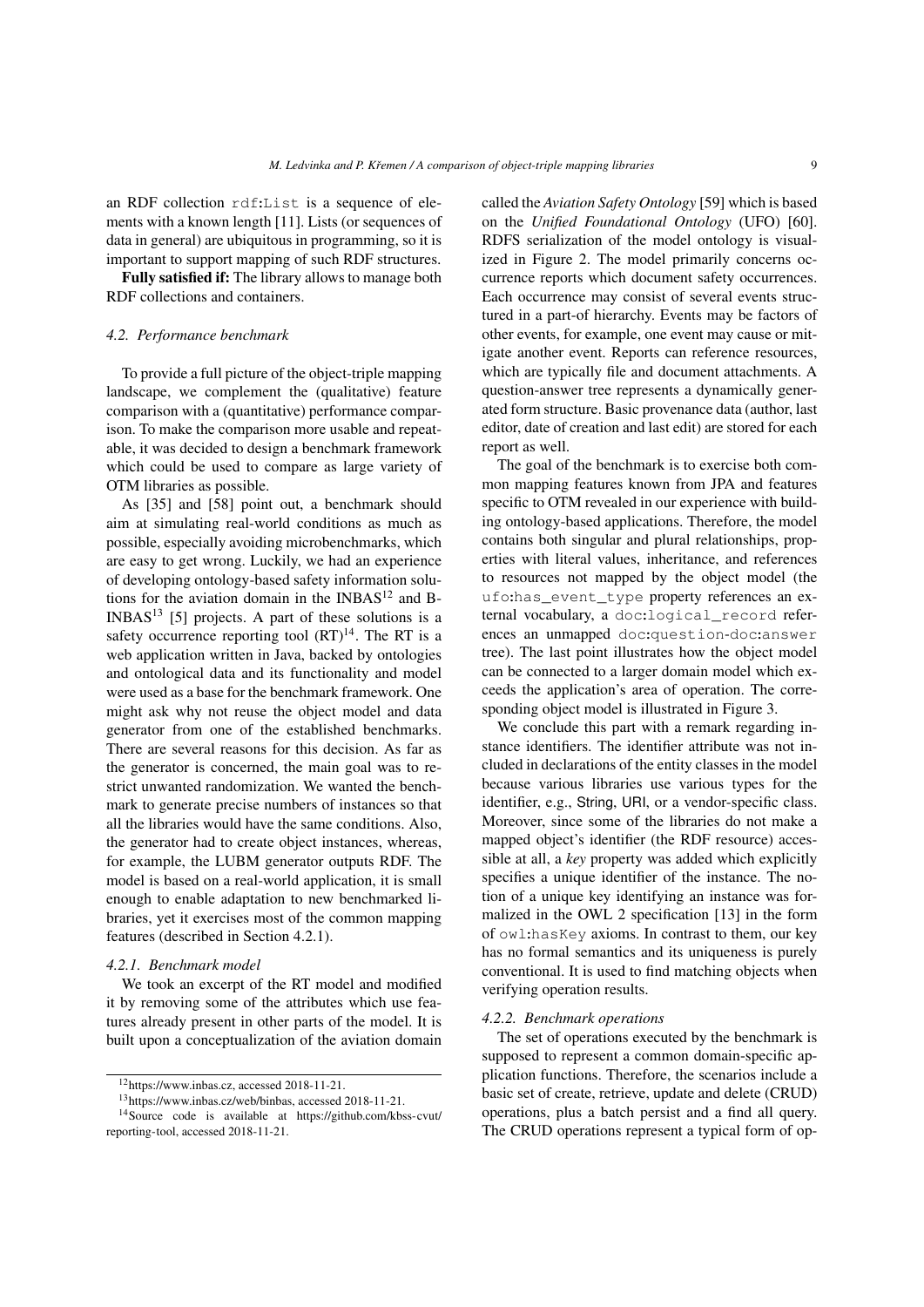<span id="page-9-0"></span>

Fig. 2. Benchmark ontology visualization. Rectangles with solid line represent RDFS classes, rectangles with dotted line denote literal datatypes and ellipses are RDF properties used as RDF triple subjects/object. Each edge represents an RDF triple with a source/target node label representing the triple subject/object and the edge label representing the triple predicate. Unlabeled edges ended with a hollow arrow denote triples with the rdfs:subClassOf predicate. Prefixes ufo, as, doc, xsd,rdf and rdfs have been introduced in previous listings. Prefix dc denotes the Dublin Core namespace http://purl.org/dc/terms/, prefix foaf denotes the FOAF namespace http://xmlns.com/foaf/0.1/ and rt denotes an application specific namespace http://onto.fel.cvut.cz/ontologies/reporting-tool.

eration of a business application, where data are persisted, updated, queried and occasionally deleted. The find all query is another example where the user requests a list of all instances of some type, e.g., for a table of all reports in the system. The batch persist, on the other hand, may represent a larger amount of data being imported by an application at once.

Each operation consists of three phases; it has optional *set up* and *tear down* phases, which are not measured but are used to prepare test data and verify results respectively. Between these optional phases is the actual *execution* phase, duration of which is measured. Test data are generated before each operation.

*OP1 – Create OP1* represents a typical operation performed by a domain-specific business application. It creates an object graph centered around an entity (an OccurrenceReport instance in this case) and then persists it. This simulates data being received, for instance, via REST services, connecting them to the logged-in user and persisting them into the repository. To make the results more representative, this transaction is repeated multiple times for separately created objects – a longer runtime reduces the influence of things like just-in-time compilation, garbage collection and possibly imprecise small-scale time measurement in the JVM. The operation specification is as follows:

- 1. *Set up* Persist Person instances to allow newly created reports to connect to them (simulating interconnection of existing and newly added data).
- 2. *Execution* Assign each generated report a random author and last editor and persist it in a separate transaction.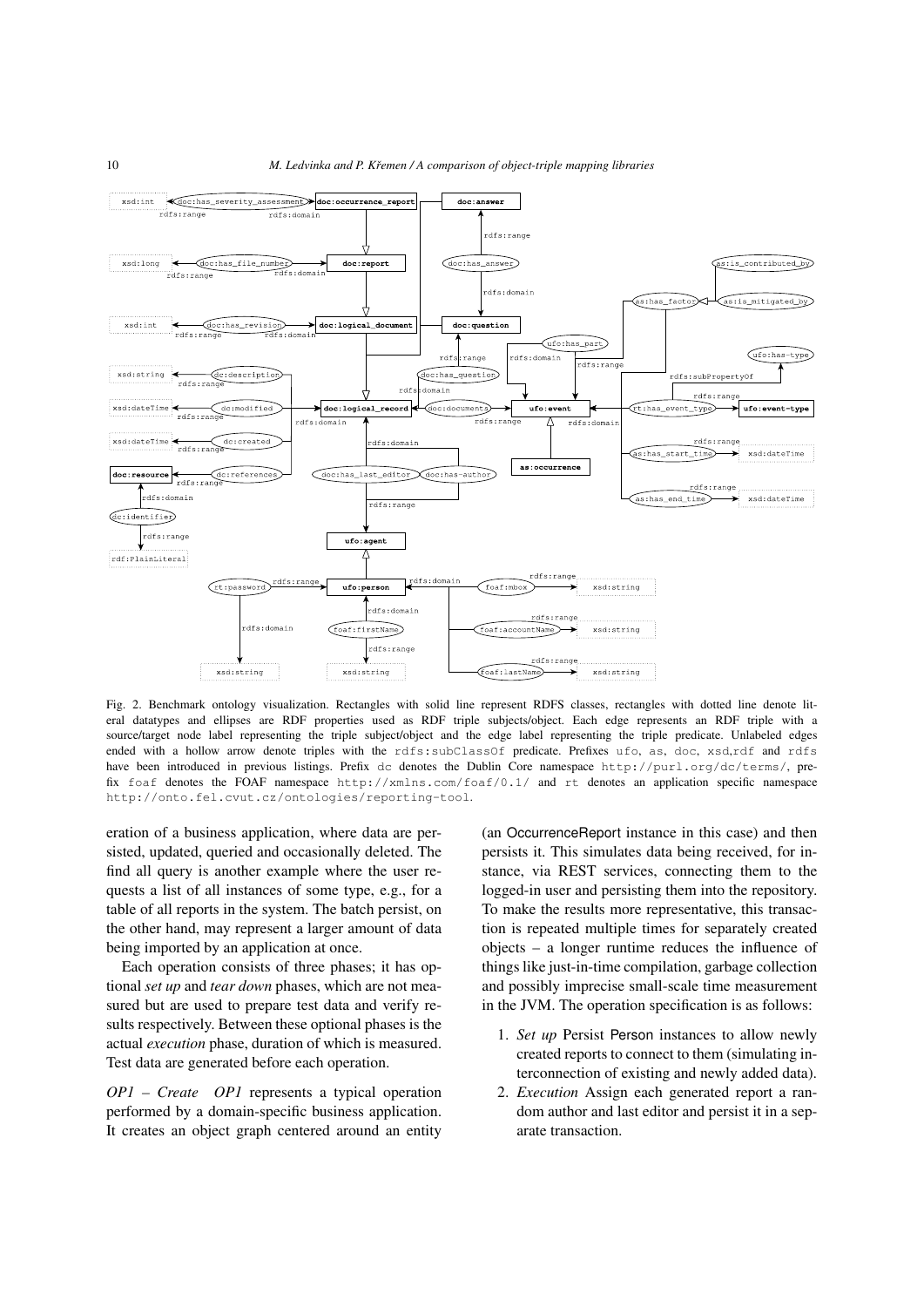<span id="page-10-0"></span>

Fig. 3. UML class diagram of the benchmark model.

3. *Tear down* Verify the persisted data.

*OP2 – Batch create* As was already stated, the batch create operation represents, for example, data being imported or processed by an application in one transaction. Thus, the mode of operation is almost the same as *OP1*, only now all the entities are persisted in one large transaction.

- 1. *Set up* Persist Person instances to allow newly created reports to connect to them (simulating interconnection of existing and newly added data).
- 2. *Execution* Assign each generated report a random author and last editor and persist all of them in one large transaction.
- 3. *Tear down* Verify the persisted data.

*OP3 – Retrieve OP3* stands for the application requesting a specific entity together with its object graph (an instance and its property values in RDF terms). Again, to increase the clarity of the measurement, multiple objects are read one by one. This operation also verifies that all the required data were loaded by the persistence library.

- 1. *Set up* Persist test data using the same process described in *set up* and *execution* of *OP2*.
- 2. *Execution* Iterate through all existing reports, read each report using the existing report's iden-

tifier. Verify that the loaded report corresponds to the existing one.

*OP4 – Retrieve all* A "find all instances of a type" query is a typical operation for many applications. Its implementations can vary. Some libraries support mapping SPARQL query results to objects, so a SPARQL SELECT query is used, others contain such a method directly in their API (although a query may be more favorable for implementation of paging support). The goal is ultimately the same – retrieve a relatively large amount of entities together with their references at once.

- 1. *Set up* Persist test data using the same process described in *set up* of *OP3*.
- 2. *Execution* Read all reports and verify them. If the library API provides a dedicated method for this task, use it. Otherwise, use a SPARQL SELECT query.

*OP5 – Update* Update merges a modified entity into the repository. Several of its attributes and attributes of objects it references are updated, with both literal values and references to other objects being changed. Also, a reference to a new object that needs to be persisted is added. This operation is done in a single transaction. Several objects are updated in this way. Note that this scenario simulates an entity being updated externally and then being merged into the repository. For libraries which do not support detached objects, an instance is first loaded from the repository and the changes are made on this managed instance.

- 1. *Set up* Persist test data using the same process described in *set up* of *OP3*.
- 2. *Execution* For one half of the existing reports, perform the following updates (each object in a separate transaction):
	- set a different last editor (singular reference attribute) and last modified date (singular datetime attribute),
	- change occurrence name (singular string attribute),
	- change severity assessment (singular integer attribute),
	- increment revision number by one (singular integer attribute),
	- add a newly generated attachment (plural reference attribute),

and merge the updated entity into the repository. 3. *Tear down* Verify the updates.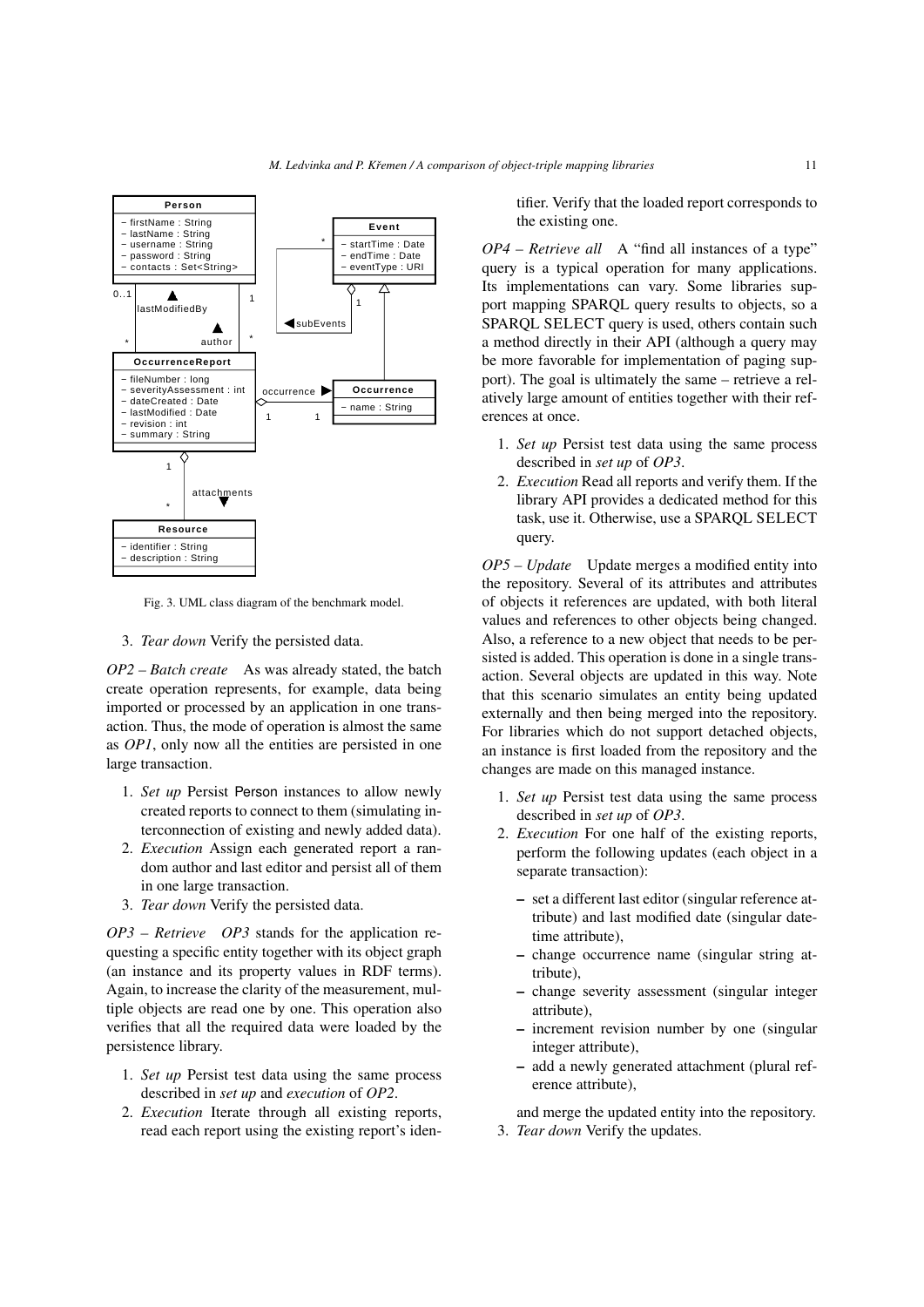*OP6 – Delete* While modern triple stores do not particularly concentrate on removal operations since storage capacity is relatively cheap and many systems tend to create new versions instead of modifying existing data, business applications sometimes need to delete data, e.g., for privacy or security reasons. *OP6* represents deletion of an object and most of its references. Once again, multiple objects are deleted in separate transactions to improve result robustness.

- 1. *Set up* Persist test data using the same process described in *set up* of *OP3*.
- 2. *Execution* Delete one half of the existing reports, including their dependencies, i.e., everything from their object graph except the author and last editor.
- 3. *Tear down* Verify that all relevant data were removed.

A benchmark runner is used to execute the operations according to a configuration. The runner collects a number of statistics:

- The fastest and slowest round execution time,
- Mean round execution time,
- Q1, Q2 (median) and Q3 of round execution times,
- Total execution time,
- Standard deviation of round execution times.

In addition, it allows a file to be configured into which raw execution times for rounds are output so that they can be further analyzed.

The whole benchmark framework is available on-line<sup>[15](#page-11-1)</sup>. Table [2](#page-12-0) shows conformance of the comparison framework developed here to the Semantic Web knowledge base system benchmark requirements defined in [\[35\]](#page-43-2) and discussed in Section [3.](#page-3-0)

## <span id="page-11-0"></span>5. Libraries selected for comparison

In this section, we introduce the libraries selected for the comparison. Several OTM libraries were selected based on their popularity, level of maturity, and development activity – libraries with latest changes older than five years were omitted. The feature comparison is platform agnostic, so a diverse set of libraries was chosen:

- ActiveRDF
- AliBaba
- AutoRDF
- Empire
- $IAOB$
- JOPA
- KOMMA
- RDFBeans
- RDFReactor
- The Semantic Framework
- Spira
- SuRF

However, since the benchmark part of the comparison framework is based on Java, only Java OTM libraries were evaluated so that platform specifics (e.g., code being compiled to native code like in C++, to bytecode like in Java/C# or directly interpreted like in Ruby) do not influence the results. The selection is further narrowed by requiring the libraries to support triple store access – using plain RDF files for realworld applications is not suitable in terms of performance and data management. Finally, to improve the comparability, we decided to concentrate only on libraries which support access to a specific triple store. This eliminates the influence of the storage technology and its implementation on the performance benchmark where, for example, a Jena relational database-based storage could have different performance characteristics than an RDF4J storage. We picked RDF4J $16$  [\[9\]](#page-42-8) because the amount of mature tools for it is the greatest, including industry-grade storage implementations like GraphDB [\[17\]](#page-42-16). As a result, the following libraries were evaluated in the benchmark:

- AliBaba
- Empire
- JOPA
- KOMMA
- RDFBeans

RDFReactor was a candidate for the performance benchmark as well, but its RDF4J/Sesame storage connector works only with an embedded in-memory store and cannot connect to a remote repository. Thus, it was excluded from the benchmark selection.

<span id="page-11-1"></span><sup>15</sup>[https://github.com/kbss-cvut/otm-benchmark,](https://github.com/kbss-cvut/otm-benchmark) accessed 2018- 11-17.

<span id="page-11-2"></span><sup>&</sup>lt;sup>16</sup>Since RDF4J is an evolution of the Sesame API, we will use the terms interchangeably throughout the paper. We will stress the difference when necessary.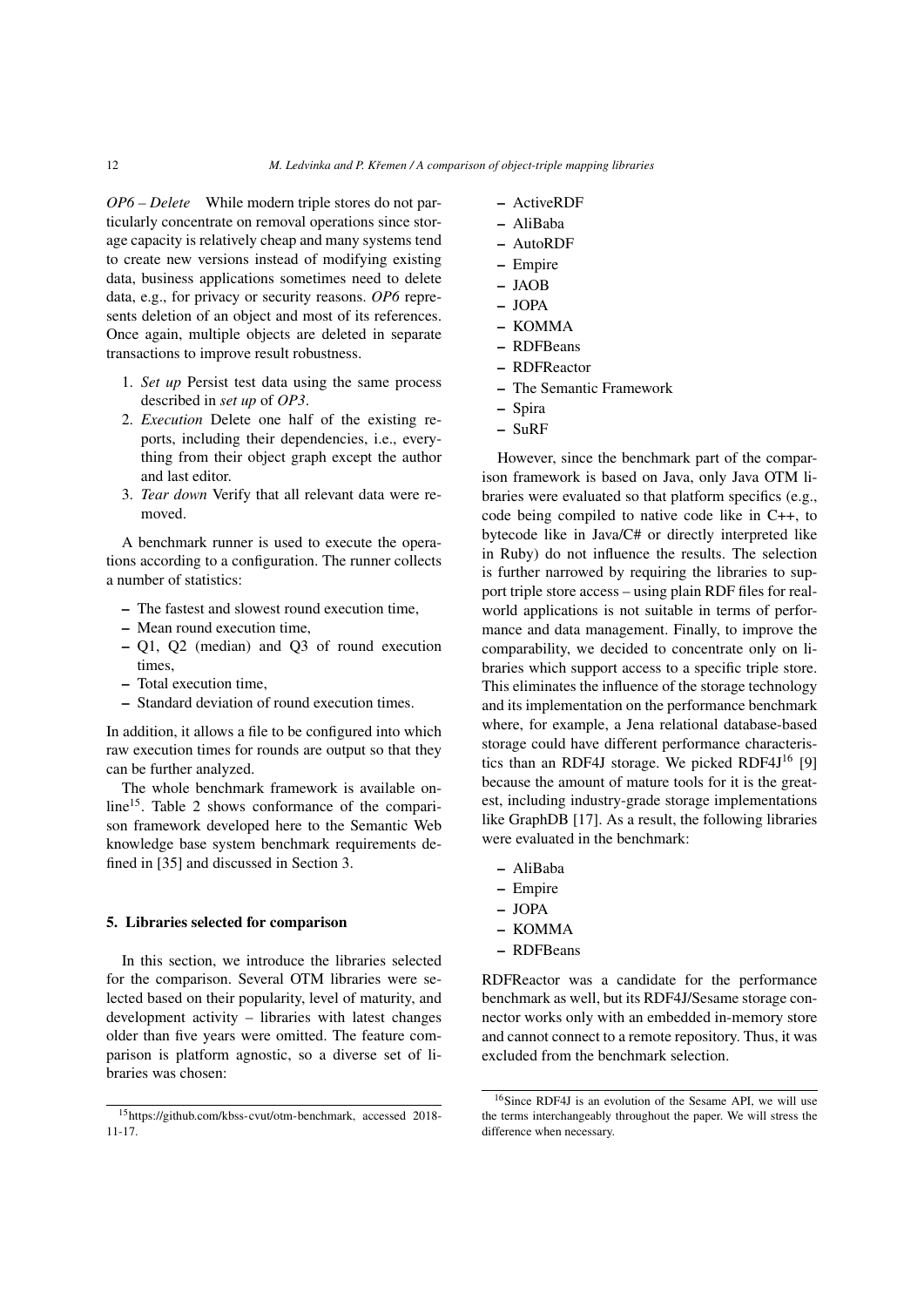|--|

Evaluation of benchmark criteria defined in [\[35\]](#page-43-2) on our benchmark. SUT stands for system under test

<span id="page-12-0"></span>

| Req#           | <b>Description</b>                                                  | <b>Evaluation</b>                                                                                                                                                        |
|----------------|---------------------------------------------------------------------|--------------------------------------------------------------------------------------------------------------------------------------------------------------------------|
| G1             | Scalability                                                         | The data generator allows generation of datasets of arbitrary size.                                                                                                      |
| G <sub>2</sub> | Broad architectural scope                                           | The comparison framework is platform and storage independent. The benchmark requires<br>Java.                                                                            |
| G <sub>3</sub> | Easy to add new SUT                                                 | The benchmark API requires implementation of approximately ten short classes to add a<br>new SUT.                                                                        |
| G4             | Meaningful metrics                                                  | The benchmark collects commonly used performance metrics and statistics (mean, stan-<br>dard deviation, etc.).                                                           |
| G5             | Controlled measurements                                             | Data generation is repeatable, warm-up period is included and configurable.                                                                                              |
| S <sub>1</sub> | Real-world workload                                                 | The benchmark measures performance of typical domain-specific object-oriented appli-<br>cation operations.                                                               |
| S <sub>2</sub> | Metrics supporting various (possi-<br>bly conflicting) requirements | The benchmark measures execution time and memory consumption. Plus it provides<br>feature comparison criteria.                                                           |
| S <sub>3</sub> | Metrics capture result conformance<br>to expectations               | Not fully applicable (original intention was for inference completeness/soundness). The<br>benchmark verifies correct results of the operations against predefined data. |

The mapping in the selected Java libraries is realized via annotations which specify the mapping of Java entity classes to RDFS classes and attributes to RDF properties. Listing [3](#page-12-1) shows an example entity class declaration in Empire.

<span id="page-12-1"></span>Listing 3: Example of an Empire Java entity class with annotations specifying mapping to the RDF(S) data model. *Getters* and *setters* are methods used to get and set the values of attributes respectively.



The following paragraphs introduce all the evaluated OTM solutions.

# *5.1. ActiveRDF*

ActiveRDF [\[61\]](#page-44-0) is an object-oriented API for Semantic Web data written in Ruby. It is built around the premise that dynamically-typed languages like Ruby are more suitable for semantic data representation because, like RDF, they do not require objects to conform to a specific class prescription. ActiveRDF represents resources by object proxies, attaching to them methods representing properties. Invocations of these methods translate to read/write queries to the storage. In addition, it supports an object-oriented query syntax based on PathLog [\[62\]](#page-44-1) and is able to actually generate convenience filter methods automatically.

In fact, ActiveRDF is not a typical OTM library like AliBaba or Empire where RDFS classes are mapped to entity classes. Instead, it treats RDF resources as objects to which it dynamically attaches methods corresponding to their properties. One caveat of the highly dynamic nature of ActiveRDF is pointed out in [\[63\]](#page-44-2) – it does not offer type correctness and typographical error verification present in libraries based on staticallytyped languages such as Java.

## *5.2. AliBaba*

AliBaba [\[22\]](#page-42-21) is a Java library for developing complex RDF-based applications. It is an evolution of the Elmo [\[64\]](#page-44-3) library. AliBaba is an extension to the original Sesame API, so it supports only storages accessible via a Sesame/RDF4J connector. Its API is cen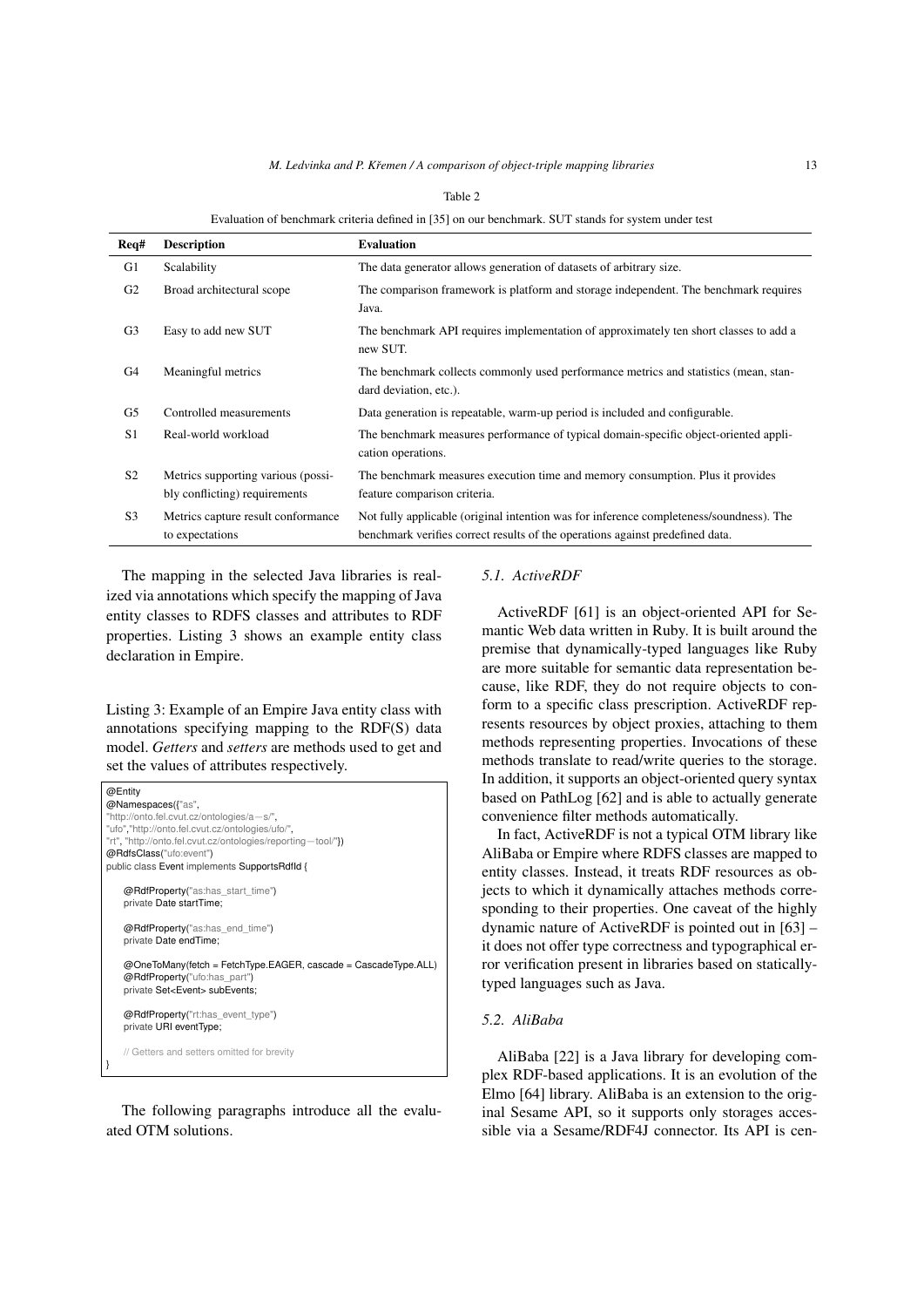tered around the ObjectConnection class, which allows to persist and retrieve objects mapped by AliBaba's OTM. It uses dynamically generated proxy objects to track updates. AliBaba also allows to use SPARQL queries to support more complex strategies of mapping values to Java attributes. On the other hand, the entities managed by AliBaba are not able to store IRIs of the resources they represent, which is a severe limitation requiring the developer to maintain a map of objects and identifiers externally.

In addition to OTM, AliBaba contains an HTTP server which can automatically make resources accessible as REST services, providing querying, inserting and deleting capabilities.

## *5.3. AutoRDF*

AutoRDF [\[65\]](#page-44-4) is a library facilitating handling of RDF data written in C++. The fact that it is written in C++ allows it to run, for instance, on embedded devices – actually, one of its intended usages is in ID document verification. It is built on top of the Redland RDF library<sup>[17](#page-13-0)</sup>. Similar to ActiveRDF, AutoRDF does not really store any data in the runtime objects. Instead, they act as proxies and all operations are directed to the underlying RDF. Besides RDFS, AutoRDF supports several OWL features like owl:oneOf (mapped to enumerations), cardinality restrictions and classes being restrictions of other classes. It also supports anonymous resources (identified by RDF blank nodes), and automatic documentation generation based on selected RDFS vocabulary terms (e.g., rdfs:label, rdfs:comment or rdfs:isDefinedBy).

#### *5.4. Empire*

Empire [\[23\]](#page-42-22) is an RDF-based implementation of the JPA standard [\[27\]](#page-42-26). Therefore, its API should be familiar to developers used to working with relational databases in Java. However, since parts of JPA deal with the physical model of the relational database under consideration (e.g., the @Table and @Column annotations), Empire is not fully JPA-compliant. On the other hand, it does support the basic EntityManager API, query API, and entity lifecycle. Unfortunately, Empire's documentation is limited and it is often unclear which parts of JPA are implemented.

It adds a set of RDF-specific annotations which are used to express the mapping of Java classes and attributes to RDFS classes and properties (see Listing [3\)](#page-12-1). It does not support anonymous resources, so all instances it works with must have an IRI.

#### *5.5. JAOB*

The Java Architecture for OWL Binding (JAOB) [\[66\]](#page-44-5), as its name suggests, is primarily intended for OWL ontologies. However, with minor adjustments, RDF(S) ontologies can be manipulated by it. First, the annotation used for declaring class mapping is called OWL-Class, but an RDFS class IRI can be used as its value. Then, in contrast to RDF(S), OWL defines three kinds of properties - object properties, datatype properties and annotation properties [\[12\]](#page-42-11). These properties have equivalent annotations in JAOB. To use them with RDF(S), it is necessary to use OWLObjectProperty for attributes whose value is expected to be a reference to another object (RDF resource), OWLDataProperty can be used for other attributes.

JAOB is built on top of OWL API, so it supports only ontologies stored in files. It basically works as *(un)marshaller*, so it is able to load or save collections of mapped objects. However, there is, for example, no direct way to update an entity in JAOB.

JAOB also contains a generator which allows generating Java classes based on an ontology schema and vice versa.

## *5.6. JOPA*

The Java OWL Persistence API (JOPA) [\[20,](#page-42-19) [24\]](#page-42-23) is a persistence library primarily designed for accessing OWL ontologies. However, it can be used to work with RDF data as well. Its API is designed so that it resembles the JPA as much as possible, but it does take semantic data specifics like named graphs or inference into account. JOPA tries to bridge the gap between the object-oriented application world, which uses the *closed-world assumption* (missing knowledge is assumed false), and the ontological world, which is based on the *open-world assumption* (missing knowledge can be true in some worlds and false in others), by splitting the model into a static and dynamic part. The static part is mapped to the object model and its validity is guarded by *integrity constraints* with closed-world semantics [\[67\]](#page-44-6). The dynamic part is not directly mapped (although it is accessible to a limited

<span id="page-13-0"></span><sup>17</sup>[http://librdf.org/,](http://librdf.org/) accessed 2018-11-26.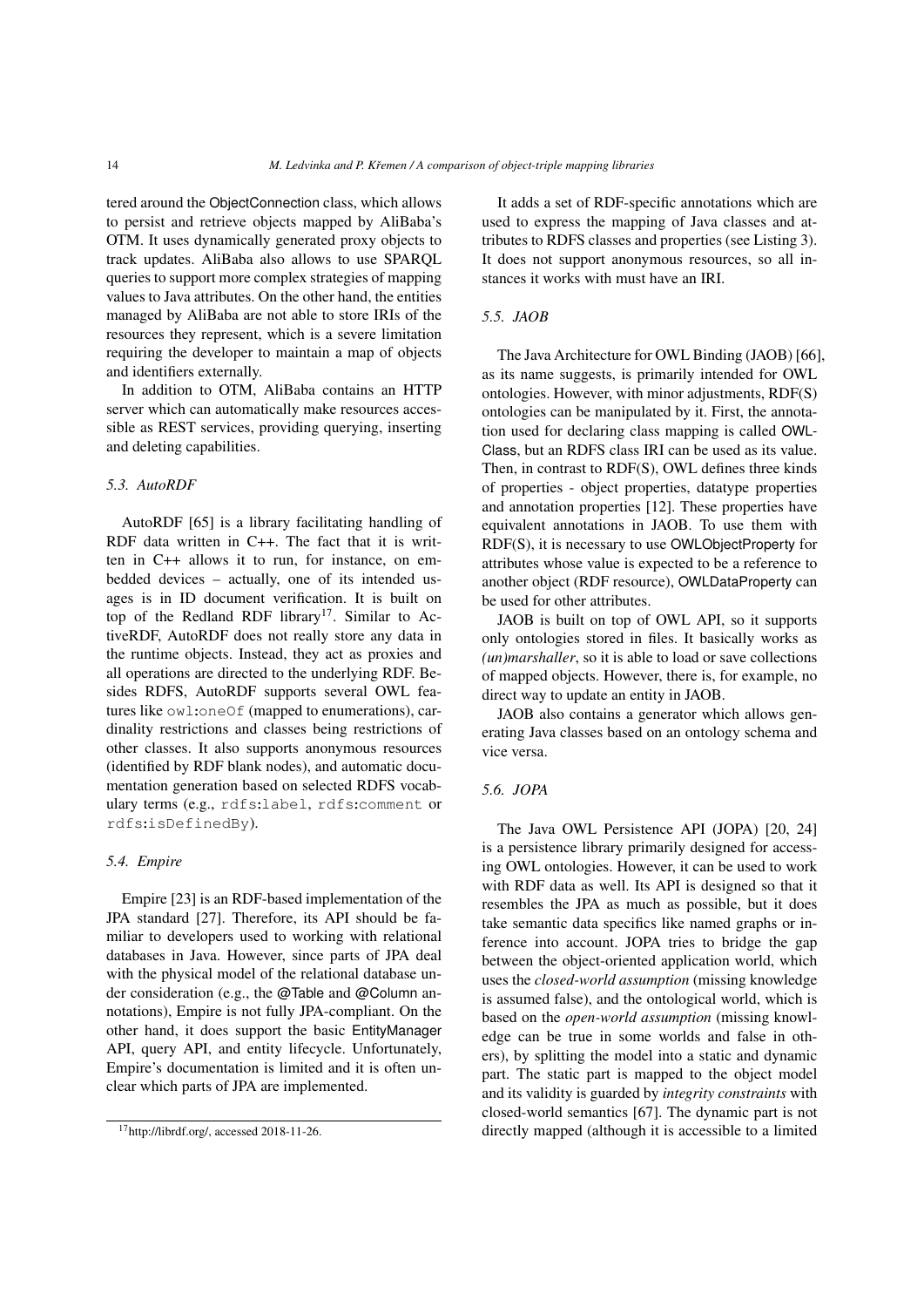extent) and may evolve freely without affecting the object model.

Using JOPA with RDF(S) ontologies requires minor adjustments because JOPA is OWL-based. These adjustments are similar to those described for JAOB.

# *5.7. KOMMA*

The Knowledge Management and Modeling Architecture (KOMMA) [\[68\]](#page-44-7) is a Java library for building applications based on semantic data. A part of this system is an object-triple mapping module, but the library itself has much richer functionality, including support for building graphical ontology editors based on the Eclipse Modeling Framework[18](#page-14-0). OTM in KOMMA is based on Java interfaces representing RDFS classes, for which it generates dynamic implementations at runtime. This allows, for instance, to accommodate support for multiple inheritance into the model. In addition, KOMMA also supports transaction management, caching and RDF named graphs. Parts of the KOMMA code base reuse code from AliBaba since both frameworks are based on similar principles.

#### *5.8. RDFBeans*

RDFBeans [\[69\]](#page-44-8) is another OTM library built on top of RDF4J. It allows two forms of an object model: 1) the object model may consist of Java classes representing the RDFS classes; 2) the object model may consist of interface declarations forming the mapping, RDFBeans will generate appropriate implementations at runtime using the *dynamic proxy* mechanism. RDF-Beans supports, besides the basic features like transactions and inheritance, also mapping of Java collections to RDF containers, or operation cascading, e.g., when an updated entity is merged into the storage, objects referenced by this entity are merged as well. Instances of entity classes without an explicitly declared identifier attribute are mapped to RDF blank nodes.

# *5.9. RDFReactor*

RDFReactor [\[70\]](#page-44-9) is yet another Java OTM library. It supports code generation and uses proxy objects to access RDF data directly, instead of storing attribute values in entities. In addition to the mapped properties, RDFReactor entity classes also contain an API for type information manipulation – methods getAll, add and remove allow to retrieve and update types of an instance at runtime. Besides RDFS, RDFReactor also supports selected OWL features like cardinality constraints, inverse properties.

All entity classes mapped by RDFReactor extend the ReactorBase class which acts as a generic representation of an RDF resource, allowing untyped access to all its properties. Subclasses can then explicitly map these properties to provide type-safe access.

#### *5.10. The Semantic Framework*

The Semantic Framework (SF) [\[71\]](#page-44-10) is a Java library for object-oriented access to ontologies. Similar to JAOB or JOPA, the SF is primarily built for OWL, but it can, again, be used with RDFS as well. It internally uses OWL API to process RDF files and its core is an extension of the Jenabean library [\[72\]](#page-44-11). The combination of Jena (internally used by Jenabean) and OWL API is, in our opinion, rather odd given the fact that Jena is also able to process RDF files. The mapping is realized using annotations in entity classes.

#### *5.11. Spira*

Spira [\[73\]](#page-44-12) is a library for viewing RDF data as model objects written in Ruby. It allows to access RDF data both as domain objects (entities) and as RDF statements. In particular, one may view and edit statements representing an entity directly from its object representation. On the other hand, it is also possible to create RDF statements directly, without any object representation of the resource. Spira allows to 'view' resources as instances of various classes without requiring them to explicitly have the corresponding RDF type. It also allows to map one Ruby class to multiple ontological types, to work both with named and anonymous resources, or to use localized property values, i.e., a single-valued property can have a value in multiple languages.

Spira uses  $RDF.rb^{19}$  $RDF.rb^{19}$  $RDF.rb^{19}$  to access the underlying RDF data. It can work with multiple repositories at once, all of them accessed in a thread-safe manner.

## *5.12. SuRF*

SuRF [\[74\]](#page-44-13) is a Python object RDF mapper. SuRF is built on top of the RDFLib<sup>[20](#page-14-2)</sup> library and allows ac-

<span id="page-14-0"></span><sup>18</sup>[http://www.eclipse.org/modeling/emf/,](http://www.eclipse.org/modeling/emf/) accessed 2018-01-02.

<span id="page-14-1"></span><sup>19</sup>[https://github.com/ruby-rdf/rdf,](https://github.com/ruby-rdf/rdf) accessed 2018-11-21.

<span id="page-14-2"></span><sup>20</sup>[https://github.com/RDFLib/rdflib,](https://github.com/RDFLib/rdflib) accessed 2018-11-21.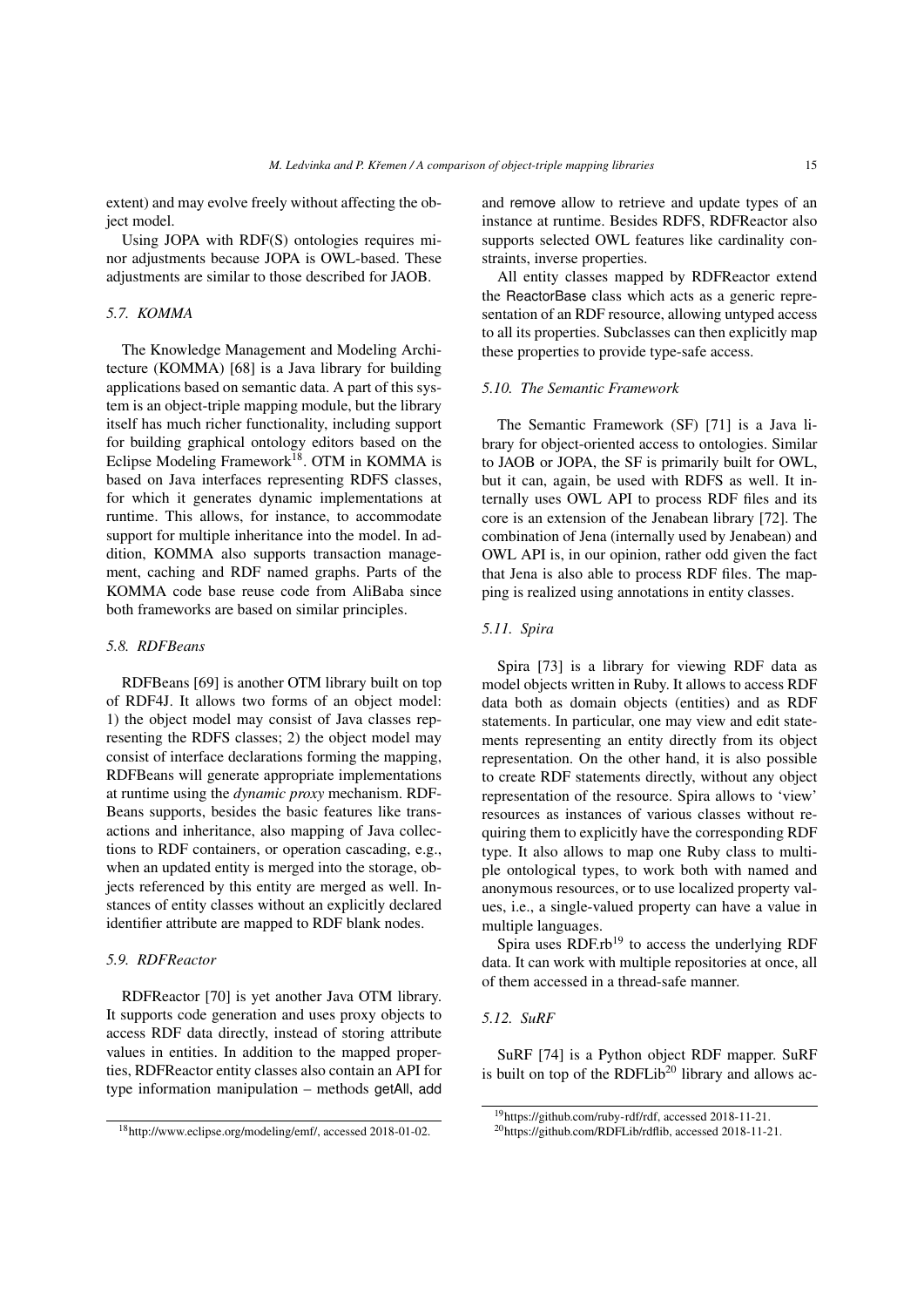cess to various triple stores, including Sesame [\[9\]](#page-42-8), Virtuoso [\[18\]](#page-42-17), or a generic SPARQL endpoint. Attributes of SuRF entities are by default loaded lazily and references to other entities are automatically accompanied by convenience inverse versions, i.e., a knows attribute of an entity is complemented by an is knows of attribute on the target instances (yes, the wording is often awkward).

SuRF contains a search API which can be used to retrieve instances of the mapped classes and filter them by their attribute values. One subtle feature of SuRF is that it allows to retrieve resources regardless of whether they are actually present in the triple store. To check for their existence, a dedicated is\_present method has to be called.

#### *5.13. Libraries omitted from selection*

There are several OTM libraries which were omitted from the selection. Elmo [\[64\]](#page-44-3), Jastor [\[75\]](#page-44-14), Jenabean [\[72\]](#page-44-11), Owl2Java [\[47\]](#page-43-14) or Sommer [\[76\]](#page-44-15) are obsolete, with their last versions published more than five years ago.

We also wanted to include a purely SPARQL endpoint-based solution which would allow us to compare the performance of a storage agnostic library to libraries exploiting vendor-specific optimizations. However, RAN-Map [\[77\]](#page-44-16) is not published online (neither sources nor binaries) and TRIOO [\[78\]](#page-44-17) is buggy and we were not able to adapt it to the benchmark application without significant changes to its code base (for example, it does not insert resource type statements on persist).

Libraries like JOINT-DE [\[32\]](#page-42-31) (and the original JOINT), Sapphire [\[63\]](#page-44-2) and the Semantic Object Framework [\[79\]](#page-44-18) were excluded because their source code is not publicly available and the articles describing them do not provide enough details to evaluate the comparison criteria.

#### <span id="page-15-0"></span>6. Feature comparison

Comparison of features of the selected libraries according to the criteria defined in Section [4](#page-4-0) is summa-rized in Table [3.](#page-16-0) In the table,  $\checkmark$  signifies that the criterion is fully satisfied according to the condition defined in Section [4.](#page-4-0) ◦ signifies partial satisfaction and the text should be consulted for further details, and  $\times$ means the criterion is not satisfied. We now expand on the results.

#### *6.1. GC1 – Transactions*

AutoRDF, JAOB and the Semantic Framework do not support transactions likely due to their lack of support for triple stores in general (more details in Section [6.2\)](#page-15-1). While ActiveRDF, RDFReactor and Spira do support access to regular triple stores and, for example, RDFReactor internally makes use of the store's transactional mechanism, they do not allow the programmer to control the transactions externally. Empire's API hints towards support for transactional processing but its implementation is rather strange. As will be discussed in Section [7,](#page-19-0) operations which insert/update/remove data are automatically committed without any way of preventing this behavior. So, for example, it is not possible to bind updates to multiple entities into one transaction.

AliBaba, KOMMA, and RDFBeans support transactions by relying on the underlying storage's transaction management, i.e., starting an OTM-level transaction begins a database-level transaction and its end causes the database-level transaction to end as well. SuRF, on the other hand, tracks the changes to objects by marking their updated attributes dirty and allows the programmer to commit the changes manually. JOPA handles transactions by creating clones of the manipulated objects and tracking their changes locally, pushing them into the storage on commit. In addition, the changes are stored in transaction-local models and are used to enhance results of subsequent operations in the same transaction, e.g., when an entity is removed, it will not be in the results of a find all query executed later in the same transaction.

#### <span id="page-15-1"></span>*6.2. GC2 – Storage access variability*

AutoRDF, JAOB and the Semantic Framework support only access to RDF data stored in text files, albeit with various serializations. AliBaba and RDFBeans are tightly bound to the Sesame API, so they can access exclusively Sesame/RDF4J storages.

While KOMMA does not have any other implementation than RDF4J storage access, its internal APIs are designed so that new storage connector implementations can be added.

ActiveRDF supports access to various storages, including Jena, Sesame or a generic SPARQL endpoint. Empire contains storage access modules which can implement the required access API. For instance,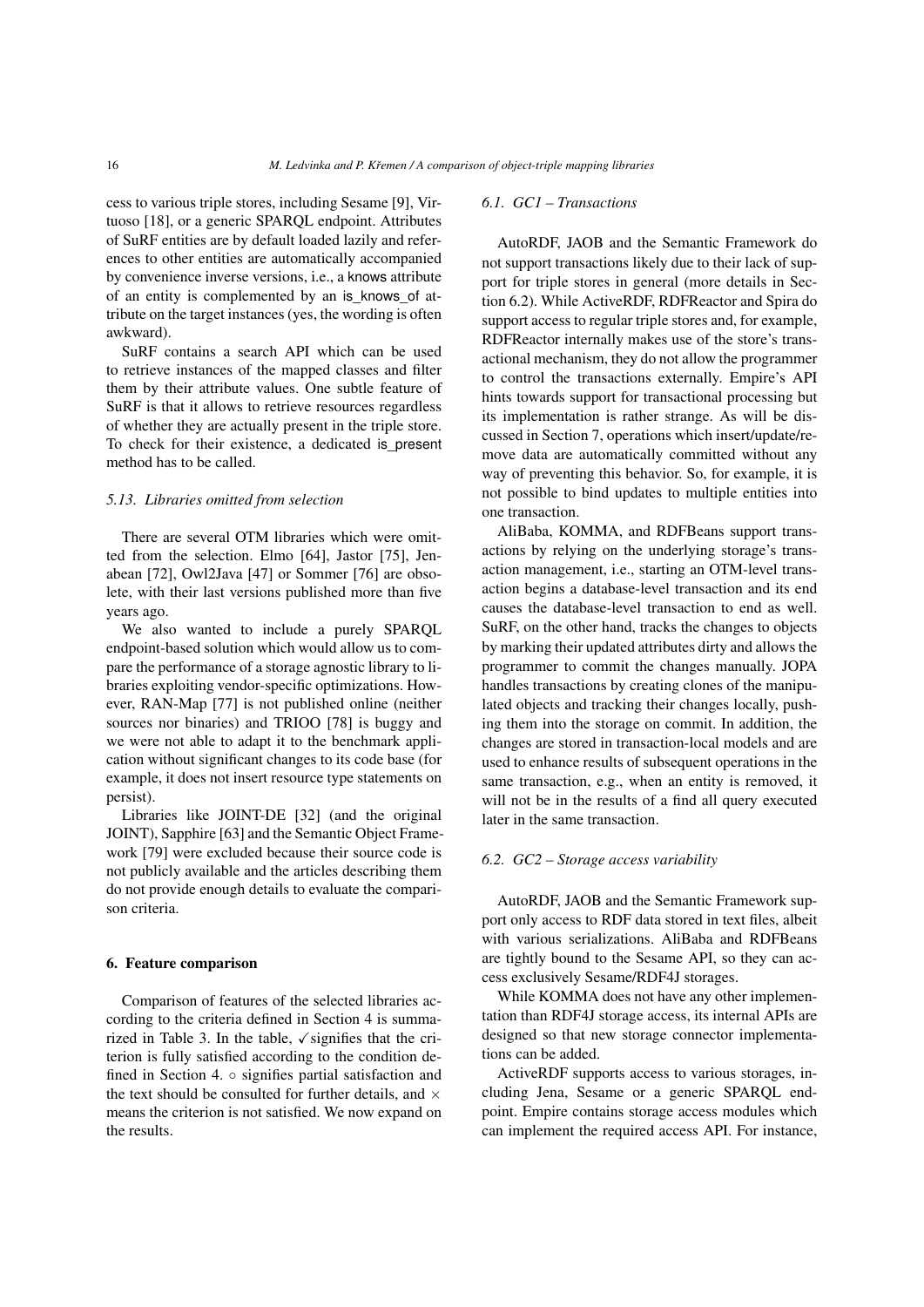<span id="page-16-0"></span>Selected OTM libraries compared using criteria defined in Section [4.](#page-4-0) × means no support,  $\circ$  represents partial support (consult the main text for further details),  $\checkmark$  is full support of the feature and N/A signifies that the feature cannot be evaluated in the particular case

| <b>Criterion</b>                 | <b>ActiveRDF</b> | <b>AliBaba</b> | <b>AutoRDF</b> | <b>Empire</b> | <b>JAOB</b> | <b>JOPA</b> |
|----------------------------------|------------------|----------------|----------------|---------------|-------------|-------------|
| GC1 (Transactions)               | $\times$         | ✓              | $\times$       | $\circ$       | $\times$    |             |
| GC2 (Storage-agnostic)           | √                | $\times$       | $\times$       | $\checkmark$  | $\times$    |             |
| GC3 (Query result mapping)       | $\circ$          | ✓              | $\times$       |               | $\times$    |             |
| GC4 (Object query language)      | √                | $\times$       | $\times$       | $\times$      | $\times$    | $\times$    |
| GC5 (Detached objects)           | $\times$         | $\times$       | $\times$       | $\checkmark$  | √           |             |
| GC6 (Model Generator)            | N/A              | ✓              | ✓              | $\times$      | $\circ$     | $\circ$     |
| <i>OC1</i> (Explicit inference)  | $\times$         | √              | $\times$       | $\times$      | $\times$    |             |
| $OC2$ (Named graphs)             | √                | $\times$       | $\times$       | $\checkmark$  | $\times$    |             |
| OC3 (Provenance management)      | $\times$         | $\circ$        | $\times$       | $\times$      | $\times$    | $\times$    |
| <i>MC1</i> (Inheritance)         | N/A              | ✓              | √              | $\circ$       | $\times$    | $\circ$     |
| $MC2$ (Unmapped data access)     | ✓                | ✓              | $\times$       | $\times$      | $\times$    |             |
| MC3 (RDF containers/collections) | ×                | √              | X              | $\times$      | $\times$    | $\circ$     |

| <b>Criterion</b>                  | <b>KOMMA</b> | <b>RDFBeans</b> | <b>RDFReactor</b> | SF       | <b>Spira</b> | <b>SuRF</b> |
|-----------------------------------|--------------|-----------------|-------------------|----------|--------------|-------------|
| GC1 (Transactions)                |              | $\checkmark$    | $\times$          | $\times$ | $\times$     |             |
| GC2 (Storage-agnostic)            | $\circ$      | $\times$        | ✓                 | $\times$ | ✓            |             |
| GC3 (Query result mapping)        | ✓            | $\times$        | $\times$          | $\times$ | $\times$     | $\times$    |
| GC4 (Object query language)       | $\times$     | $\times$        | $\times$          | $\times$ | $\times$     | √           |
| GC5 (Detached objects)            | $\times$     | $\checkmark$    | $\times$          | ✓        | $\times$     | $\times$    |
| GC6 (Model Generator)             | ✓            | $\times$        | ✓                 | $\times$ | $\times$     | N/A         |
| <i>OC1</i> (Explicit inference)   |              | $\times$        |                   | $\times$ | $\times$     | $\times$    |
| $OC2$ (Named graphs)              |              | $\times$        |                   | $\times$ | $\times$     | $\times$    |
| $OC3$ (Provenance management)     | $\circ$      | $\times$        | $\times$          | $\times$ | $\circ$      | $\times$    |
| MC1 (Inheritance)                 | $\circ$      | $\circ$         | $\circ$           | $\circ$  | $\circ$      | N/A         |
| <i>MC2</i> (Unmapped data access) | ✓            | $\times$        | $\checkmark$      | $\times$ | $\checkmark$ | √           |
| MC3 (RDF containers/collections)  |              |                 | $\times$          | $\circ$  | $\times$     | $\times$    |

it provides a connector to the Stardog database<sup>[21](#page-16-1)</sup>. JOPA defines a storage access layer called the *OntoDriver*. This allows switching the underlying storage easily. Currently, JOPA supports Jena, OWL API and Sesame/RDF4J storages. RDFReactor uses a similar mechanism – an underlying storage access layer called *RDF2Go* which, at the time of writing, supports Jena and RDF4J access. Spira, thanks to its reliance on RDF.rb, can access various storages, includ-ing Sesame, AllegroGraph<sup>[22](#page-16-2)</sup> or MongoDB<sup>[23](#page-16-3)</sup>. Similarly, SuRF can use the RDFLib to connect to Allegro-Graph, Sesame or a SPARQL endpoint.

# *6.3. GC3 – Query result mapping*

In contrast to JAOB, which does not provide any query API at all, AutoRDF, RDFBeans, the Semantic Framework and Spira do not provide a query API either but contain at least a find all method, which allows to retrieve all instances of the specified type. In case of RDFBeans the situation is peculiar because its RDF-BeanManager wraps an instance of RDF4J RepositoryConnection which supports SPARQL query execution, yet, RDFBeanManager does not expose this func-

<span id="page-16-1"></span><sup>21</sup>[https://www.stardog.com/,](https://www.stardog.com/) accessed 2018-11-21.

<span id="page-16-2"></span><sup>22</sup>[https://franz.com/agraph/allegrograph/,](https://franz.com/agraph/allegrograph/) accessed 2018-11-21.

<span id="page-16-3"></span> $^{23}$ [https://www.mongodb.com/,](https://www.mongodb.com/) accessed 2018-11-21.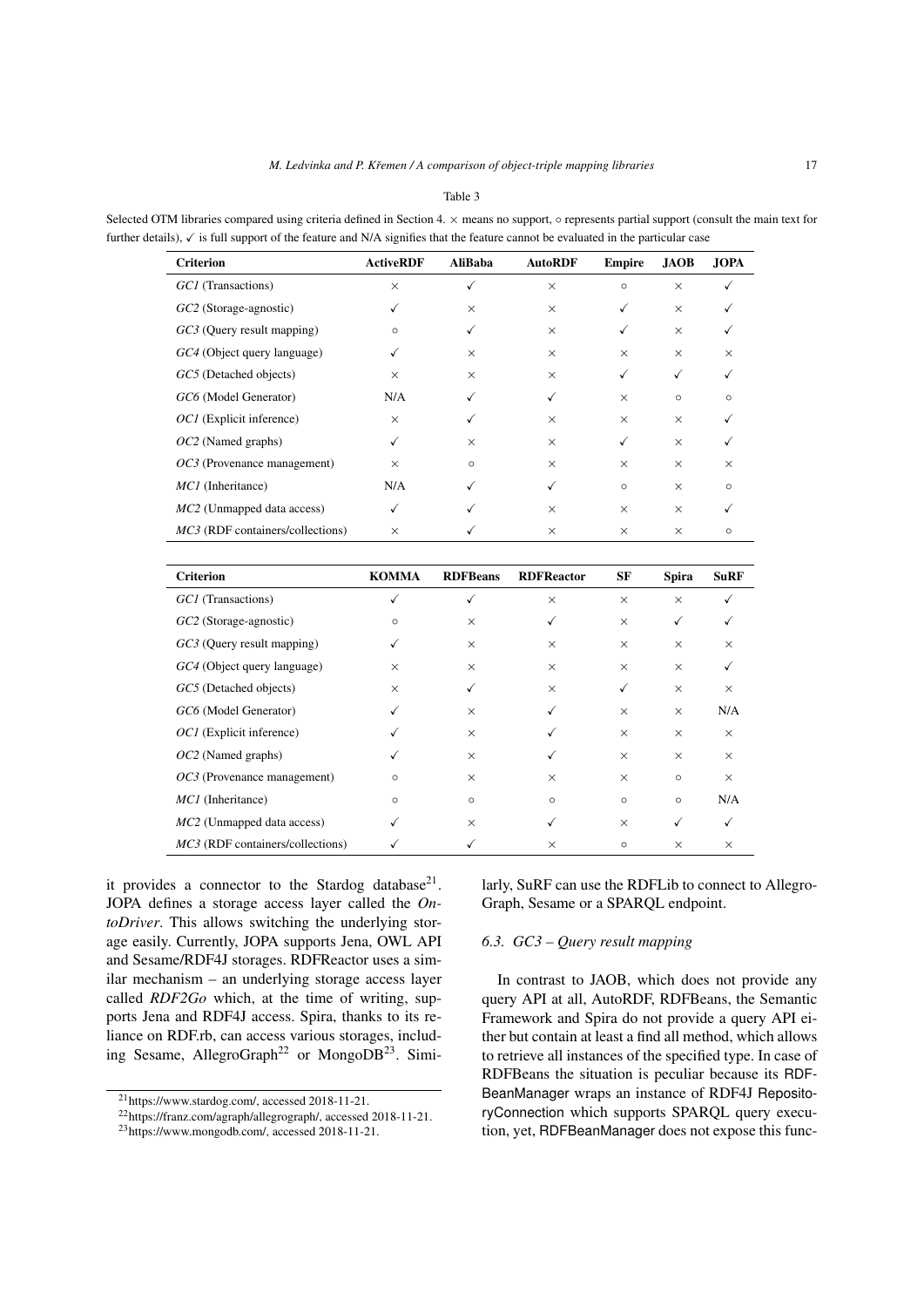tionality. SuRF allows to execute arbitrary SPARQL queries, but cannot map their results to entities.

While ActiveRDF does not support mapping SPARQL query results to entities, its advanced query API obviates this issue by supporting almost complete SPARQL grammar [\[61\]](#page-44-0).

Finally, AliBaba, Empire, JOPA and KOMMA support mapping SPARQL query results to entities by allowing to specify target entity class when retrieving query results.

#### *6.4. GC4 – Object-level query language*

ActiveRDF contains a variation of a criteria query API containing methods representing query operations like selection, filtering and projection. Additionally, it automatically generates methods for filtering objects by their properties, e.g., it will provide a method Person.find by name for a class Person with an attribute name. A similar API exists in SuRF.

None of the other libraries support any objectlevel query language, so their users have to resort to SPARQL queries, if available.

#### *6.5. GC5 – Detached objects*

ActiveRDF, AliBaba, AutoRDF, RDFReactor, Spira, and SuRF do not support detached objects because their entities act as proxies which load attribute values from the repository when they are accessed for the first time, or on each access, depending on the internal implementation. Conversely, setting attribute values causes the changes to be written into the storage immediately (except for SuRF which tracks changes locally). Therefore, they have to hold onto a connection to the storage in order to provide basic data access functions. Similarly, although it would appear that KOMMA does support detached objects because it is possible to close a KOMMA IEntityManager and still access attributes of an object read by the closed manager, the contrary is true. As pointed out in [\[32\]](#page-42-31), the generated proxy objects retain a connection to the underlying storage. Closing an IEntityManager only closes a delegate object.

Empire, JAOB, JOPA, RDFBeans and the Semantic Framework, on the other hand, allow working with the entities completely independently of the persistence context from which they were retrieved because they store the data in the actual objects.

#### *6.6. GC6 – Code/ontology generator*

Empire, RDFBeans, the Semantic Framework and Spira do not contain any generator capable of creating entity classes from ontology schema or vice versa. ActiveRDF and SuRF do not contain code generators either, but they do not actually use any static object model and all entity classes are generated on demand at runtime.

AliBaba, AutoRDF, JAOB, JOPA and KOMMA contain generators able to build an object model from the ontology. The AliBaba generator supports both RDFS and OWL, but it is less configurable. AutoRDF supports several OWL constructs, but its core is RDFSbased. On the other hand, the generators in JAOB and JOPA are OWL-based and expect the ontology to contain declarations of OWL classes and object, data and annotation properties. KOMMA reuses the AliBaba code generator but the feature is undocumented.

JAOB is the only library with a generator capable of creating an ontology schema based on an object model. This generator is able to create classes and their hierarchies, plus OWL data and object property declarations with domains and ranges and information about whether the property is functional or not [\[12\]](#page-42-11).

## *6.7. OC1 – Explicit inference treatment*

JOPA allows marking entity attributes as possibly containing inferred data. Currently, this makes them effectively read-only. However, in the future, the implementation may permit additive changes. AliBaba, KOMMA and RDFReactor allow marking attributes as read-only, a mechanism which could be used to prevent attempts at modification of inferred statements.

#### *6.8. OC2 – Named graphs*

Alibaba, AutoRDF, JAOB, RDFBeans, the Semantic Framework, Spira, and SuRF are not aware of RDF named graphs and work only with the default graph.

Empire supports named graphs to a limited extent. Named graph access is specified via the @Named-Graph annotation, which has two modes of operation. The first mode leads to each instance of the annotated class being stored in its own named graph. The second mode then allows to specify an IRI of a named graph into which all instances of the annotated class are saved. JOPA and ActiveRDF, on the other hand, allow one to specify a named graph per instance and for individual attributes. RDFReactor uses model in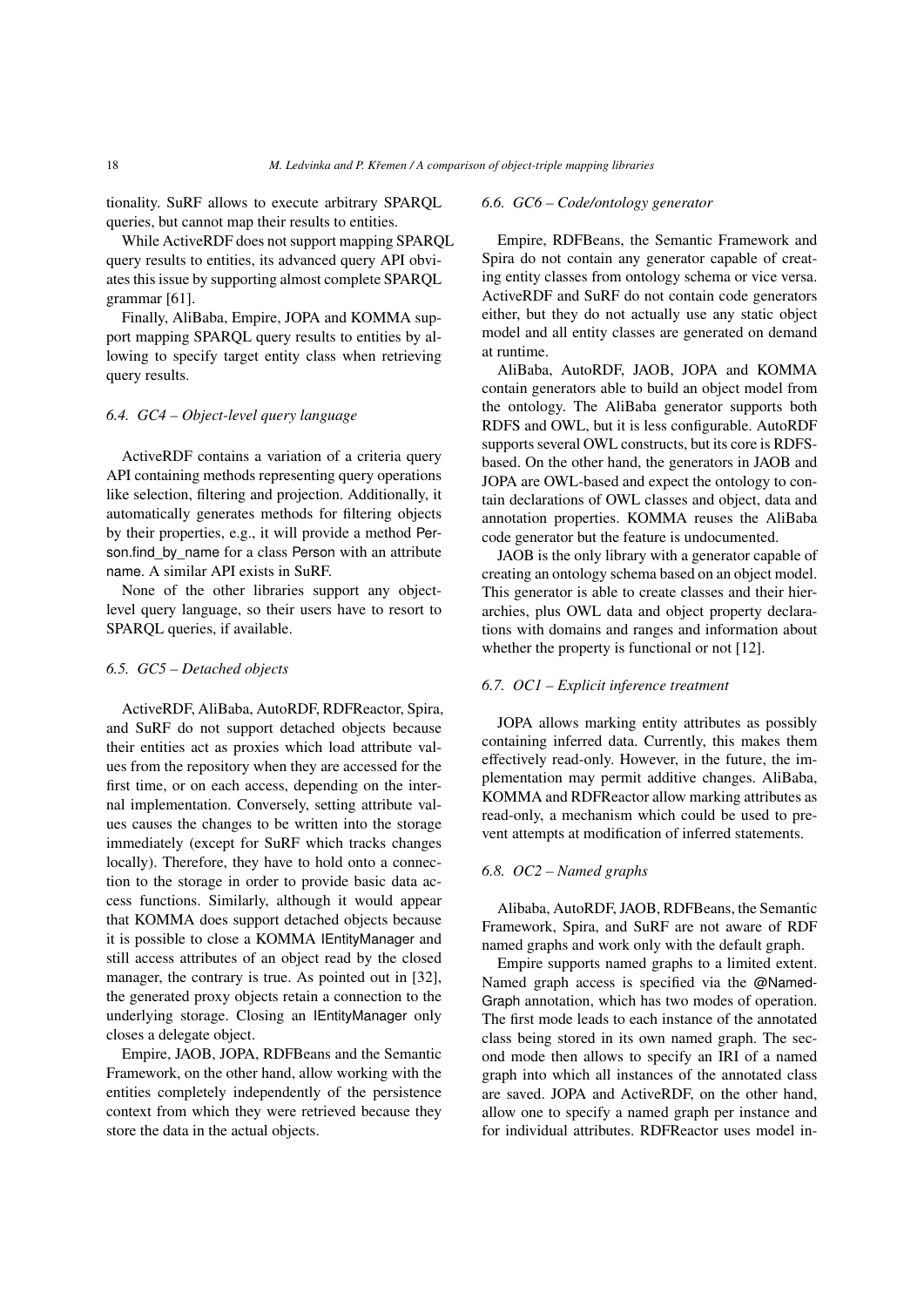stances which represent individual named graphs of the repository. Each entity is then associated with a single model.

#### *6.9. OC3 – Automatic provenance management*

None of the evaluated libraries fully supports automatic provenance management. However, AliBaba and KOMMA support the notion of *behaviors* which could be used to generate provenance data. A behavior adds custom functionality to entities and may be shared by multiple entity classes. One such implementation could be invoked by entity setters, extract user information and insert corresponding provenance state-ments into the repository. In Spira, Active Model<sup>[24](#page-18-0)</sup> callbacks may be used to achieve the same goal – the callbacks can be attached to arbitrary methods, so, for example, a callback invoked after the save method could create provenance data. JOPA supports the notion of entity lifecycle listeners introduced in JPA [\[27\]](#page-42-26), so, for instance, a prePersist/preUpdate listener may set provenance data for an entity. Nonetheless, none of the libraries has such a provenance generator.

## *6.10. MC1 – Inheritance mapping*

Inheritance mapping is probably the most complex feature in the comparison framework, with many subtle issues. Despite this, several evaluated libraries take a straightforward approach which can often lead to unexpected results.

Consider Empire which does support multiple inheritance in that it is able to work with classes which inherit mapped getters/setters from multiple interfaces. However, it is unable to persist more than one type for an entity. So if each interface declares a mapped type, only one of them gets persisted. KOMMA and RDFBeans suffer from the same issue, i.e., they correctly interpret inherited attributes, but always persist only a single type. To illustrate the issue, let us have interfaces Student and Employee, which are mapped to RDFS classes ex:Student and ex:Employee respectively. Then, we declare an entity class WorkingStudent, which implements both Student and Employee. Persisting an object c of type WorkingStudent into the repository would result in either ex:c rdf:type ex:Student or ex:c rdf:type ex:Employee being inserted, depending on the order of declarations in the implements clause of WorkingStudent, where c is mapped to  $ex: c$ . Conversely, a straightforward implementation of loading an instance of WorkingStudent would require the corresponding resource to have types ex:Student and ex:Employee, mapping WorkingStudent to an unnamed intersection of the two. However, this is not formalized in any way. A reasonable solution may be to require mapping of concrete entity classes to a single RDFS class only.

The Semantic Framework appears to also support multiple inheritance thanks to its use of Java classes and interfaces. However, the implementation extracts only attributes declared in a particular class, without regard for any fields inherited from its superclass. This in effect means that any values of fields declared in a superclass are ignored when persisting an instance.

JAOB does not support inheritance mapping. SuRF allows to specify multiple superclasses when loading a resource but they do not represent mapped ontological classes, they are regular Python classes adding custom behavior to the instance. On the other hand, similarly to ActiveRDF, since loaded instances contain attributes corresponding to all properties found on the resource, the concept of inheritance mapping does not really apply in this case. Appropriate type assertion presence on a resource can be of importance w.r.t. the type hierarchy, but such an issue is more closely related to the way libraries handle explicit and inferred statements.

JOPA currently supports only class-based inheritance, so mapping classes with multiple supertypes is not possible. However, the semantics of its treatment of inheritance is precisely defined – it requires an explicit type assertion and supports polymorphic instance access, i.e., an inferred supertype may be specified for loading as long as an unambiguous asserted subtype can be found for a resource. Similarly, RDFReactor and Spira support only single type inheritance. On the other hand, Spira allows an entity to specify multiple types, so multiple ontological classes can be combined into a single mapped Ruby class, which can be used as another class's parent.

AliBaba and AutoRDF are thus the only libraries fully supporting class hierarchy mapping. Since AliBaba is a Java library, it relies on interfaces to support multiple inheritance. AutoRDF is able to exploit the built-in support for multiple inheritance in C++.

<span id="page-18-0"></span><sup>24</sup>See [https://guides.rubyonrails.org/active\\_model\\_basics.html,](https://guides.rubyonrails.org/active_model_basics.html) accessed 2018-11-17.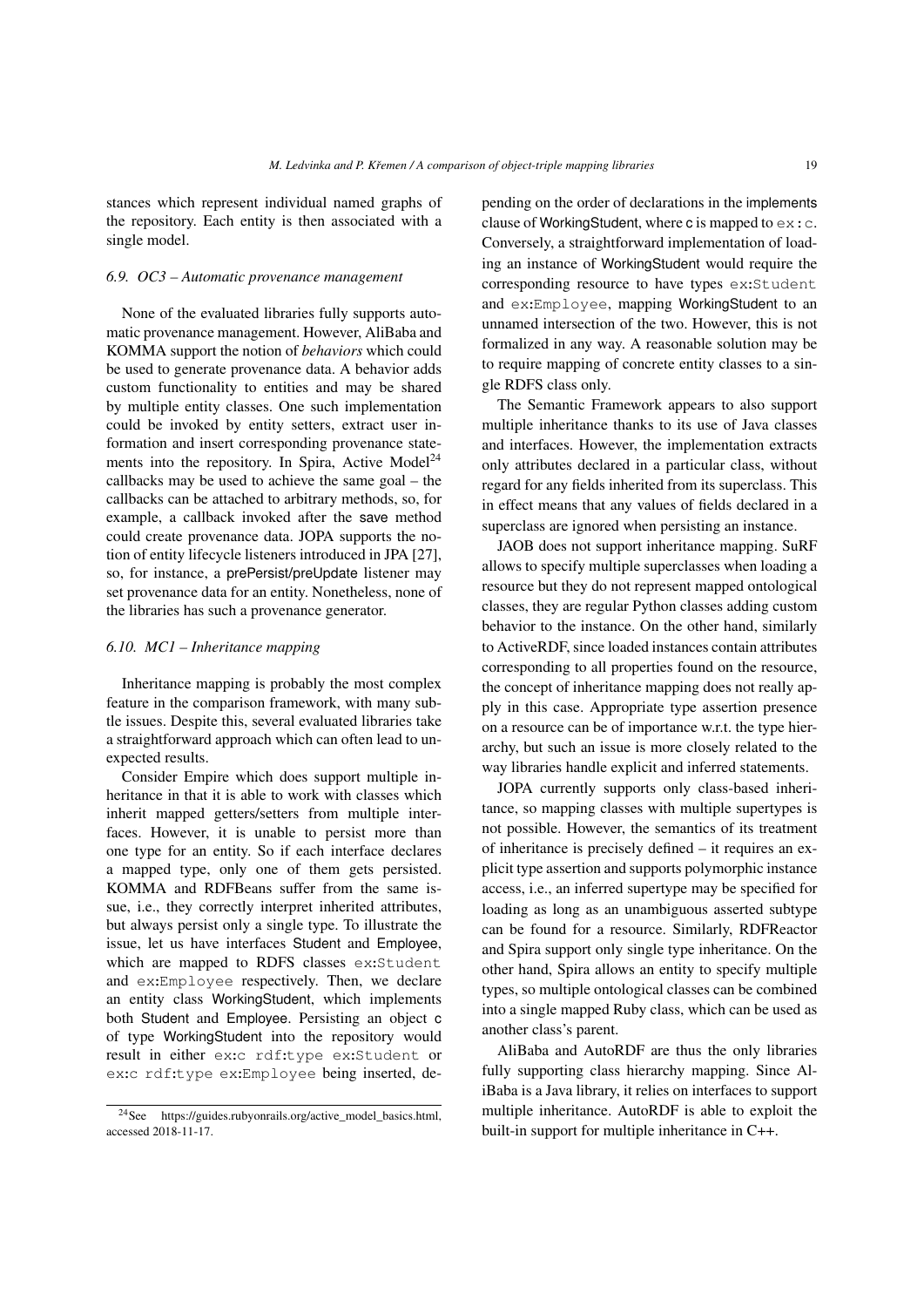#### *6.11. MC2 – Unmapped data access*

Providing access to unmapped properties is more challenging in statically typed languages like Java or C++. AutoRDF, Empire, JAOB, RDFBeans and the Semantic Framework do not support such a feature.

AliBaba, JOPA, KOMMA and RDFReactor, although being Java libraries, do attempt to supply this access. In JOPA, there are two relevant attribute annotations – a  $\omega$ Types attribute allows to read and modify an instance's ontological types and @Properties denotes a map of property-set of values pairs, representing the properties not mapped by the rest of the entity attributes. AliBaba allows to retrieve the RDFS resource represented by an entity and, since it is an extension of the Sesame API, to access any data related to the resource via regular Sesame API calls. KOMMA contains the IResource interface which represents RDFS resources and has utility methods for manipulating statements related to particular resources. RD-FReactor solves the issue by making all entity classes implement the ReactorBase interface (actually, the classes usually extend the ReactorBaseImpl abstract class) whose API contains generic methods for setting and retrieving arbitrary properties attached to the instance. In fact, the mapped attributes make use of this API internally.

ActiveRDF and SuRF, due to their lack of a static model, naturally allow to access all the properties of a resource. In Spira, all model objects can be manipulated also at the RDF statement level thanks to the integration with RDF.rb.

#### *6.12. MC3 – RDF collections and containers*

Support for RDF collections and containers is scarce among the evaluated libraries. The only libraries which fully implement this feature are AliBaba, KOMMA and RDFBeans. AliBaba supports RDF lists and RDF containers. Both are mapped to instances of java.util.List. If the list root has the type rdf:List, it is treated correspondingly, otherwise, it is assumed to be a RDF container. This root type management, however, has to be done on RDF statement level, no dedicated API is present for it in AliBaba. KOMMA's support for RDF lists and containers is virtually the same as in AliBaba. RDFBeans also allows to work with both RDF containers and lists. The type of the target RDF construct is specified via Java annotations.

The approaches of the Semantic Framework and JOPA may be regarded as partial support. The Semantic Framework automatically stores array and java.util.List attributes as RDF sequences, without any way to configure this behavior. JOPA supports the OWL design pattern of linked lists and linked lists with content nodes [\[80\]](#page-44-19), but it does not support any of the RDF containers. The type of the list is specified via an annotation.

#### <span id="page-19-0"></span>7. Performance comparison

All the benchmark operations revolve around an object graph whose template is shown in Figure [4.](#page-20-0) As can be seen, there is one central OccurrenceReport object connected to an Occurrence, which is the root of a three level-deep balanced binary tree of Events. Each report also has a set of three Resources attached to it and is connected to a randomly selected author and last editor (instances of Person).

## *7.1. Experiment setup*

The experiments were conducted on a machine with the following setup:

- OS: Linux Mint 17.3 64-bit
- CPU: Intel Core i5-750 2.67 GHz (4 cores)
- RAM: 16 GB
- Disk: Samsung SSD 850 EVO 250 GB
- Java: Java HotSpot JD $K^{25}$  $K^{25}$  $K^{25}$  8u161, 64-bit

We decided to use *GraphDB 8.4.1 Free* as the storage. It was running on the same machine as the benchmark to eliminate possible network lag. GraphDB [\[17\]](#page-42-16) is an industry-grade semantic graph database supporting the RDF4J API. The free version is limited to two queries in parallel, but this is of no concern, since the benchmark is not multithreaded. To ensure that none of the evaluated libraries had an unfair advantage by being specifically optimized for GraphDB, an additional experiment on a native RDF4J storage was conducted. Its results showed similar relative differences between the OTM libraries as the measurements on GraphDB. The latest available versions of the libraries were used. Since some of them were not present in the Maven Central Repository<sup>[26](#page-19-2)</sup> (an online repository of Java libraries), they had to be built from source code locally. The versions were (as of 16*th* November 2018) as follows:

<span id="page-19-1"></span><sup>25</sup>Java Development Kit

<span id="page-19-2"></span><sup>26</sup>[http://search.maven.org/,](http://search.maven.org/) accessed 2018-11-16.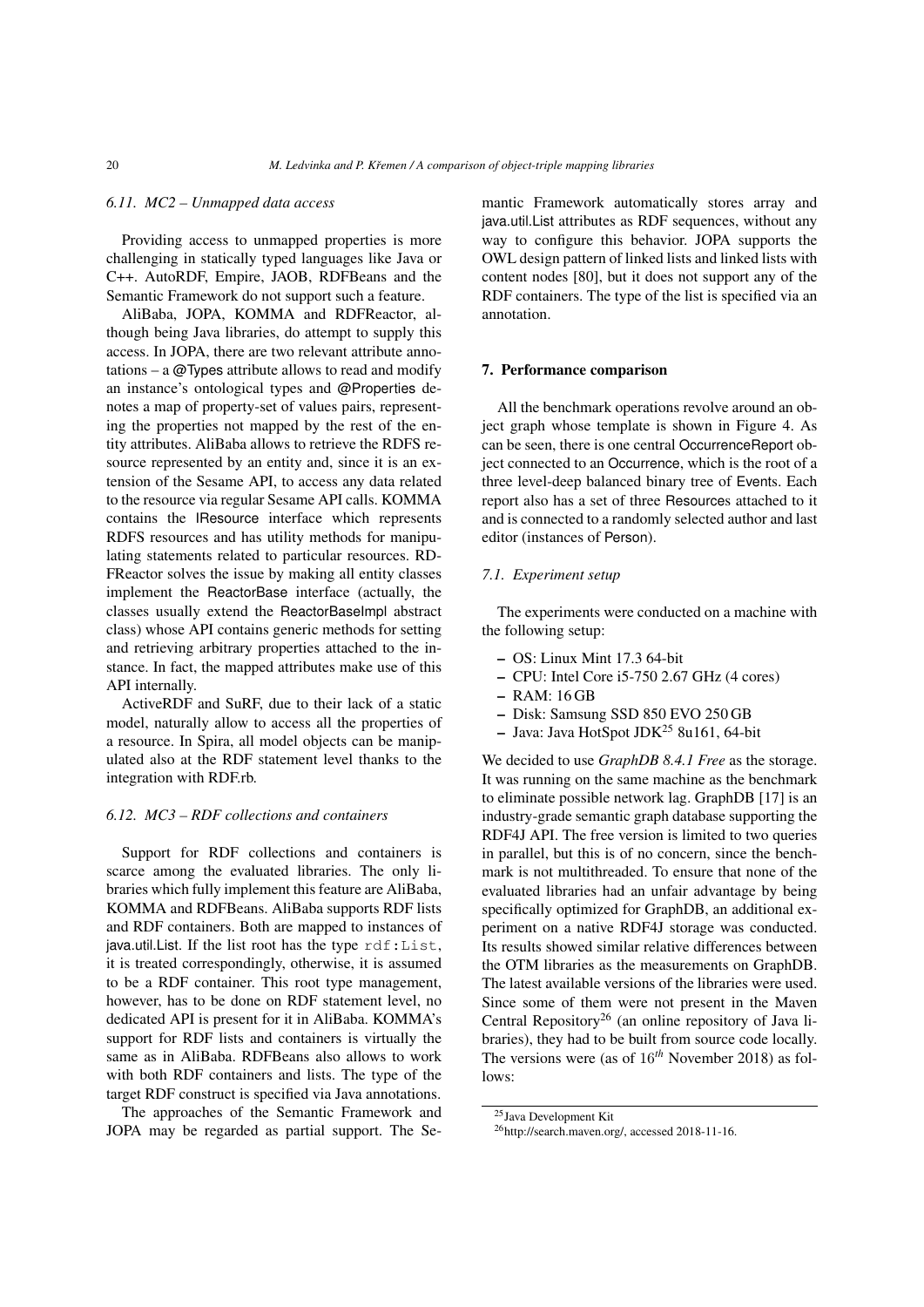<span id="page-20-0"></span>

Fig. 4. UML object diagram of the object model used by the benchmark.

- *AliBaba 2.1*, built locally, sources downloaded from [https://bitbucket.org/openrdf/alibaba/,](https://bitbucket.org/openrdf/alibaba/)
- *Empire 1.0*, built locally, sources downloaded from [https://github.com/mhgrove/empire,](https://github.com/mhgrove/empire)
- *JOPA 0.10.7*, retrieved from Maven Central,
- *KOMMA 1.3.3-SNAPSHOT*, built locally, sources retrieved from [https://github.com/komma/komma,](https://github.com/komma/komma)
- *RDFBeans 2.2*, retrieved from Maven Central.

After publishing the initial performance results, we received optimization suggestions from the authors of KOMMA. They provided a significant performance boost for KOMMA and were incorporated into the benchmark setup. However, these optimizations are undocumented.

## *7.1.1. Performance*

The scalability of the performance benchmark allows custom specification of the size of the data. For our experiments, we used the following values:

- OP1 Create 300 Persons to choose the authors and last editors from, 300 OccurrenceReport instances together with their associated object graphs.
- OP2 Batch Create The same setup as *OP1*.
- OP3 Retrieve 300 OccurrenceReports together with their object graphs and 300 Persons pre-persisted (each report is assigned a random author and last editor from the Person instances).
- OP4 Retrieve All The same setup as *OP3*.
- OP5 Update The same setup as *OP3*. One half of the reports (every odd one, to be precise) are updated.
- OP6 Delete The same setup as *OP3*. One half of the reports (again, every odd one) are deleted, together with their dependencies.

The actual size of the dataset (e.g., 300 Persons above) was chosen arbitrarily, just to provide a reasonable execution time on the machine running the evaluation. Each operation was executed in 120 rounds, where the first twenty rounds represented a warm-up period which was not measured and was intended for the Java virtual machine to stabilize and perform optimizations. The following 100 rounds were measured. This was executed in three separate runs, i.e., three executions of the JVM, to account for different ways the code could be optimized, as discussed in [\[31\]](#page-42-30). The whole benchmark, i.e., all runs of all operations for all libraries, was executed automatically by a shell script. The repository was cleared after each round and GraphDB was restarted between the operations.

The benchmark was run for several values of heap size. The results should then reveal how sensitive the libraries are to restricted heap size and how they scale as the heap size changes. The heap size was fixed (using the -Xms and -Xmx JVM configuration parameters) to:

- 32 MB – 64 MB
- 128 MB
- $-256MB$
- 512 MB
- $-1$  GB

The maximum number of statements generated by the benchmark for *OP3* (the other operations are either the same or very similar) was 23 700 for Empire, JOPA, KOMMA and RDFBeans and 23 700 or 41 026 for AliBaba. The pair of numbers for AliBaba is due to the rather strange cascading strategy employed by AliBaba. When persisting an object, AliBaba automatically cascades the persist recursively to all references of the persisted entity. Such a strategy generates *blank nodes* for the referenced instances, leading to the 23 700 statements in total. If, on the other hand, one wanted to be able to denote the referenced instances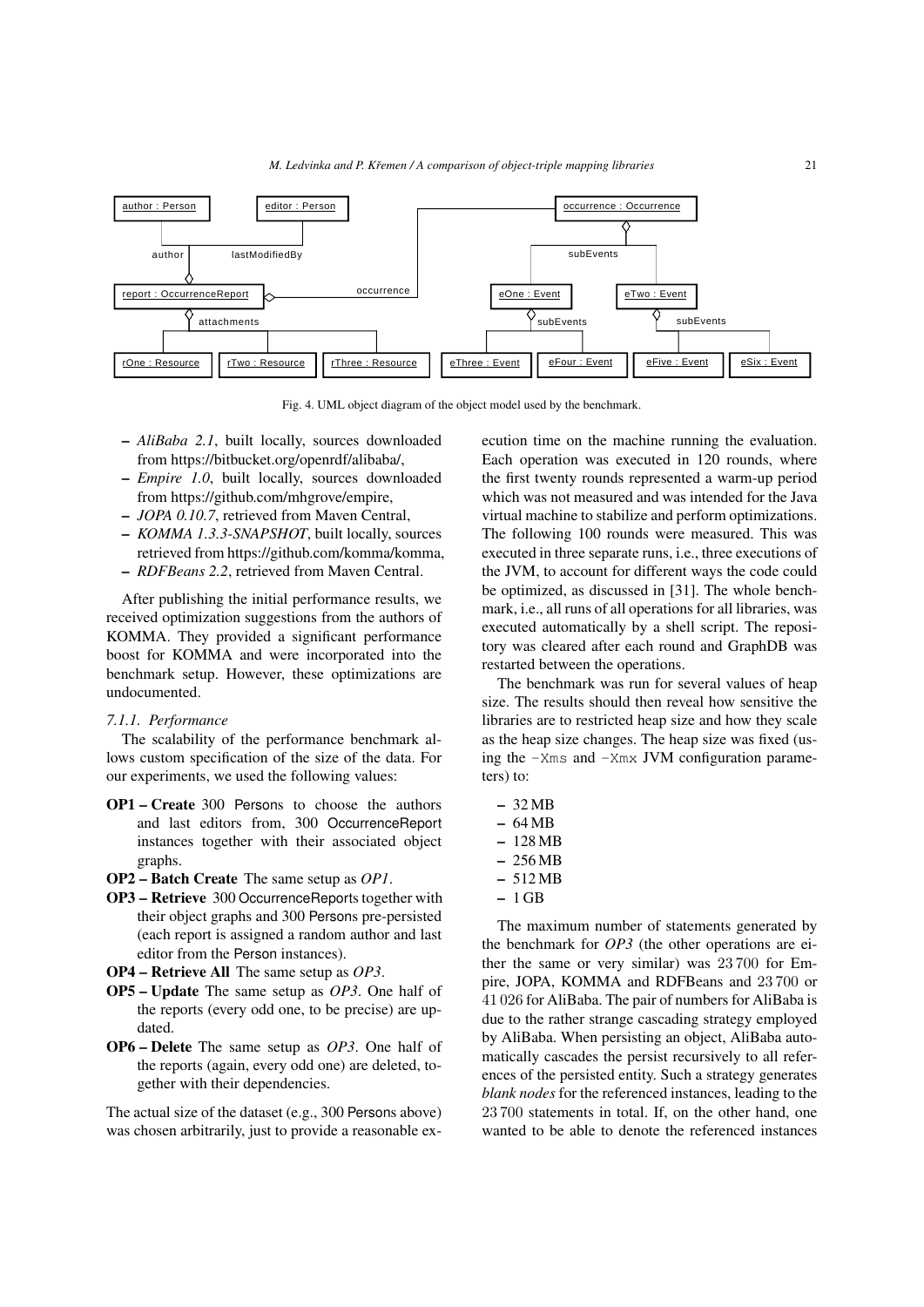(e.g., the occurrence or person) using a regular IRI, they would have to be persisted separately. This, however, leads to a large duplication of data, because AliBaba will perform the cascading anyway, resulting in the 41 026 statements.

#### *7.1.2. Memory*

Measuring memory utilization turned out to be a bit tricky. Most of the literature concentrates on obtaining and analyzing heap dumps in the search for memory leaks (e.g., [\[58\]](#page-43-25)) which was not the goal of this comparison.

Sampling heap occupation or object allocation rate (as DaCapo [\[29\]](#page-42-28) does) is difficult to set up and its information value is arguable. Peak or average heap size or occupation also provide unclear benefits. In the end, a different strategy was used – a separate runner was developed which executed a series of CRUD operations similar to the ones used in the performance benchmark for a specific period of time. More precisely, the runner executed *OP1*, *OP4*, *OP5* and *OP6* in a sequence over and over until a specified timeout. This way, all the libraries were used for the same amount of time. To collect the results, the Java virtual machine was configured to output detailed information about garbage collection events (using the -XX:+PrintGCDetails flag) and a fixed heap size was set, so that the application had a limited amount of memory available.

The particular setup for the memory benchmark was as follows:

- Runtime: 4 h,
- Heap size: 40 MB,
- Default garbage collector settings for the JVM used in the benchmark.

After the execution, *GCViewer*<sup>[27](#page-21-0)</sup> was used to analyze the results and collect the following values:

- The number of young generation garbage collection events (YGC),
- The number of full garbage collection events (FGC),
- Accumulated garbage collection pause time (GCT),
- Application throughput.

To put these terms in context: since most objects in applications are short-lived, YGC is able to dispose of them quickly [\[58\]](#page-43-25). FGC events occur when the Java virtual machine needs to reclaim memory occupied by older objects and it is more demanding in terms of CPU time. Generally, an application benefits from as few FGC's as possible. Parts of both young generation and full garbage collection can happen in parallel to the application execution (if the CPU allows it), but sometimes the application has to be stopped so that the *garbage collector* can mark objects for disposal and remove them. It is these so-called *stop-the-world* events which are represented by GCT and which influence the application throughput. In particular, the throughput indicates how much of the total runtime the application spent actually performing its tasks, the rest being spent in garbage collection. More detailed explanation of garbage collection principles and strategies employed by the JVM can be found, for example, in [\[58,](#page-43-25) [81\]](#page-44-20). All in all, these values, together with the limited amount of available memory and the fixed execution time, offer a reasonable picture of how an application using these libraries is utilizing the available memory. A small heap size was used in order to put the garbage collector under more stress so that its overhead would be more noticeable. However, a 32 MB heap was not used since most evaluated libraries had issues using it (see Section [7.2.2\)](#page-26-0).

# *7.2. Results*

Let us now delve into the results of the experiments and attempt to interpret them. First, performance results are detailed, followed by a discussion of scalability of the evaluated libraries. Finally, memory utilization experiments are examined. Complete results can be found in Appendix [A](#page-29-1) and also – together with the underlying data  $-$  online<sup>[28](#page-21-1)</sup>.

#### <span id="page-21-2"></span>*7.2.1. Performance*

In this part, relative performance differences between the evaluated libraries are discussed. As a representative example, results for benchmark with heap size set to 1 GB are visualized in a plot in Figure [5.](#page-24-0) Table [4](#page-23-0) complements the plot visualization with information on execution time mean, standard deviation, the 95 % confidence interval and the application average throughput. Throughput illustrates how many *reports* was the OTM library able to process per second. A report in this context denotes the object graph shown in Figure [4.](#page-20-0) More specifically, this means:

<span id="page-21-0"></span><sup>27</sup>[https://github.com/chewiebug/GCViewer,](https://github.com/chewiebug/GCViewer) accessed 2018-11- 21.

<span id="page-21-1"></span><sup>28</sup>At [https://kbss.felk.cvut.cz/web/kbss/otm-benchmark,](https://kbss.felk.cvut.cz/web/kbss/otm-benchmark) accessed 2018-11-22.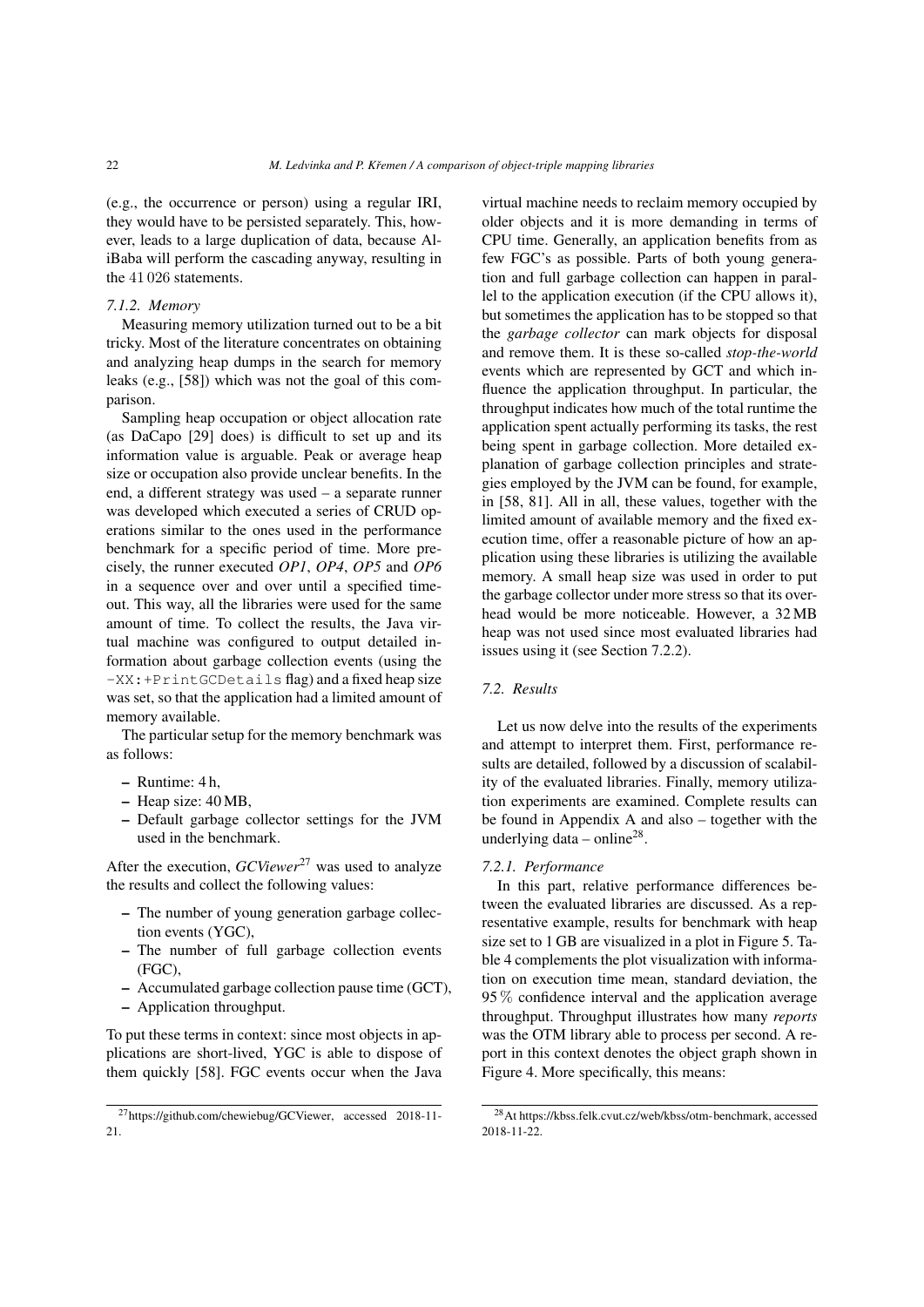- OP1, OP2 Each persisted report consists of 11 entities mapped to 68 triples (Person instances are pre-persisted in the set up phase and thus not counted).
- OP3, OP4 Each loaded report consists of 13 entities mapped to 90 triples (Person instances are loaded together with the report).
- OP5 Each updated report consists of 90 triples loaded for the merge and 9 triples updated.
- OP6 Each removed report represents 90 triples loaded and 68 of them removed (Person instances were not removed).

Performance on other heap sizes is discussed in Section [7.2.2,](#page-26-0) Appendix [A.1](#page-29-0) contains complete results.

All the libraries performed relatively consistently, with low deviation and the confidence interval size within  $2\%$  of the execution time mean, as suggested by [\[31\]](#page-42-30). Only Empire exhibited larger standard deviation for the retrieval operations (*OP3* and *OP4*). KOMMA displayed large standard deviation and many outliers when running with 32 MB heap but this is most likely due to the high stress put on the garbage collector which has to pause the application relatively often. The following paragraphs elaborate on individual operation results.

*Create (*OP1*) and batch create (*OP2*)* The character of *OP1* and *OP2* suggests that the libraries should perform better in *OP2* because they have to execute only a single transaction compared to a linear number of transactions in *OP1*. The only library that defied this expectation and performed virtually the same in both *OP1* and *OP2* was Empire. This is due to the fact that Empire actually commits the transaction after each data modifying operation of its EntityManager, more precisely, after merge, persist and remove. Not only is this highly inefficient in the batch scenario, but it can also lead to incorrect behavior because it effectively prohibits a rollback of transactional changes or grouping multiple operations into one transaction. The rather poor performance of Empire is partially due to the fact that it iterates over all attributes of the object being persisted using Java *reflection* instead of relying on a *metamodel* (model of entity classes and their attributes) [\[27\]](#page-42-26) built during application persistence initialization. Reflection is a powerful mechanism which allows a program to examine and modify itself and the environment in which it operates [\[82\]](#page-44-21) but it represents a performance overhead. While middleware libraries in Java typically use reflection, it is important to be aware of its performance impacts and to avoid them when possible. The other factor in Empire's create performance is its strategy for checking that an instance does not already exist in the repository. It uses a SPARQL SELECT query with unbound subject, predicate and object, filtering results by the subject being equal to the persisted individual's identifier. First, our experience with the RDF4J API indicates that executing SPARQL queries is in most cases slower than using the statement filtering API. Second, a simpler ASK query could have been used.

The performance of KOMMA depends on whether a data change tracker is enabled. If it is enabled, it attempts to remove old attribute values on change. This leads to significantly worse performance. When it is disabled, KOMMA's performance is comparable to that of Empire and RDFBeans. The data change tracker relevance for persist is given by the fact that KOMMA does not implement a dedicated persist operation, instead, it allows to register an identifier to a particular type. Persisting attribute values then requires calling setters on the managed instance returned by the registration method. Whenever an attribute is set, the value is inserted into the repository and the object state and KOMMA's internal attribute cache are refreshed.

RDFBeans performed slightly better than Empire and KOMMA. Two factors of the implementation of its add method are of interest. One is that the method is *synchronized*. This incurs a slight performance overhead because Java has to manage the synchronization mechanism even for the single-threaded benchmark. And it is somewhat unexpected, given that the documentation of RDF4J specifically declares the RepositoryConnection, around which RDFBeans BeanManager is built, not to be thread-safe and recommends multi-threaded applications to obtain separate connec-tions for each thread<sup>[29](#page-22-0)</sup>. Second, RDFBeans uses the RDF4J API hasStatement method with a bound subject to check for a resource's existence in the repository. In contrast, JOPA uses the same method, but specifies the whole triple, checking whether the subject is an instance of the specified RDFS class. This is not only arguably faster, but it also allows to persist the same entity as an instance of different RDFS classes.

It can be seen that AliBaba and JOPA have very similar performance in *OP1*. In the batch scenario (*OP2*), on the other hand, AliBaba was able to perform a round in under one second, an order of magnitude faster than

<span id="page-22-0"></span><sup>29</sup>See [https://tinyurl.com/repository-connection,](https://tinyurl.com/repository-connection) accessed 2018- 11-21.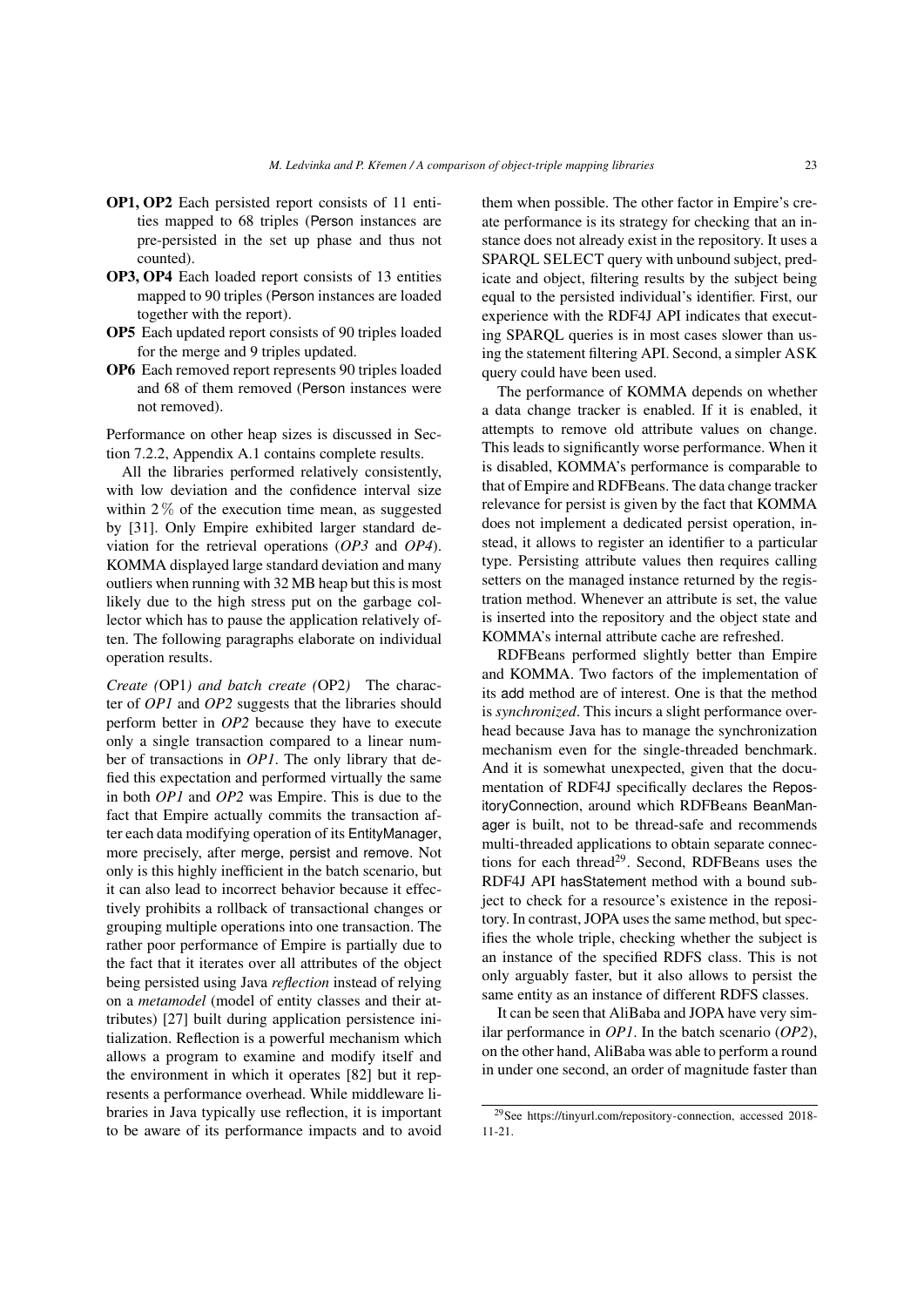<span id="page-23-0"></span>Results of the performance benchmark with all libraries running on a 1 GB heap. ( $\bar{T}$ ) denotes mean execution time, ( $\sigma$ ) standard deviation,  $CI_{95}$ 95 % confidence interval, and *T PS* represents average throughput per second (details in Section [7.2.1\)](#page-21-2). O stands for the operation executed and L for the evaluated library. For each operation, the fastest library is underlined

| $\mathbf{o}$         | $OP1 - Create$     |                      |                     |                            |                            |
|----------------------|--------------------|----------------------|---------------------|----------------------------|----------------------------|
| L                    | <b>AliBaba</b>     | Empire               | <b>JOPA</b>         | <b>KOMMA</b>               | <b>RDFBeans</b>            |
| $\bar{T}$ (ms)       | 9 1 5 5 4 6        | 27628.78             | 8975.33             | 29 1 21.85                 | 25 599.89                  |
| $\sigma$ (ms)        | 174.77             | 124.39               | 82.86               | 628074                     | 137.00                     |
| $Cl95$ (ms)          | (9135.68; 9175.23) | (27614.70; 27642.86) | (8965.95; 8984.703) | $(29\,050.70; 29\,193.00)$ | $(25\,584.38; 25\,615.39)$ |
| $TPS$ (# of reports) | 32.77              | 10.86                | 33.42               | 10.30                      | 11.72                      |
|                      |                    |                      |                     |                            |                            |

| $\mathbf{o}$         | $OP2 - Batch create$ |                      |                    |                      |                      |  |
|----------------------|----------------------|----------------------|--------------------|----------------------|----------------------|--|
| L                    | AliBaba              | Empire               | <b>JOPA</b>        | <b>KOMMA</b>         | <b>RDFBeans</b>      |  |
| $\bar{T}$ (ms)       | 738.16               | 27624.64             | 4 7 2 5 . 7 2      | 22875.85             | 17325.64             |  |
| $\sigma$ (ms)        | 65.98                | 176.91               | 103.95             | 593.35               | 121.09               |  |
| $Cl95$ (ms)          | (730.70; 745.63)     | (27604.62; 27644.66) | (4713.96; 4737.48) | (22808.70; 22942.99) | (17311.97; 17339.37) |  |
| $TPS$ (# of reports) | 406.42               | 10.86                | 63.48              | 13.11                | 171.32               |  |

| $\mathbf{o}$                    |                      |                      | $OP3 - Retrieved$  |                      |                            |
|---------------------------------|----------------------|----------------------|--------------------|----------------------|----------------------------|
| L                               | AliBaba              | Empire               | <b>JOPA</b>        | <b>KOMMA</b>         | <b>RDFBeans</b>            |
| $\bar{T}$ (ms)                  | 19838.94             | 36 632.24            | 5894.10            | 11819.63             | 59486.47                   |
| $\sigma$ (ms)                   | 307.56               | 2 808.46             | 88.75              | 141.01               | 280.45                     |
| $Cl95$ (ms)                     | (19804.13; 19873.74) | (36314.44; 36950.04) | (5884.06; 5904.15) | (11803.67; 11835.58) | $(59\,454.74; 59\,518.21)$ |
| $\overline{TPS}$ (# of reports) | 15.12                | 8.19                 | 50.90              | 25.38                | 5.04                       |

| $\mathbf{o}$                    | OP4 – Retrieve all   |                            |                    |                      |                      |  |
|---------------------------------|----------------------|----------------------------|--------------------|----------------------|----------------------|--|
| L                               | AliBaba              | Empire                     | <b>JOPA</b>        | <b>KOMMA</b>         | <b>RDFBeans</b>      |  |
| $\bar{T}$ (ms)                  | 21811.98             | 35 852.54                  | 8806.90            | 36 402.01            | 57521.18             |  |
| $\sigma$ (ms)                   | 729.50               | 2782.01                    | 155.64             | 346.75               | 391.03               |  |
| $Cl95$ (ms)                     | (21729.43; 21894.53) | $(35\,537.73; 36\,167.35)$ | (8789.29; 8824.51) | (36362.77; 36441.25) | (57476.93; 57565.43) |  |
| $\overline{TPS}$ (# of reports) | 13.75                | 8.19                       | 34.06              | 8.24                 | 5.22                 |  |

| $\mathbf{o}$                    |                            |                      | $OP5-Update$       |                                                       |                 |
|---------------------------------|----------------------------|----------------------|--------------------|-------------------------------------------------------|-----------------|
| L                               | <b>AliBaba</b>             | Empire               | <b>JOPA</b>        | <b>KOMMA</b>                                          | <b>RDFBeans</b> |
| $\bar{T}$ (ms)                  | 11 127.57                  | 19 154.26            | 7833.98            | 12 18 1.53                                            | 12802.06        |
| $\sigma$ (ms)                   | 176.45                     | 86.91                | 137.68             | 253.78                                                | 205.95          |
| $Cl95$ (ms)                     | $(11\,107.60; 11\,147.53)$ | (19144.43; 19164.10) | (7818.40; 7849.56) | $(12\,152.83; 12\,210.22)$ $(12\,778.76; 12\,825.37)$ |                 |
| $\overline{TPS}$ (# of reports) | 13.48                      | 7.83                 | 19.15              | 12.31                                                 | 11.72           |

| $\mathbf{o}$       |                            |           | OP6 – Delete |                                                                                                             |                 |
|--------------------|----------------------------|-----------|--------------|-------------------------------------------------------------------------------------------------------------|-----------------|
| L                  | <b>AliBaba</b>             | Empire    | <b>JOPA</b>  | <b>KOMMA</b>                                                                                                | <b>RDFBeans</b> |
| $\bar{T}$ (ms)     | 13479.67                   | 33 567.58 | 11800.06     | 10 271.81                                                                                                   | 15912.55        |
| $\sigma$ (ms)      | 216.33                     | 739.66    | 96.92        | 177.13                                                                                                      | 106.94          |
| $Cl95$ (ms)        | $(13\,455.19; 13\,504.15)$ |           |              | $(33\,483.88; 33\,651.28)$ $(11\,789.10; 11\,811.03)$ $(10\,251.79; 10\,291.88)$ $(15\,900.45; 15\,924.65)$ |                 |
| TPS (# of reports) | 11.13                      | 4.47      | 12.71        | 14.60                                                                                                       | 9.43            |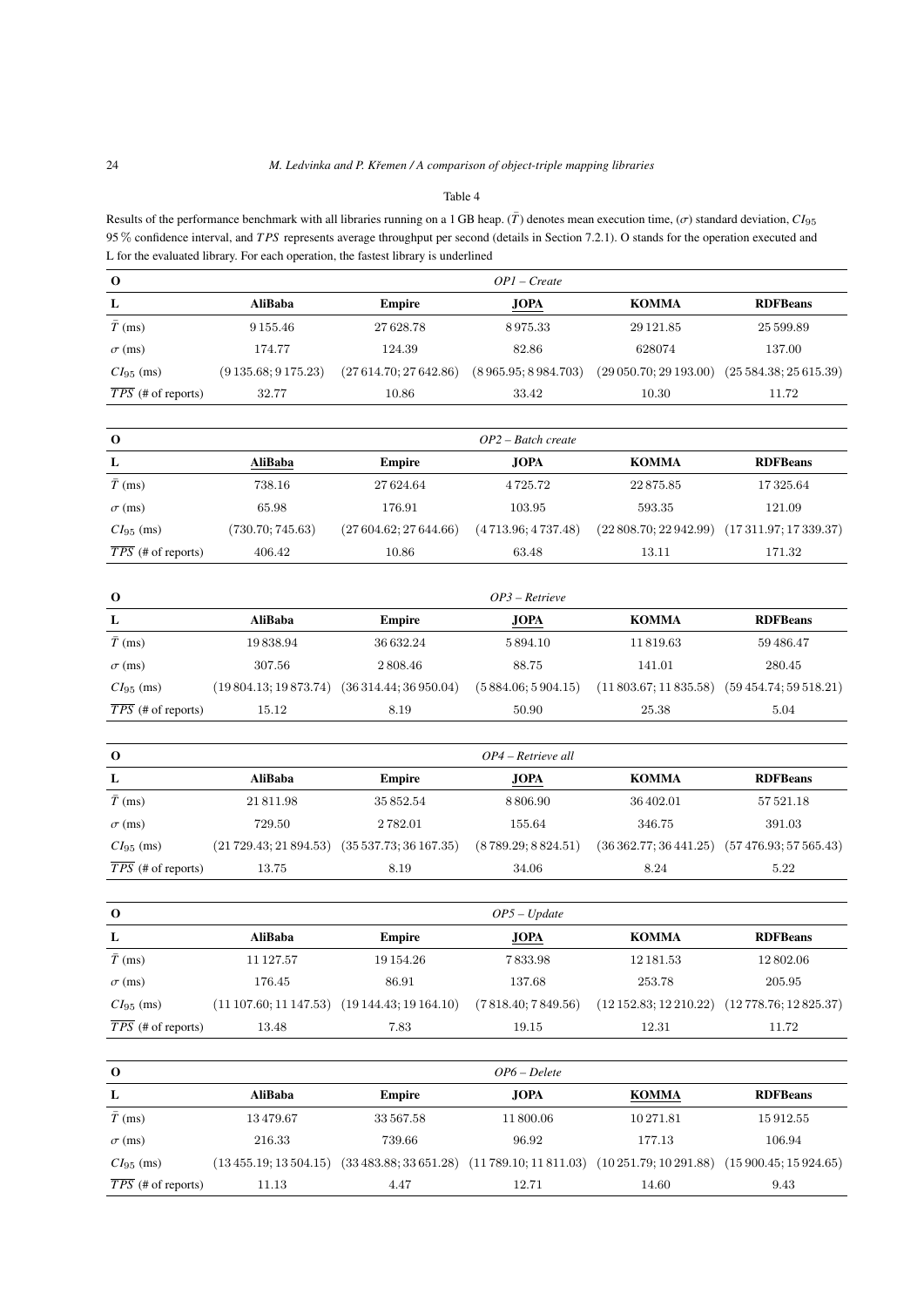<span id="page-24-0"></span>

Heap size − 1GB

Fig. 5. Performance of the individual libraries on a 1 GB heap. The plots are grouped by the respective operations. Lower is better.

in *OP1*. The large difference is given by the transaction commit mechanism, which synchronizes a binary object store with its persistent version, potentially stored on the system disk.

*Retrieve (*OP3*) and retrieve all (*OP4*)* JOPA performed the best in both retrieval scenarios. Looking through the source code, all the libraries use different strategies for loading entity attributes.

AliBaba uses a single SPARQL SELECT query to get the subject and all the properties mapped by the entity class. To avoid failed joins, all the property patterns are wrapped in OPTIONAL. However, OPTIONAL increases the query complexity to PSPACE [\[83\]](#page-44-22).

Empire adopts a different strategy. A SPARQL CONSTRUCT query is issued, retrieving a graph containing all statements concerning the specified subject. Then, it processes the attributes mapped by the target entity class and filters values for the corresponding properties from the constructed graph.

JOPA does not use SPARQL to retrieve entities for two reasons. One is our experience showing that filtering using the RDF4J API is more efficient. The other, and more important, is that a SPARQL query does not allow to specify whether inferred statements should be included or not and the result does not indicate the origin of the resulting statements (see *OC1* in Section [4\)](#page-4-0). Instead, JOPA uses a single call to get all statements concerning the specified subject and then processes these statements, populating the resulting object with appropriate values. While this strategy may turn out inefficient in cases where the object model represents only a tiny portion of the graph around the loaded subject, it does sufficiently well in most cases. Indeed, the results show that it outperforms all the other strategies by a considerable margin.

KOMMA supports two strategies for loading an entity. One relies on a dedicated find method which returns initially an empty object. When a getter is called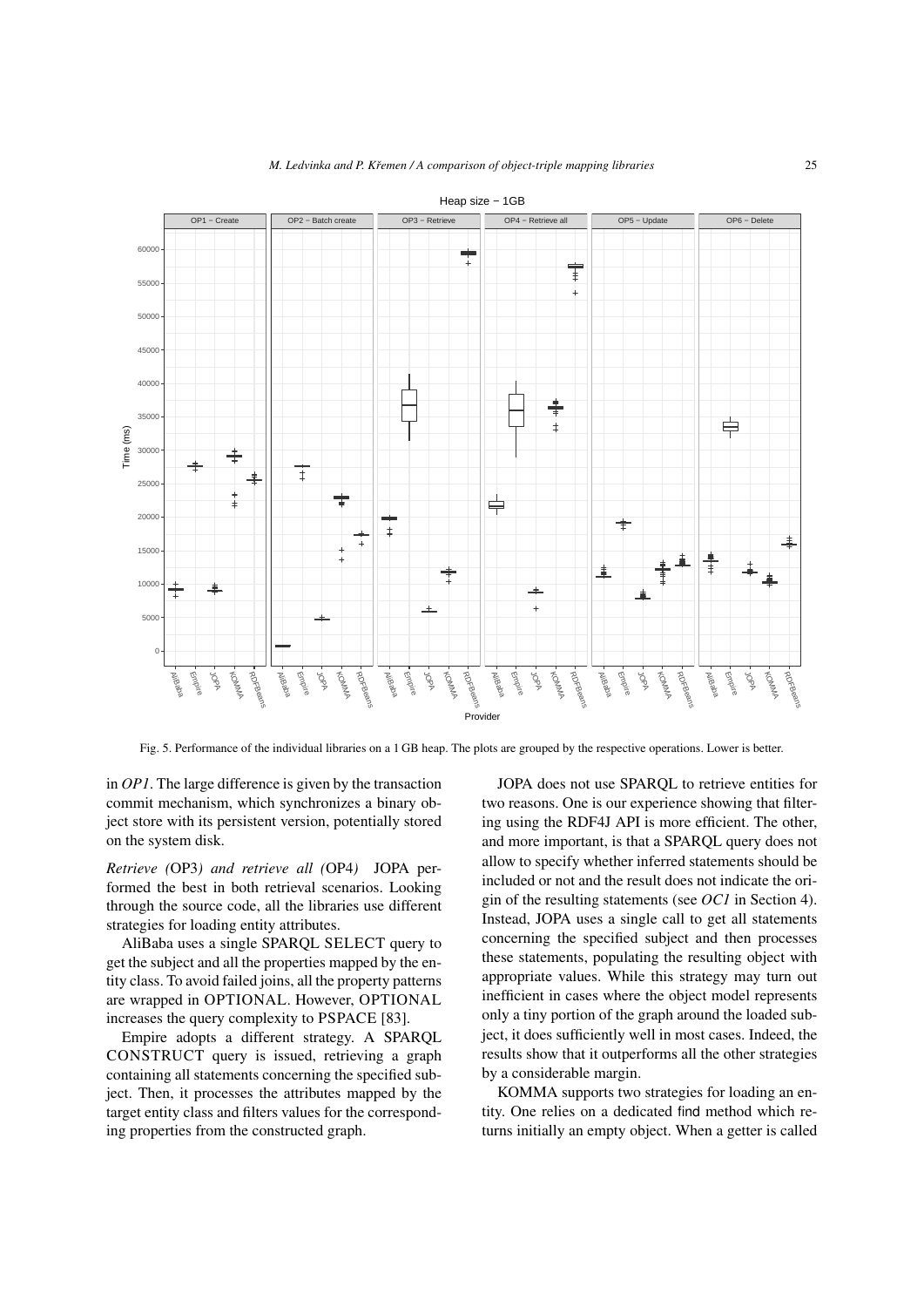on this object, KOMMA loads the corresponding attribute value using a SPARQL SELECT query. Since KOMMA has an internal cache of values, it may happen that the value is already cached and no query has to be performed. The other strategy, employed in the benchmark, uses an explicit SPARQL CONSTRUCT query, which fetches all relevant property values in one call and significantly speeds up instance retrieval. However, the query could not be used in *OP4*, so KOMMA's performance in this operation is considerably worse than in *OP3*.

RDFBeans returns a fully initialized object, but it loads its attributes one by one using the RDF4J filtering API. Moreover, similarly to persist, it first checks for the subject's existence in the repository, which involves a rather costly statement filter with a bound subject. Thus, it was the slowest for both *OP3* and *OP4*.

*Update (*OP5*) OP5* showed comparable performance by AliBaba, JOPA, KOMMA and RDFBeans, with JOPA outperforming the others. Empire performed the worst. The update is also interesting in terms of the internal implementation in the particular libraries.

AliBaba, because it does not support detached objects, requires the user to first load the required entity and then update it manually, essentially corresponding to the behavior Empire and JOPA implement internally. However, this can become extremely cumbersome – for instance, consider an object coming to the REST API of an application in a PUT request, signifying a data update. Then the application would either have to determine the changes by scanning the incoming object and comparing it to an existing object in the database, or use the incoming object as the new state and replace the existing data completely by iterating over all its attributes and merging their values into the repository. The approach of JOPA (see below) is much more flexible because it allows, for example, to specify whether the merge operation should be cascaded to objects referenced by the entity being merged.

Empire internally loads all the data concerning the subject which is being merged, removes them and then inserts the new, updated, data. While efficient, it is hardly the correct behavior. Consider a situation when the application is using a legacy RDF triple store and the object model covers only a part of the data schema. Invoking merge in Empire will not only delete the mapped data but also all the other statements which have the same subject as the updated instance. The automatic commit of changes in Empire, which, given the setup of *OP5*, did not influence the performance but which can be harmful from the transactional behavior point of view nonetheless, should also be stressed.

JOPA internally loads the instance into which updates will be merged (the same behavior is expected in JPA [\[27\]](#page-42-26)). It then compares the merged instance with the loaded one and propagates the changes into the repository. The semantics of update in JOPA is supposed to correspond to JPA as much as possible. For instance, JPA specifies that when merging an entity with references to other objects, these references should not be merged and, actually, if they contain changes, these changes should be overwritten with the data loaded from the repository [\[27\]](#page-42-26). Of the benchmarked libraries, only JOPA behaves in this way.

Since KOMMA does not support detached objects, updating an object requires loading a corresponding instance from the repository and updating the required attributes in the same manner as with AliBaba. The optimized instance loading query from *OP3* implementation was used to retrieve the instance to update.

RDFBeans works similarly to Empire in that it simply removes all statements concerning the updated subject and inserts new statements corresponding to the updated object. This, on the one hand, gives RDF-Beans a significant performance boost, on the other hand, it can lead to incorrect behavior. As mentioned when discussing Empire, it can lead to the loss of data not mapped by the object model. RDFBeans performed better because it does not load the data to be removed before the actual removal, it directly issues the delete command.

*Delete (*OP6*)* Except for Empire, all the libraries exhibited comparable performance for *OP6*, with KOMMA winning by a narrow margin.

AliBaba does not have a dedicated remove method, so entity removal in its case is a little complicated. It consists of loading the object to be removed, setting all its attributes to null and then removing the class designation, i.e., the assertion of the instance's type.

The performance of Empire suffers from the fact that it uses the same strategy for loading statements as in the case of *OP3*, i.e., a SPARQL CONSTRUCT query. This query retrieves all statements with the specified subject. Empire then removes these statements from the storage. Similar to update, this has the potentially harmful effect of removing statements which are not a part of the object model.

To avoid this issue, JOPA employs the *epistemic remove* strategy. Epistemic remove deletes only statements asserting properties mapped by the object model.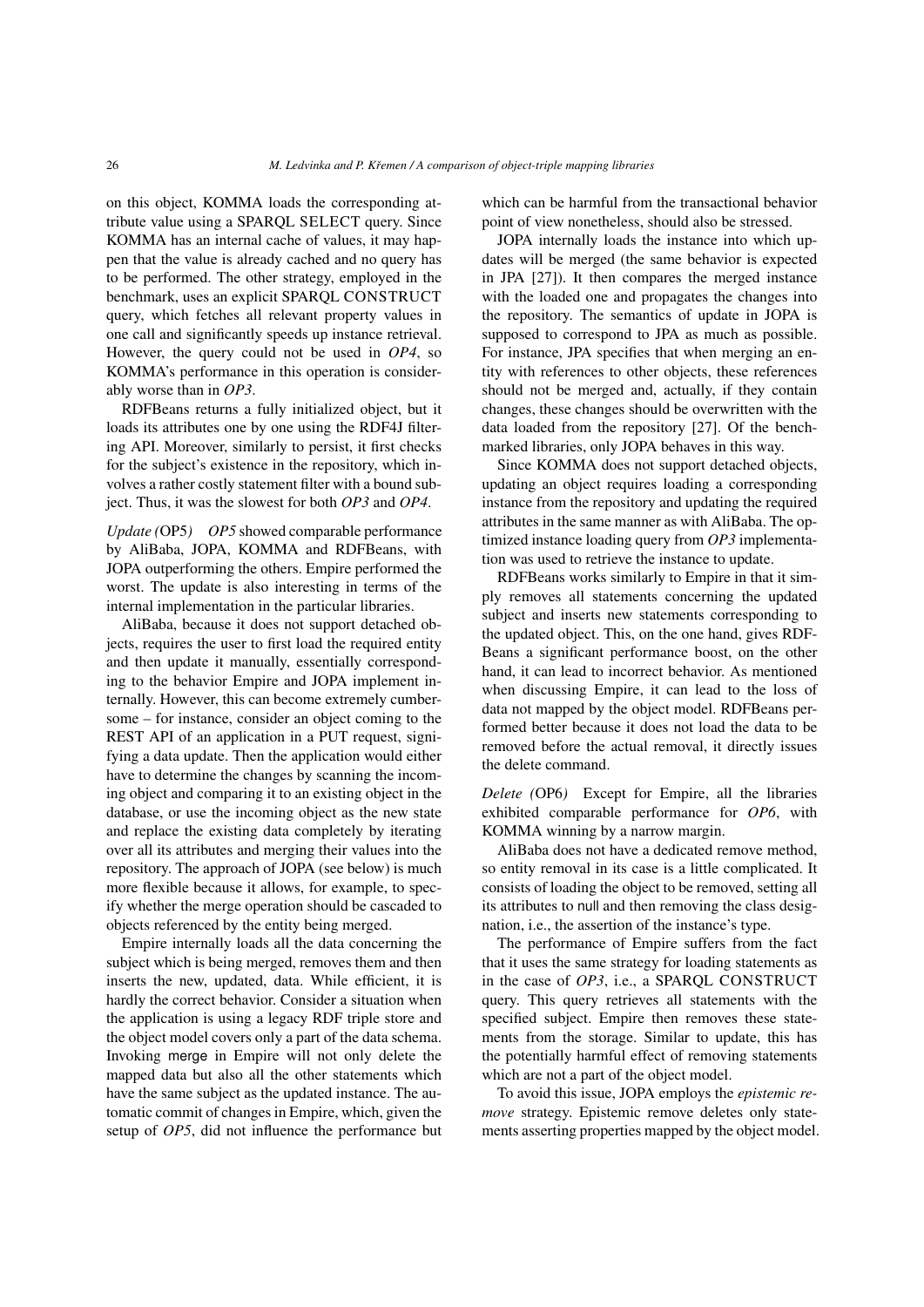●

 $\mathbf c$ 

5000

10000

15000

20000

25000

30000

Time (ms)

Although less efficient than removing all statements concerning an individual, it is safer in terms of data consistency.

Unfortunately, AliBaba, Empire and JOPA do not deal with the situation where the removed resource is an object of other statements, i.e., it could be referenced by other instances (whether mapped by the object model or not). Relational databases resolve this problem with *referential integrity* which does not allow removal of a certain record as long as there are references to it in the form of *foreign keys*. In the open world of ontologies, a reference to an individual completely suffices to prove its existence. However, for an object model, this may not be (and often is not) the case. Therefore, OTM libraries should face this issue. In this regard, KOMMA and RDFBeans come with a solution.

Both KOMMA and RDFBeans perform entity removal by removing all statements whose subject *or* object is the resource being removed. This sufficiently deals with the issue of referential integrity. On the other hand, this solution can lead to unintended data removal. For example, one may remove an instance without knowing by how many other resources (mapped or not) it is referenced. Another user can then load an object which formerly referenced the removed one and find out that the connection has been severed for reasons unknown. We believe that this issue deserves a more thorough and systematic approach.

#### <span id="page-26-0"></span>*7.2.2. Scalability*

There are multiple ways of testing the scalability of an application or a library. In the case of this research, it was tested how well the libraries scale with regards to the memory available to the application.

Most of the libraries had issues running on the smallest, 32 MB heap. The only library able to perform the whole benchmark on a 32 MB heap was RDF-Beans. AliBaba and JOPA were able to execute *OP1*, but failed on the other operations. KOMMA managed to execute *OP1* and *OP2*, but with large standard deviation and many outliers. Empire finished the *OP6* benchmark, but its standard deviation was so large that the results are all but inconclusive. In addition, Empire ran out of memory also for *OP4* on a 64 MB heap. The fact that it did not happen for *OP3*, which is similar to *OP4*, is likely due to the individual instances loaded by *OP3* being discarded right after the verification phase, whereas for *OP4* all the instances are loaded at once and then verified.

<span id="page-26-1"></span>- - Britainia  $\mathbf{a}$ ● AliBaba Empire JOPA -⊗-<br>-∆--**KOMMA** RDFBe

**OP1 − Create**

● ● ● ● ●

Fig. 6. Benchmark performance of *OP1* w.r.t. heap size. Lower is better.

32 64 128 256 512 1024

Heap (MB)

Contrary to the expectations, with increasing heap size, the benchmark runtime did not decrease. In fact, in some cases, it tended to increase slightly. This increase could be explained by the garbage collector having to manage a larger amount of memory. Overall, once the heap size passed the threshold after which the benchmark did not run out of memory, there was no definitive trend in terms of application performance with respect to the heap size. This can be seen in an example plot for *OP1* in Figure [6](#page-26-1) (all plots regarding scalability w.r.t. heap size can be found in Appendix [A.2\)](#page-39-0).

To summarize, the benchmark developed as part of the OTM comparison framework appears not suitable for measuring scalability of the OTM libraries. In hindsight, this seems logical. Concerning scalability w.r.t. heap size, once the benchmark data fit into the available memory, increasing the heap size brings no performance benefit. Especially since garbage collection is triggered after the setup of each round. A more useful scalability comparison could involve a variable number of concurrent clients. However, this is not supported by the presented benchmark. On the other hand, a concurrent access-based benchmark would have to be carefully designed in terms of data correctness and objectivity.

۸. . . . .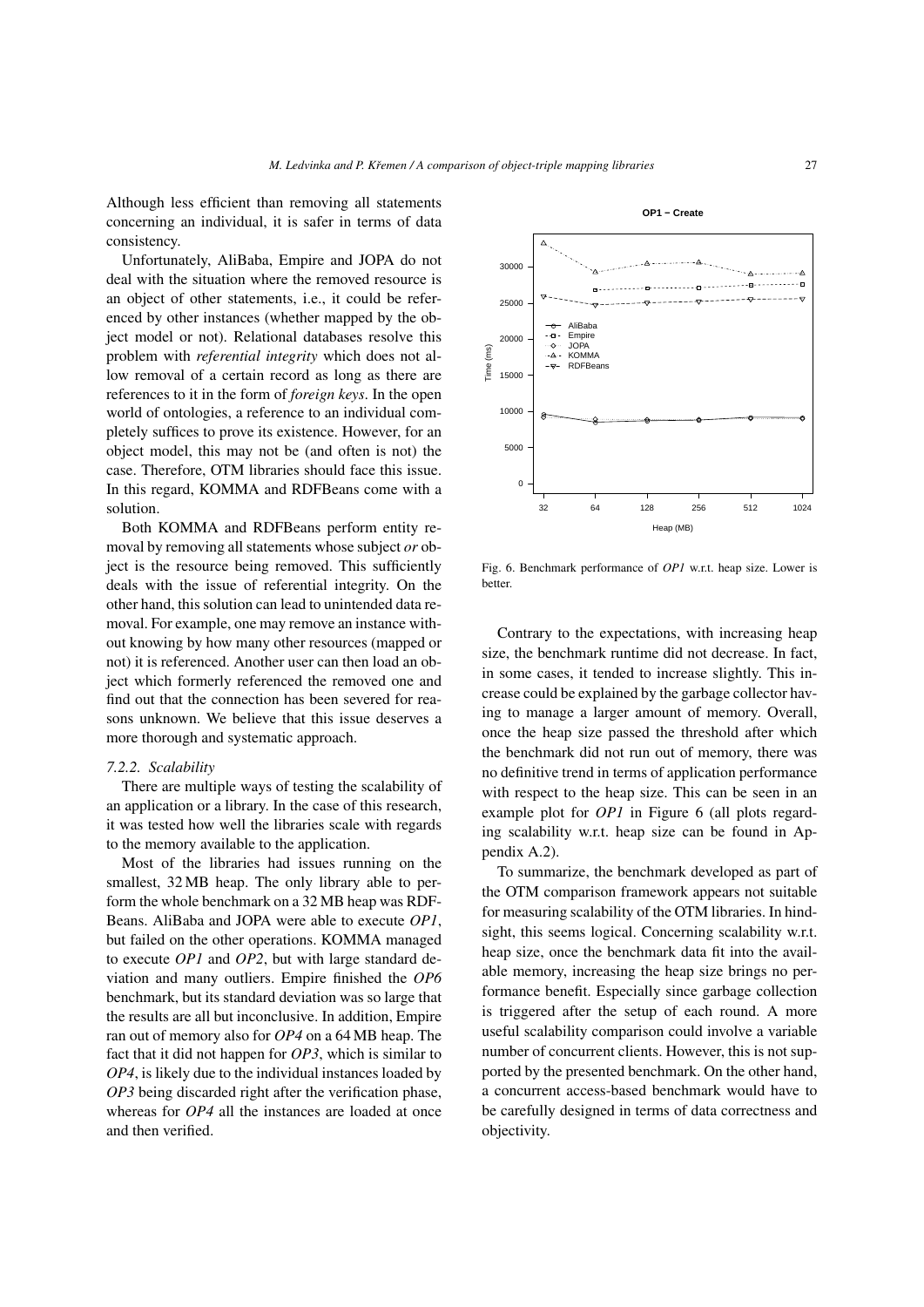#### *7.2.3. Memory*

Memory utilization is summarized in Table [5.](#page-28-0) It shows that both KOMMA and RDFBeans are relatively memory efficient, creating large numbers of short-lived objects which can be disposed of by the less-impactful young generation garbage collection. AliBaba required significantly more full garbage collections but the application throughput remained over 96 %. JOPA's memory utilization fits between AliBaba and KOMMA with throughput nearing 99 %. This has to be considered in the context of performance, where both AliBaba and JOPA clearly outperform RDFBeans and, in most operations, also KOMMA, indicating that especially JOPA uses longer-living objects as a means to cache relevant data or to fetch the data more efficiently in terms of execution time.

Finally, the throughput of the benchmark application running Empire was approximately  $85\%$ , significantly less than the other libraries. However, when we tried the same experiment, but only with a 1 h runtime, its throughput was comparable to the other libraries. We suspect that there may be a memory leak in Empire. For the shorter runtime, the leak had not enough time to fully manifest. It would also explain Empire failing to execute *OP4* on a 64 MB heap.

## <span id="page-27-0"></span>8. Conclusions

We have introduced a novel framework for comparison of object-triple mapping libraries. It consists of a set of qualitative criteria describing features important for developers of domain-specific object-oriented applications and a performance benchmark written in Java. The framework was used to compare a diverse set of OTM libraries. The results indicate that significant differences exist between the evaluated OTM providers in terms of features, performance and their treatment of semantic data – for instance, some expect the object model to completely cover the schema of the data, others also support access to a subset of the schema.

#### *8.1. Feature Comparison Conclusions*

The evaluated libraries may be split into several groups based on different points of view. One contains solutions which appear to be proof-of-concept prototypes with limited functionality. This group contains AutoRDF, JAOB, and the Semantic Framework – their usability is restricted to a rather small set of specific cases. Another group consists of libraries in which entities are merely proxies of the underlying RDF data. Such libraries could be problematic especially in larger (web) applications because they generally do not support detached objects. On the other hand, thanks to the fact that they use dynamically generated proxies, they are able to support a wide variety of shared behavior in entities. In case of ActiveRDF and SuRF, this is enhanced by the fact that they do not require a predefined object model. The last group may be denoted as general purpose persistence libraries and it contains Empire, JOPA and RDFBeans. These libraries attempt to provide functionality similar to JPA but in the world of ontologies.

In general, most of the libraries suffer from the fact that there is no formalization of the object-triple mapping. Such a gap leads to potentially inconsistent behavior and straightforward solutions which fail to handle less frequent cases. To give a final recommendation, for multiuser applications with non-trivial business logic, we believe that support for transactions (*GC1*), detached objects (*GC2*), query result mapping (*GC3*) and inheritance mapping (*MC1*) are a must have for an OTM library. Explicit treatment of inferred knowledge (*OC1*) would be important in scenarios where the mapped data are involved in inference.

## *8.2. Performance Comparison Conclusions*

Several conclusions may be derived from the performance comparison results. AliBaba demonstrated very good performance and supports a rich set of features. However, while restriction to Sesame-based storage is not a big problem thanks to its wide support among triple store implementors, the unintuitive cascading strategy and lack of support for detached objects can be of concern. Empire exhibited worse than average time performance and a potential memory leak in query mapping. On the other hand, its API directly implements portions of the JPA standard [\[27\]](#page-42-26) which can make it suitable for existing projects migrating from relational to semantic databases. JOPA provides rich features as well as excellent performance, memory utilization, and sound data access patterns for the general case. The performance of KOMMA critically depends on the use of optimization hints provided by its authors. Without them, KOMMA performed in most cases significantly worse than the other libraries. With them, its performance rivals the performance of AliBaba and JOPA. However, its API made it more difficult to use in the benchmark than the other libraries.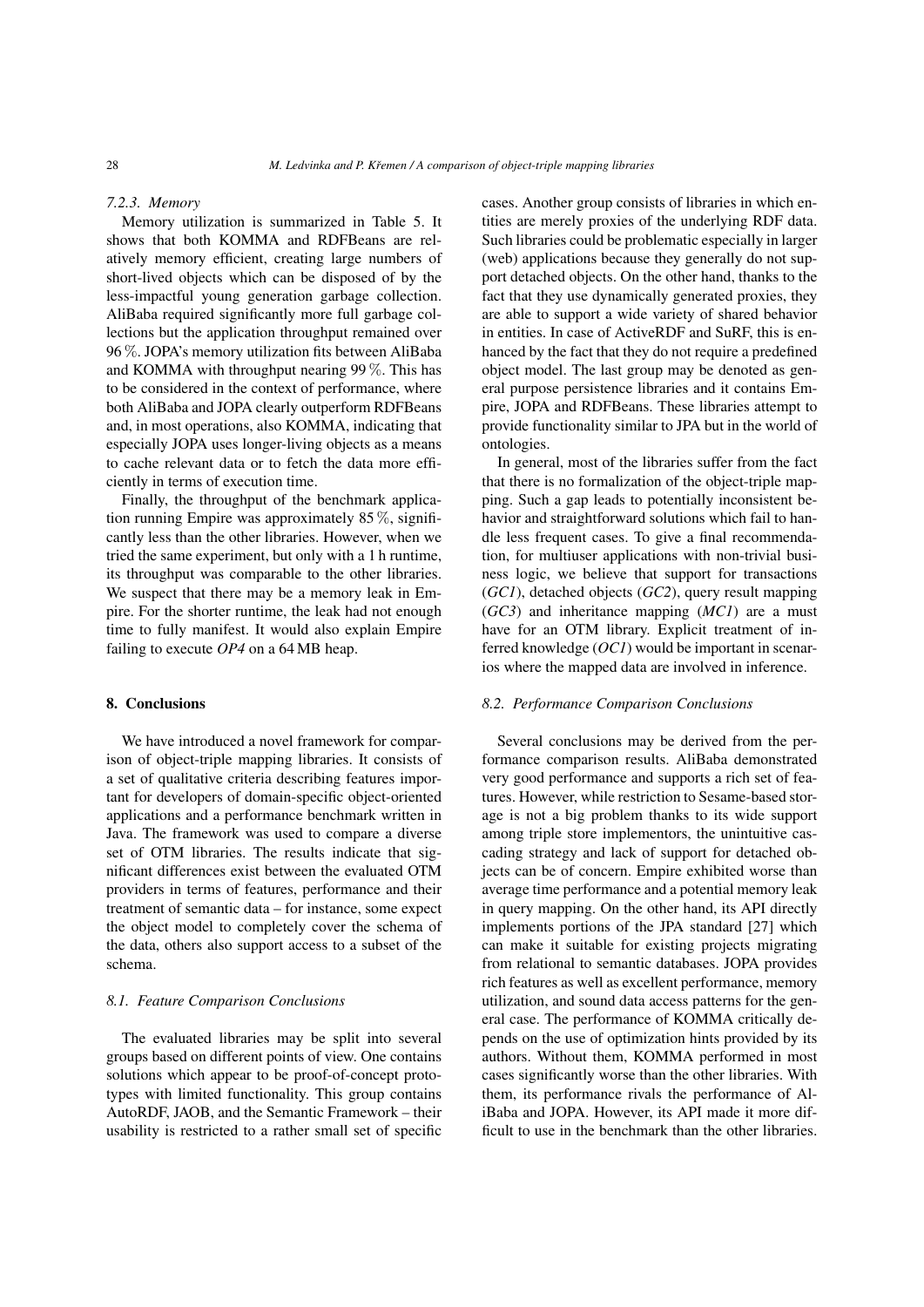<span id="page-28-0"></span>Memory utilization summary. *YGC* (*FGC*) is young generation (full) garbage collection event count, *GCT* is the total time spent in garbage collection and *Throughput* is the application throughput

| <b>Measure</b>    | AliBaba | <b>Empire</b> | JOPA   | KOMMA  | <b>RDFBeans</b> |
|-------------------|---------|---------------|--------|--------|-----------------|
| YGC               | 14311   | 14 169        | 26049  | 44 706 | 29658           |
| FGC               | 11685   | 13.320        | 2586   | 98     | 51              |
| GCT(s)            | 496.98  | 1.326.58      | 147.78 | 65.36  | 40.4            |
| Throughput $(\%)$ | 96.37   | 84.56         | 98.97  | 99.55  | 99.72           |

RDFBeans is the most suitable library for environments with extremely limited memory. In comparison to the other four libraries evaluated in the performance benchmark, its time performance is, apart from retrieval operations, average.

Overall, while the slowest player in an ontologybased application stack will always be the triple store (given the size and complexity of data in processes), the benchmark showed that OTM libraries significantly differ in terms of performance. These differences are given by the effectiveness with which OTM solutions access the underlying storage. Application developers thus may choose a library suitable for their case, e.g., RDFBeans for applications with limited resources, AliBaba for batch processing scenarios, JOPA for general cases. However, we argue that more important than performance differences are the differences in the semantics of the implementation, where, for example, Empire and RDFBeans can have unexpected sideeffects in scenarios where the mapping does not cover the whole RDF data schema.

Regarding the libraries' memory scalability and efficiency, the benchmark indicates that heap size is of little concern. Most real-world applications nowadays use vastly more than 32 MB of heap. None of the evaluated solutions showed any memory-related performance issues after crossing this threshold (with the exception of a possible memory leak in Empire). However, as was stated earlier, a more realistic concurrent access-based scenario running for a longer period of time could be more revealing.

The performance benchmark was designed so that adding new libraries into the comparison would be relatively straightforward. However, attention must be paid to providing equal conditions to all compared libraries. For this reason, the evaluation provided in the paper concentrated on a single triple store implementation. The performance benchmark is published online and so are the results of the comparison presented in this work. We believe that these results might help potential users of OTM libraries in deciding which one to choose. In addition, the benchmark can be considered an example application for each of the libraries, complete with an object model declaration and the persistence layer setup and usage. Given the scarce documentation of most of the evaluated libraries, this can be a welcome benefit.

In the future, the benchmark should be extended to allow evaluating scalability w.r.t. multiple concurrent users, providing an even more realistic test case for the OTM libraries.

#### Acknowledgements

We would like to thank the reviewers for their detailed and insightful comments. This work was supported by grants No. GA 16-09713S Efficient Exploration of Linked Data Cloud of the Grant Agency of the Czech Republic and No.SGS16/229/OHK3/3T/13 Supporting ontological data quality in information systems of the Czech Technical University in Prague.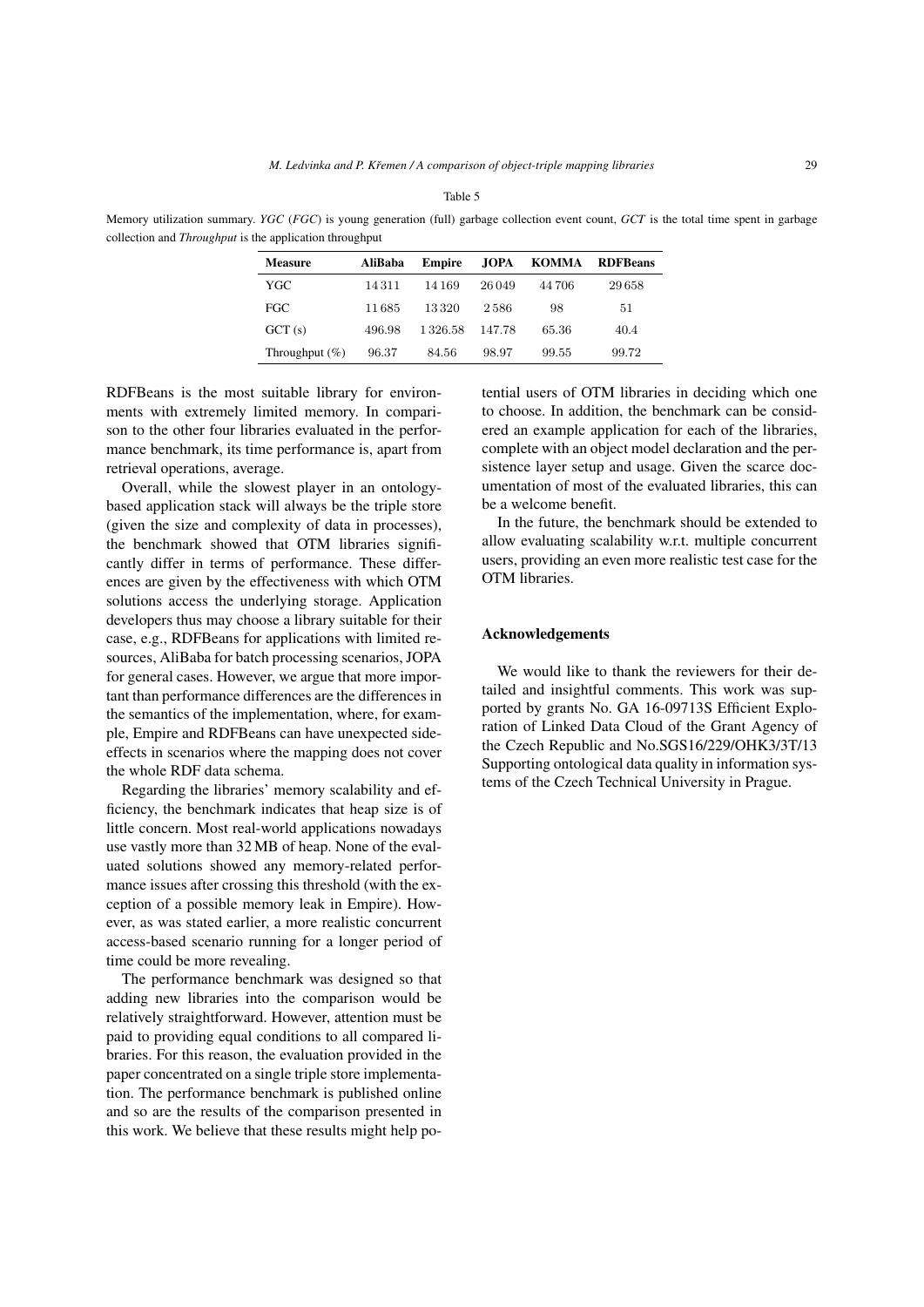#### <span id="page-29-1"></span>Appendix A. Complete benchmark results

## <span id="page-29-0"></span>*A.1. Performance*

This section contains plots depicting performance of the evaluated libraries in the benchmark. Figure [7](#page-30-0) shows results for a 32 MB heap, Figure [8](#page-30-1) for a 64 MB heap, Figure [9](#page-31-0) for a 128 MB heap, Figure [10](#page-31-1) for a 256 MB heap, Figure [11](#page-32-0) for a 512 MB heap and Figure [12](#page-32-1) for a 1 GB heap. The tables contain the mean execution time, standard deviation, confidence intervals, and throughput in reports per second for each operation and each library. Each table represents benchmark results for a particular heap size. Table [6](#page-33-0) contains results for a 32 MB heap, Table [7](#page-34-0) for a 64 MB heap, Table [8](#page-35-0) for a 128 MB heap, Table [9](#page-36-0) for a 256 MB heap, Table [10](#page-37-0) for a 512 MB heap, and Table [11](#page-38-0) for a 1 GB heap.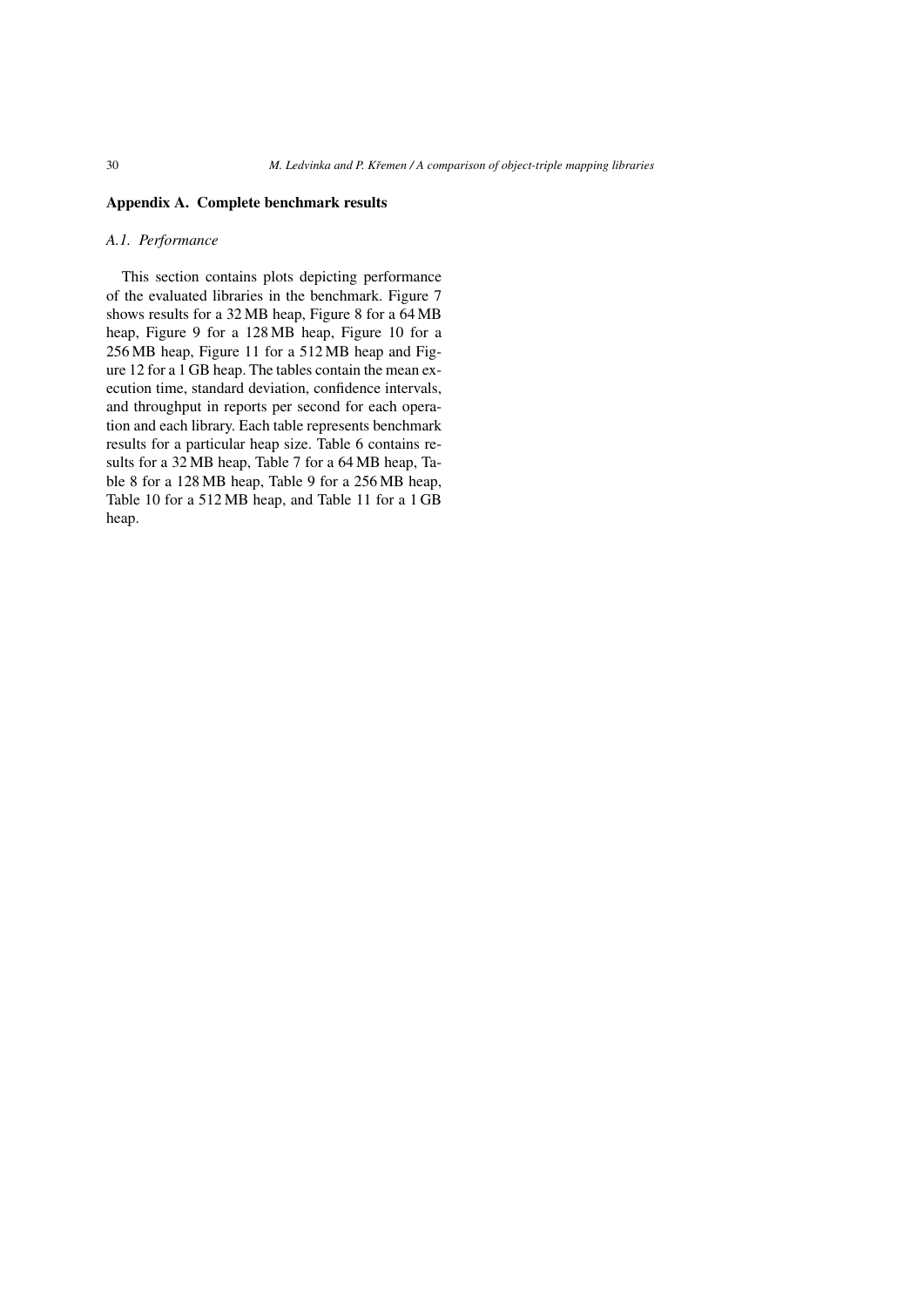<span id="page-30-0"></span>

<span id="page-30-1"></span>Fig. 7. Performance of the individual libraries on a 32 MB heap. The plots are grouped by the respective operations. Lower is better.



Fig. 8. Performance of the individual libraries on a 64 MB heap. The plots are grouped by the respective operations. Lower is better.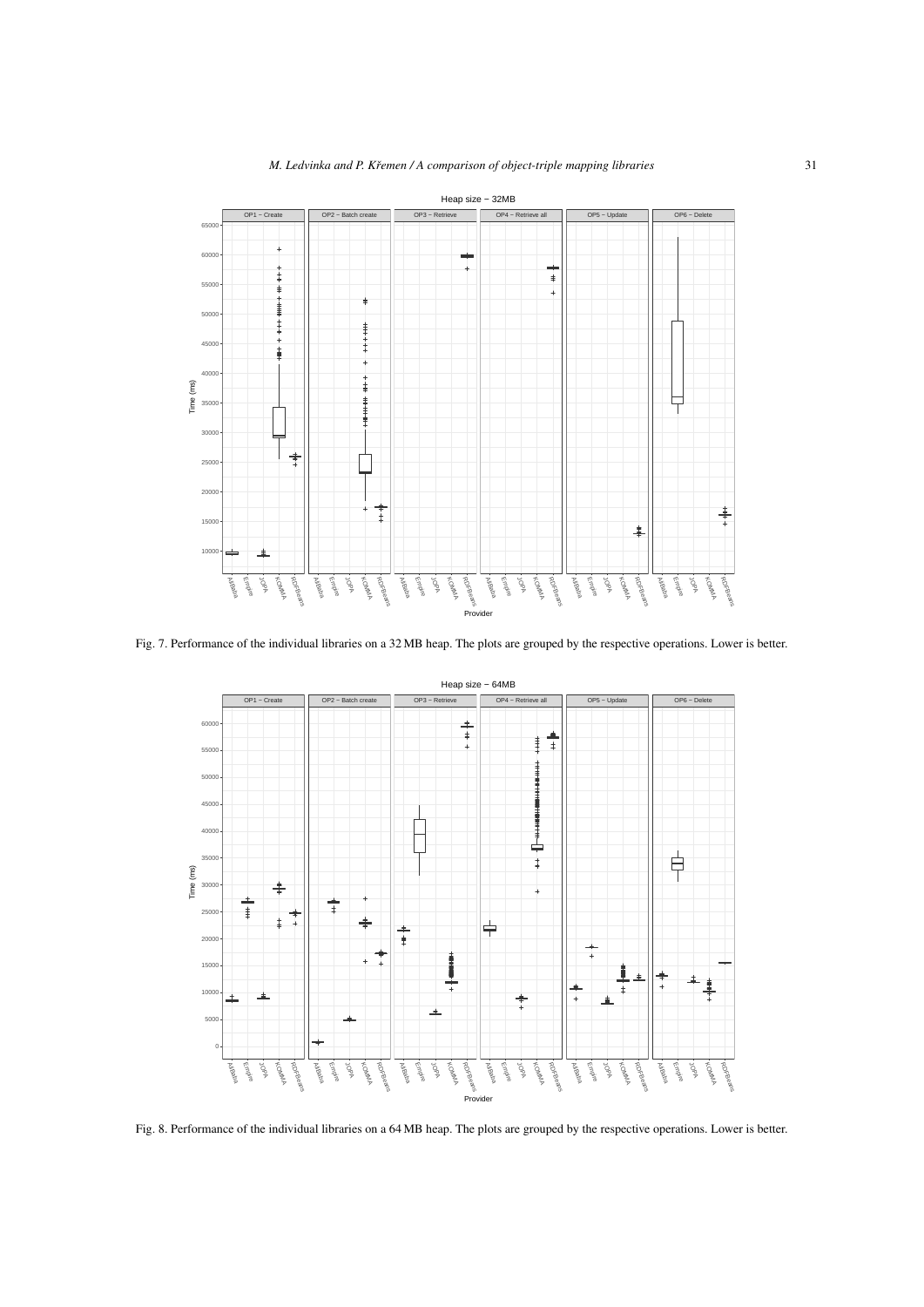<span id="page-31-0"></span>

<span id="page-31-1"></span>Fig. 9. Performance of the individual libraries on a 128 MB heap. The plots are grouped by the respective operations. Lower is better.



Fig. 10. Performance of the individual libraries on a 256 MB heap. The plots are grouped by the respective operations. Lower is better.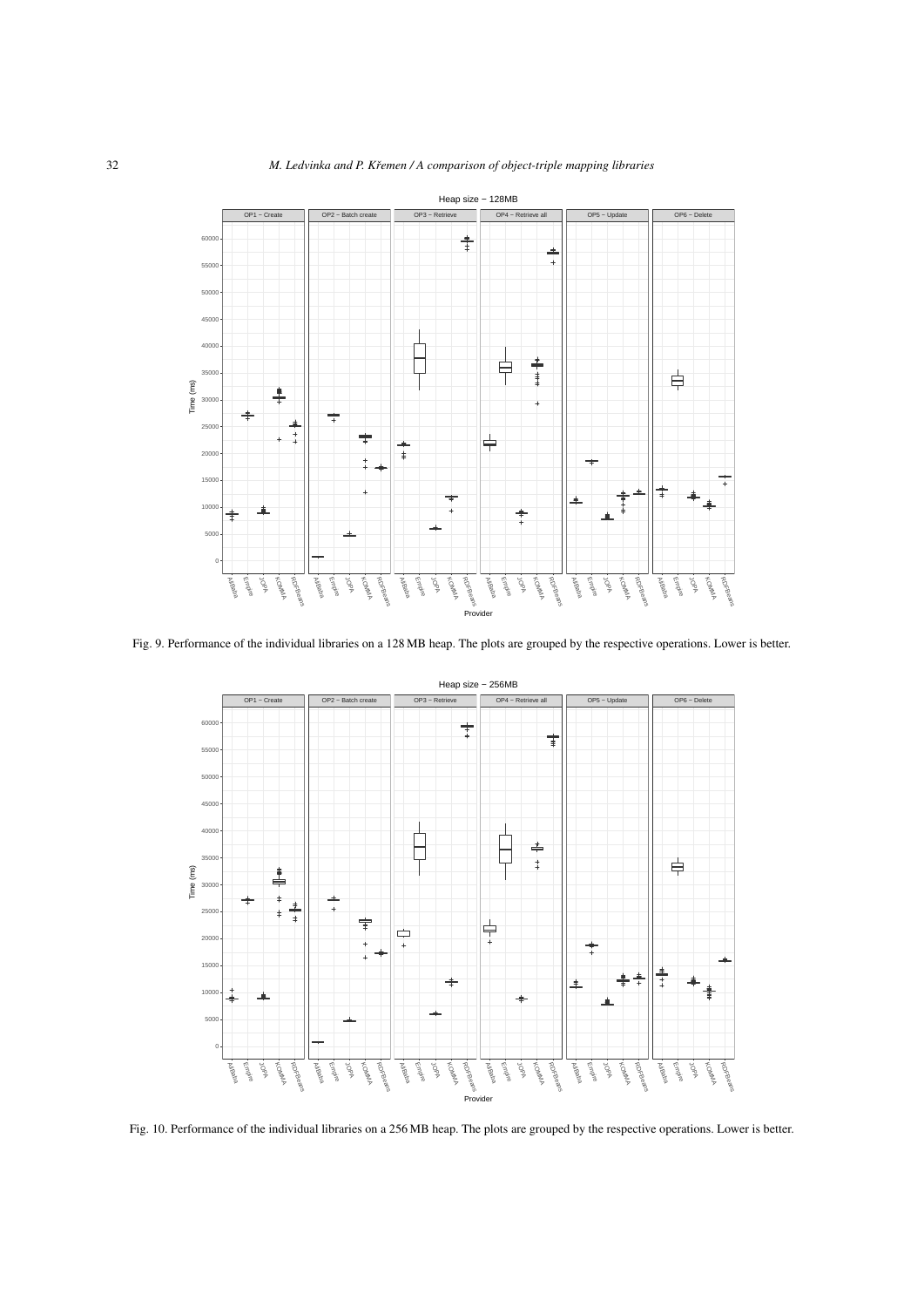<span id="page-32-0"></span>

<span id="page-32-1"></span>Fig. 11. Performance of the individual libraries on a 512 MB heap. The plots are grouped by the respective operations. Lower is better.



Fig. 12. Performance of the individual libraries on a 1 GB heap. The plots are grouped by the respective operations. Lower is better.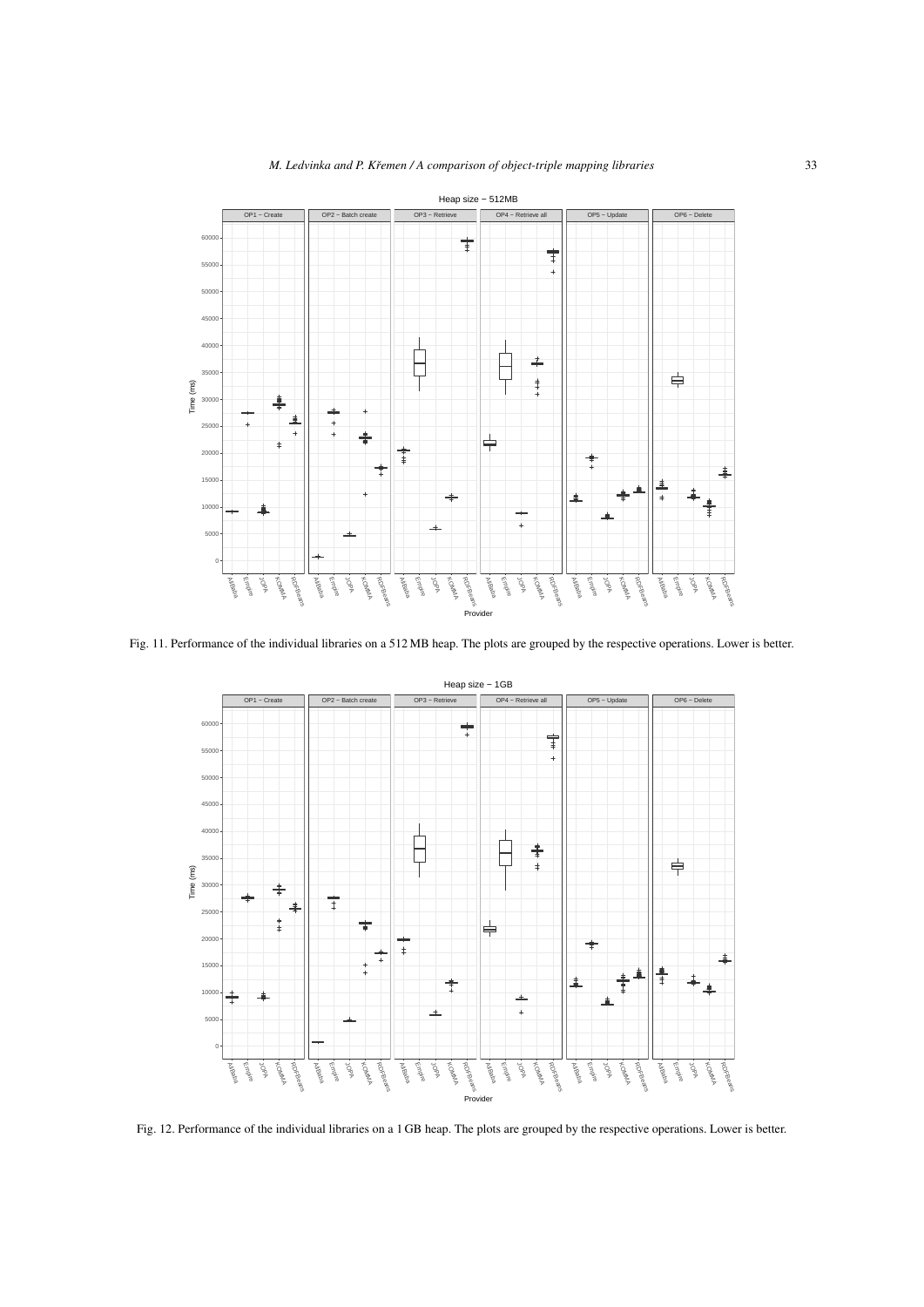<span id="page-33-0"></span>Results of the performance benchmark with all libraries running on a 32 MB heap.  $(\bar{T})$  denotes mean execution time,  $(\sigma)$  standard deviation, *CI*<sup>95</sup> 95 % confidence interval, and *T PS* represents average throughput per second (details in Section [7.2.1\)](#page-21-2). O stands for the operation executed and L for the evaluated library. For each operation, the fastest library is underlined

| $\mathbf 0$          |                    |          | $OP1 - Create$     |                                                       |                 |
|----------------------|--------------------|----------|--------------------|-------------------------------------------------------|-----------------|
| L                    | <b>AliBaba</b>     | Empire   | <b>JOPA</b>        | <b>KOMMA</b>                                          | <b>RDFBeans</b> |
| $\bar{T}$ (ms)       | 9624.75            | $\times$ | 9 1 9 5 . 5 3      | 33 273.05                                             | 25 940.71       |
| $\sigma$ (ms)        | 231.66             | $\times$ | 122.52             | 7356.89                                               | 123.18          |
| $Cl95$ (ms)          | (9598.54; 9650.97) | $\times$ | (9181.66; 9209.39) | $(32\,440.56; 34\,105.55)$ $(25\,926.77; 25\,954.65)$ |                 |
| $TPS$ (# of reports) | 31.17              | $\times$ | 32.64              | 9.01                                                  | 11.56           |

| $\mathbf{o}$                    |                |          | $OP2 - Batch create$ |          |                                                       |
|---------------------------------|----------------|----------|----------------------|----------|-------------------------------------------------------|
| L                               | <b>AliBaba</b> | Empire   | <b>JOPA</b>          | KOMMA    | <b>RDFBeans</b>                                       |
| $\bar{T}$ (ms)                  | $\times$       | $\times$ | $\times$             | 26316.05 | 17398.23                                              |
| $\sigma$ (ms)                   | $\times$       | $\times$ | $\times$             | 6372.84  | 181.18                                                |
| $Cl95$ (ms)                     | $\times$       | $\times$ | $\times$             |          | $(25\,594.91; 27\,037.19)$ $(17\,377.73; 17\,418.73)$ |
| $\overline{TPS}$ (# of reports) | $\times$       | $\times$ | X                    | 11.40    | 17.24                                                 |

| $\mathbf 0$                     |                |          |             |          |                            |
|---------------------------------|----------------|----------|-------------|----------|----------------------------|
| L                               | <b>AliBaba</b> | Empire   | <b>JOPA</b> | KOMMA    | <b>RDFBeans</b>            |
| $\bar{T}$ (ms)                  | $\times$       | $\times$ | X           | $\times$ | 59810.57                   |
| $\sigma$ (ms)                   | $\times$       | $\times$ | X           | $\times$ | 304.38                     |
| $Cl_{95}$ (ms)                  | $\times$       | $\times$ | ×           | $\times$ | $(59\,776.13; 59\,845.01)$ |
| $\overline{TPS}$ (# of reports) | $\times$       | $\times$ | ×           | $\times$ | 5.02                       |

| $\mathbf{o}$                    |                |               | $OP4 - Retrieved$ |              |                      |  |
|---------------------------------|----------------|---------------|-------------------|--------------|----------------------|--|
| L                               | <b>AliBaba</b> | <b>Empire</b> | <b>JOPA</b>       | <b>KOMMA</b> | <b>RDFBeans</b>      |  |
| $\bar{T}$ (ms)                  | $\times$       | $\times$      | X                 | $\times$     | 57778.39             |  |
| $\sigma$ (ms)                   | $\times$       | X             | $\times$          | $\times$     | 362.33               |  |
| $Cl_{95}$ (ms)                  | $\times$       | ×             | $\times$          | $\times$     | (57737.39; 57819.39) |  |
| $\overline{TPS}$ (# of reports) | $\times$       | X             | $\times$          | $\times$     | 5.19                 |  |

| $\mathbf 0$                     |                |        | $OP5-Update$ |              |                      |
|---------------------------------|----------------|--------|--------------|--------------|----------------------|
| L                               | <b>AliBaba</b> | Empire | <b>JOPA</b>  | <b>KOMMA</b> | <b>RDFBeans</b>      |
| $\bar{T}$ (ms)                  | $\times$       | ×      | $\times$     | $\times$     | 12982.18             |
| $\sigma$ (ms)                   | $\times$       | X      | $\times$     | $\times$     | 142.54               |
| $Cl_{95}$ (ms)                  | $\times$       | ×      | $\times$     | $\times$     | (12966.05; 12998.31) |
| $\overline{TPS}$ (# of reports) | $\times$       | ×      | $\times$     | $\times$     | 11.55                |

| $\mathbf 0$          |          |                      | $OP6 - Delete$ |          |                      |
|----------------------|----------|----------------------|----------------|----------|----------------------|
| L                    | AliBaba  | Empire               | <b>JOPA</b>    | KOMMA    | <b>RDFBeans</b>      |
| $\bar{T}$ (ms)       | $\times$ | 40753.17             | $\times$       | $\times$ | 16169.85             |
| $\sigma$ (ms)        | $\times$ | 8865.69              | $\times$       | $\times$ | 168.68               |
| $Cl_{95}$ (ms)       | $\times$ | (39749.95; 41756.40) | $\times$       | $\times$ | (16150.77; 16188.94) |
| $TPS$ (# of reports) | $\times$ | 3.68                 | $\times$       | $\times$ | 9.28                 |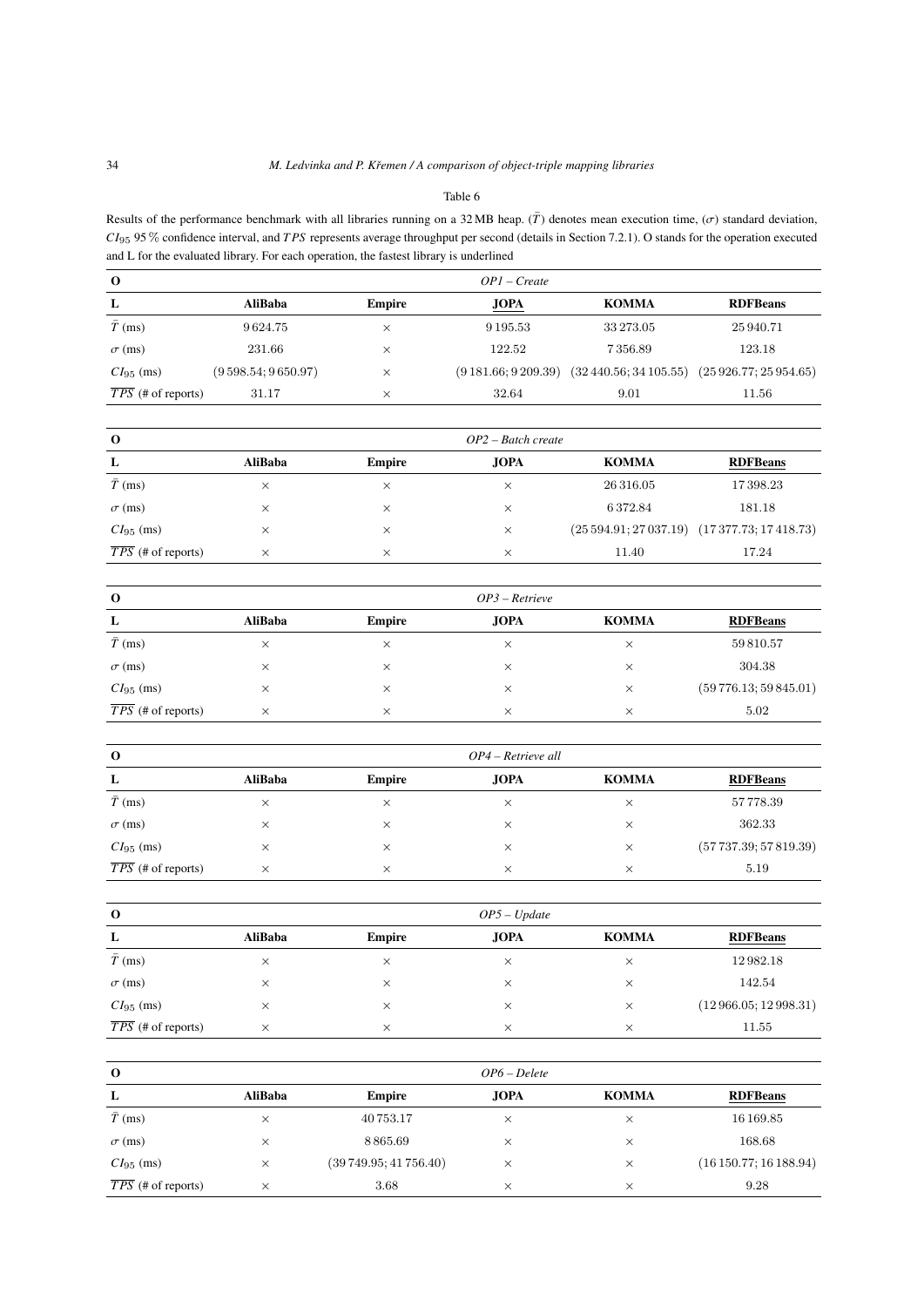<span id="page-34-0"></span>Results of the performance benchmark with all libraries running on a 64 MB heap.  $(\bar{T})$  denotes mean execution time,  $(\sigma)$  standard deviation, *CI*<sup>95</sup> 95 % confidence interval, and *T PS* represents average throughput per second (details in Section [7.2.1\)](#page-21-2). O stands for the operation executed and L for the evaluated library. For each operation, the fastest library is underlined

| $\mathbf{o}$         |                    |                      | $OP1 - Create$     |                            |                      |
|----------------------|--------------------|----------------------|--------------------|----------------------------|----------------------|
| L                    | AliBaba            | Empire               | <b>JOPA</b>        | <b>KOMMA</b>               | <b>RDFBeans</b>      |
| $\bar{T}$ (ms)       | 8469.15            | 26816.89             | 8925.29            | 29 276.15                  | 24 752.90            |
| $\sigma$ (ms)        | 180.32             | 271.77               | 117.75             | 549.30                     | 168.57               |
| $Cl95$ (ms)          | (8448.77; 8489.56) | (26786.14; 26847.64) | (8911.96; 8938.61) | $(29\,213.99; 29\,338.31)$ | (24733.82; 24771.97) |
| $TPS$ (# of reports) | 35.42              | 11.19                | 33.61              | 10.25                      | 12.12                |
|                      |                    |                      |                    |                            |                      |

| $\mathbf{o}$                    | $OP2 - Batch create$ |                      |                    |                      |                          |
|---------------------------------|----------------------|----------------------|--------------------|----------------------|--------------------------|
| L                               | <b>AliBaba</b>       | Empire               | <b>JOPA</b>        | <b>KOMMA</b>         | <b>RDFBeans</b>          |
| $\bar{T}$ (ms)                  | 816.98               | 26 817.00            | 4846.23            | 22949.73             | 17288.31                 |
| $\sigma$ (ms)                   | 54.10                | 183.64               | 101.83             | 435.75               | 146.06                   |
| $Cl_{95}$ (ms)                  | (810.86; 823.10)     | (26796.22; 26837.78) | (4834.71; 4857.76) | (22900.42; 22999.04) | $(17\,271.78; 17304.84)$ |
| $\overline{TPS}$ (# of reports) | 367.20               | 11.12                | 61.90              | 13.07                | 17.35                    |

| $\mathbf 0$                     |                      |                      | $OP3 - Retrieved$  |                      |                            |
|---------------------------------|----------------------|----------------------|--------------------|----------------------|----------------------------|
| L                               | AliBaba              | Empire               | <b>JOPA</b>        | <b>KOMMA</b>         | <b>RDFBeans</b>            |
| $\bar{T}$ (ms)                  | 21531.18             | 39 095.80            | 6057.05            | 12 247.85            | 59460.36                   |
| $\sigma$ (ms)                   | 286.97               | 3620.09              | 94.56              | 1 0 1 9 .8 2         | 353.73                     |
| $Cl95$ (ms)                     | (21498.71; 21563.66) | (38686.15; 39505.44) | (6046.35; 6067.75) | (12132.44; 12363.25) | $(59\,420.33; 59\,500.39)$ |
| $\overline{TPS}$ (# of reports) | 13.93                | 7.67                 | 49.53              | 24.49                | 5.05                       |

| $\mathbf{o}$                    |                      |          | $OP4$ – Retrieve all |                                               |                 |
|---------------------------------|----------------------|----------|----------------------|-----------------------------------------------|-----------------|
| L                               | <b>AliBaba</b>       | Empire   | <b>JOPA</b>          | <b>KOMMA</b>                                  | <b>RDFBeans</b> |
| $\bar{T}$ (ms)                  | 21 904.37            | $\times$ | 8905.65              | 27 237.13                                     | 57410.77        |
| $\sigma$ (ms)                   | 725.06               | $\times$ | 137.40               | 3876.60                                       | 260.54          |
| $Cl_{95}$ (ms)                  | (21822.33; 21986.42) | $\times$ | (8890.01; 8921.19)   | $(37798.46; 38675.80)$ $(57381.28; 57440.25)$ |                 |
| $\overline{TPS}$ (# of reports) | 13.70                | $\times$ | 33.69                | 11.01                                         | 5.23            |
|                                 |                      |          |                      |                                               |                 |

| $\mathbf{o}$                    | $OP5-Update$               |                            |                    |                                                       |                 |  |
|---------------------------------|----------------------------|----------------------------|--------------------|-------------------------------------------------------|-----------------|--|
| L                               | <b>AliBaba</b>             | Empire                     | <b>JOPA</b>        | <b>KOMMA</b>                                          | <b>RDFBeans</b> |  |
| $\bar{T}$ (ms)                  | 10 694.26                  | 18 356.25                  | 7933.59            | 12374.00                                              | 12339.22        |  |
| $\sigma$ (ms)                   | 133.35                     | 118.52                     | 127.87             | 624.33                                                | 109.96          |  |
| $Cl_{95}$ (ms)                  | $(10\,679.17; 10\,709.35)$ | $(18\,342.84; 18\,369.66)$ | (7919.12; 7948.06) | $(12\,303.35; 12\,444.65)$ $(12\,326.77; 12\,351.66)$ |                 |  |
| $\overline{TPS}$ (# of reports) | 14.03                      | 8.17                       | 18.91              | 12.12                                                 | 12.16           |  |

| $\mathbf{o}$       |                            |           | OP6 – Delete                                                                                                |              |                 |
|--------------------|----------------------------|-----------|-------------------------------------------------------------------------------------------------------------|--------------|-----------------|
| L                  | <b>AliBaba</b>             | Empire    | <b>JOPA</b>                                                                                                 | <b>KOMMA</b> | <b>RDFBeans</b> |
| $\bar{T}$ (ms)     | 13052.14                   | 33 955.28 | 11902.21                                                                                                    | 10337.81     | 15491.79        |
| $\sigma$ (ms)      | 169.87                     | 1 298.76  | 105.45                                                                                                      | 379.44       | 117.26          |
| $Cl95$ (ms)        | $(13\,032.92; 13\,071.36)$ |           | $(33\,808.31; 34\,102.24)$ $(11\,890.28; 11\,914.14)$ $(10\,294.87; 10\,380.74)$ $(15\,478.52; 15\,505.06)$ |              |                 |
| TPS (# of reports) | 11.49                      | 4.42      | 12.60                                                                                                       | 14.51        | 9.68            |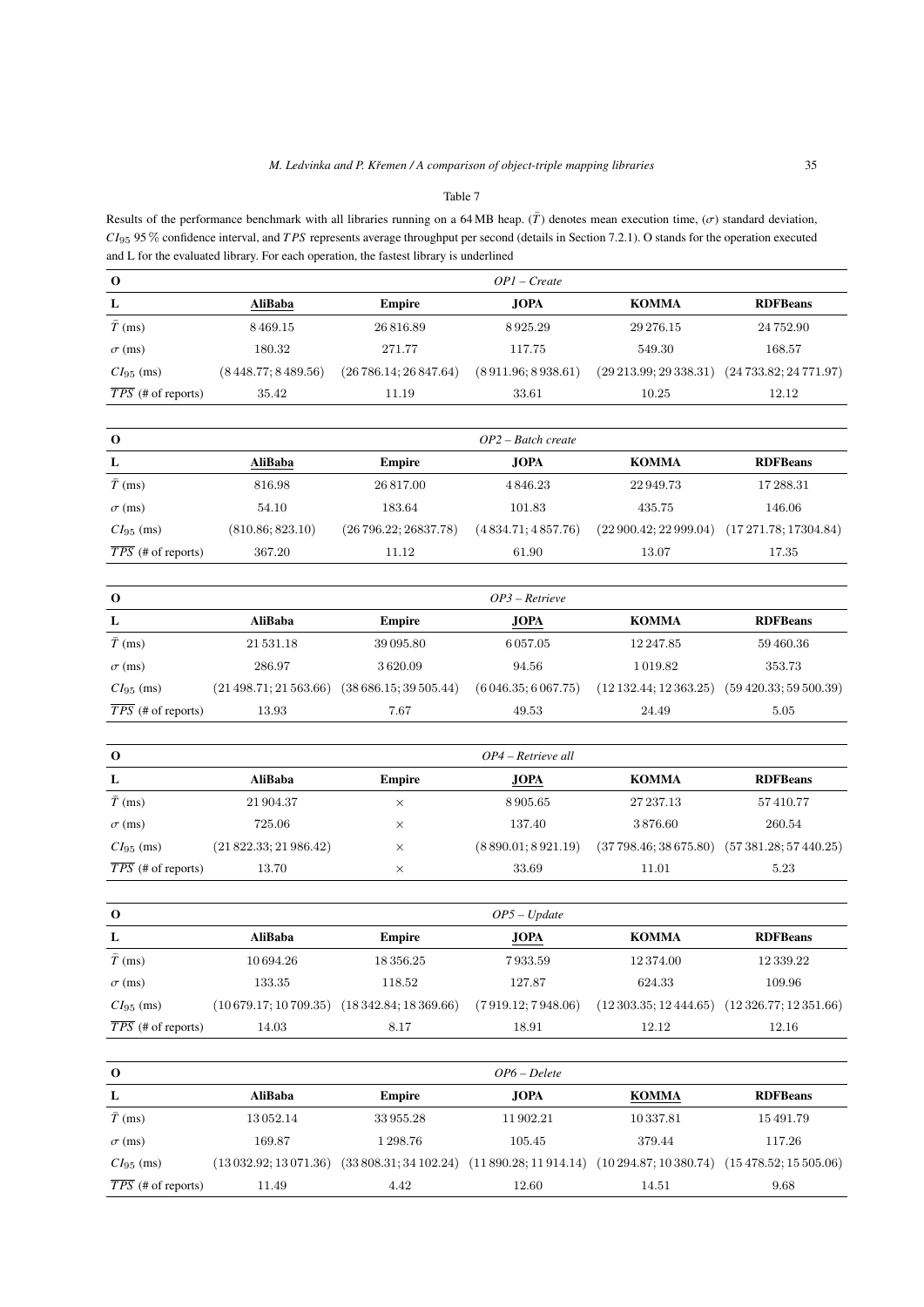<span id="page-35-0"></span>Results of the performance benchmark with all libraries running on a 128 MB heap.  $(\bar{T})$  denotes mean execution time,  $(\sigma)$  standard deviation, *CI*<sup>95</sup> 95 % confidence interval, and *T PS* represents average throughput per second (details in Section [7.2.1\)](#page-21-2). O stands for the operation executed and L for the evaluated library. For each operation, the fastest library is underlined

| $\mathbf{o}$                    |                                          |                                                | $OP1 - Create$       |                      |                      |
|---------------------------------|------------------------------------------|------------------------------------------------|----------------------|----------------------|----------------------|
| L                               | AliBaba                                  | <b>Empire</b>                                  | <b>JOPA</b>          | <b>KOMMA</b>         | <b>RDFBeans</b>      |
| $\bar{T}$ (ms)                  | 8713.70                                  | 27 064.14                                      | 8873.12              | 30446.10             | 25 048.47            |
| $\sigma$ (ms)                   | 127.39                                   | 189.82                                         | 106.47               | 496.49               | 225.96               |
| $Cl95$ (ms)                     | (8699.28; 8728.11)                       | (27042.66; 27085.62)                           | (8861.07, 8885.16)   | (30389.92; 30502.28) | (25022.90; 25074.04) |
| $\overline{TPS}$ (# of reports) | 34.43                                    | 11.08                                          | 33.81                | 9.85                 | 11.98                |
|                                 |                                          |                                                |                      |                      |                      |
| $\mathbf{o}$                    |                                          |                                                | $OP2 - Batch create$ |                      |                      |
| $\mathbf{r}$                    | $\triangle$ ED $\triangle$ L $\triangle$ | $\mathbf{F}$ and $\mathbf{F}$ and $\mathbf{F}$ | $T\bigcap B$         | <b>IZOMANA</b>       | DNDD                 |

| L                               | <b>AliBaba</b>   | Empire               | <b>JOPA</b>        | <b>KOMMA</b>                                          | <b>RDFBeans</b> |
|---------------------------------|------------------|----------------------|--------------------|-------------------------------------------------------|-----------------|
| $\bar{T}$ (ms)                  | 739.42           | 27 153.00            | 4 7 4 6 3 7        | 23 175.81                                             | 17 304.30       |
| $\sigma$ (ms)                   | 72.39            | 159.27               | 106.78             | 626.51                                                | 85.99           |
| $Cl95$ (ms)                     | (731.23; 747.61) | (27134.97; 27171.02) | (4734.28; 4758.45) | $(23\,104.91; 23\,246.70)$ $(17\,294.57; 17\,314.03)$ |                 |
| $\overline{TPS}$ (# of reports) | 405.72           | 11.05                | 63.12              | 12.94                                                 | 17.34           |

| $\mathbf{o}$                    | $OP3 - Retrieved$          |                            |                    |                      |                      |
|---------------------------------|----------------------------|----------------------------|--------------------|----------------------|----------------------|
| L                               | AliBaba                    | Empire                     | <b>JOPA</b>        | <b>KOMMA</b>         | <b>RDFBeans</b>      |
| $\bar{T}$ (ms)                  | 21527.06                   | 37651.89                   | 5959.37            | 11990.78             | 59 569.55            |
| $\sigma$ (ms)                   | 226.91                     | 3 1 8 4 . 7 2              | 84.30              | 183.12               | 268.05               |
| $Cl95$ (ms)                     | $(21\,501.38; 21\,552.73)$ | $(37\,291.51; 38\,012.26)$ | (5949.83; 5968.91) | (11970.06; 12011.50) | (59539.22; 59599.89) |
| $\overline{TPS}$ (# of reports) | 13.94                      | 7.97                       | 50.34              | 25.02                | 5.04                 |

| $\mathbf{o}$                    | OP4 – Retrieve all   |                      |                    |                            |                      |  |
|---------------------------------|----------------------|----------------------|--------------------|----------------------------|----------------------|--|
| L                               | AliBaba              | <b>Empire</b>        | <b>JOPA</b>        | <b>KOMMA</b>               | <b>RDFBeans</b>      |  |
| $\bar{T}$ (ms)                  | 21875.11             | 36 230.50            | 8858.86            | 36 507.41                  | 57370.60             |  |
| $\sigma$ (ms)                   | 784.56               | 1752.28              | 139.63             | 550.50                     | 263.63               |  |
| $Cl95$ (ms)                     | (21786.33; 21963.89) | (36032.21; 36428.78) | (8843.06; 8874.67) | $(36\,445.12; 36\,569.70)$ | (57340.76; 57400.43) |  |
| $\overline{TPS}$ (# of reports) | 13.71                | 8.28                 | 33.86              | 8.22                       | 5.23                 |  |

| $\mathbf{o}$                    | $OP5-Update$             |                      |                    |                                                       |                 |  |
|---------------------------------|--------------------------|----------------------|--------------------|-------------------------------------------------------|-----------------|--|
| L                               | <b>AliBaba</b>           | <b>Empire</b>        | <b>JOPA</b>        | <b>KOMMA</b>                                          | <b>RDFBeans</b> |  |
| $\bar{T}$ (ms)                  | 10906.91                 | 18693.81             | 7811.44            | 12 169.35                                             | 12524.04        |  |
| $\sigma$ (ms)                   | 145.07                   | 133.32               | 121.96             | 293.84                                                | 120.72          |  |
| $Cl95$ (ms)                     | $(10\,890.50; 10923.33)$ | (18678.73; 18708.90) | (7797.64; 7825.25) | $(12\,136.10; 12\,202.60)$ $(12\,510.38; 12\,537.70)$ |                 |  |
| $\overline{TPS}$ (# of reports) | 13.75                    | 8.02                 | 19.20              | 12.33                                                 | 11.98           |  |

| $\mathbf{o}$       |                            |           | OP6 – Delete                                                                     |              |                      |
|--------------------|----------------------------|-----------|----------------------------------------------------------------------------------|--------------|----------------------|
| L                  | <b>AliBaba</b>             | Empire    | <b>JOPA</b>                                                                      | <b>KOMMA</b> | <b>RDFBeans</b>      |
| $\bar{T}$ (ms)     | 13231.23                   | 33 625.23 | 11821.90                                                                         | 10 209.39    | 15 717.66            |
| $\sigma$ (ms)      | 151.42                     | 994.90    | 105.45                                                                           | 159.48       | 157.61               |
| $Cl95$ (ms)        | $(13\,214.10; 13\,248.36)$ |           | $(33\,512.65; 33\,737.81)$ $(11\,809.97; 11\,833.84)$ $(10\,191.35; 10\,227.44)$ |              | (15699.82; 15735.49) |
| TPS (# of reports) | 11.34                      | 4.46      | 12.69                                                                            | 14.69        | 9.54                 |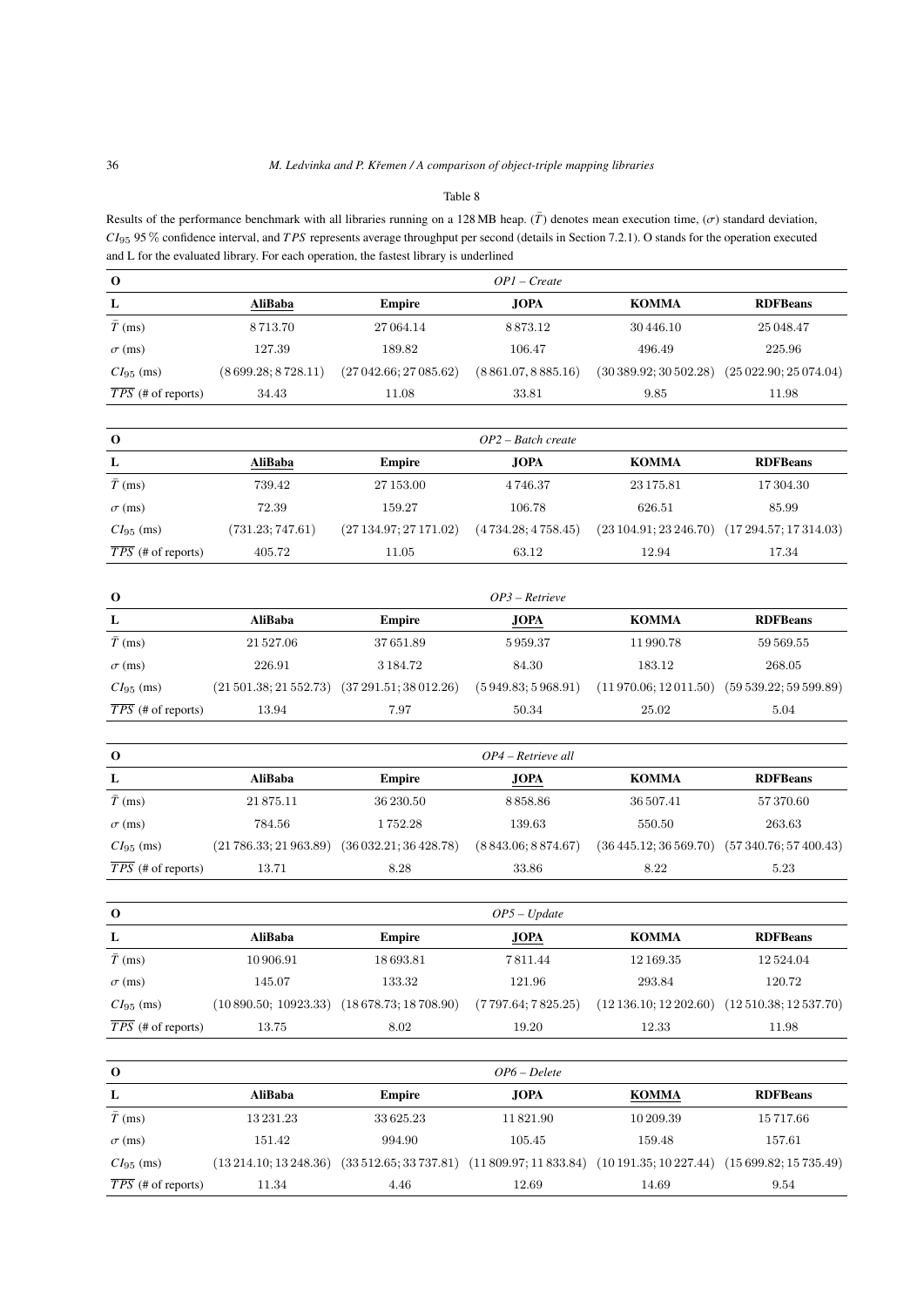<span id="page-36-0"></span>Results of the performance benchmark with all libraries running on a 256 MB heap.  $(\bar{T})$  denotes mean execution time,  $(\sigma)$  standard deviation, *CI*<sup>95</sup> 95 % confidence interval, and *T PS* represents average throughput per second (details in Section [7.2.1\)](#page-21-2). O stands for the operation executed and L for the evaluated library. For each operation, the fastest library is underlined

| $\mathbf{o}$                    |                    | $OP1 - Create$       |                    |                      |                            |  |  |
|---------------------------------|--------------------|----------------------|--------------------|----------------------|----------------------------|--|--|
| L                               | AliBaba            | Empire               | <b>JOPA</b>        | <b>KOMMA</b>         | <b>RDFBeans</b>            |  |  |
| $\bar{T}$ (ms)                  | 8801.82            | 27 1 26 05           | 8866.54            | 30610.41             | 25 229.68                  |  |  |
| $\sigma$ (ms)                   | 125.52             | 122.86               | 109.68             | 702.99               | 256.97                     |  |  |
| $Cl95$ (ms)                     | (8787.61; 8816.02) | (27112.15; 27139.95) | (8854.12; 8878.95) | (30530.86; 30689.96) | $(25\,200.60; 25\,258.75)$ |  |  |
| $\overline{TPS}$ (# of reports) | 34.08              | 11.06                | 33.84              | 9.80                 | 11.89                      |  |  |
|                                 |                    |                      |                    |                      |                            |  |  |

| $\mathbf{o}$         |                  |                            | $OP2 - Batch create$ |              |                                                       |
|----------------------|------------------|----------------------------|----------------------|--------------|-------------------------------------------------------|
| L                    | AliBaba          | Empire                     | <b>JOPA</b>          | <b>KOMMA</b> | <b>RDFBeans</b>                                       |
| $\bar{T}$ (ms)       | 782.93           | 27 229.57                  | 4 7 1 4 3 0          | 23 290.91    | 17311.32                                              |
| $\sigma$ (ms)        | 67.60            | 103.90                     | 142.41               | 430.83       | 94.71                                                 |
| $Cl95$ (ms)          | (775.28; 790.58) | $(27\,211.89; 27\,247.24)$ | (4702.54; 4726.05)   |              | $(23\,242.16; 23\,339.66)$ $(17\,300.61; 17\,322.04)$ |
| $TPS$ (# of reports) | 383.18           | 11.01                      | 63.64                | 12.88        | 17.33                                                 |

| $\mathbf{o}$                    | $OP3 - Retrieved$          |                      |                    |                      |                            |
|---------------------------------|----------------------------|----------------------|--------------------|----------------------|----------------------------|
| L                               | <b>AliBaba</b>             | Empire               | <b>JOPA</b>        | <b>KOMMA</b>         | <b>RDFBeans</b>            |
| $\bar{T}$ (ms)                  | 21 115.87                  | 36 909.70            | 5906.61            | 11972.34             | 59441.71                   |
| $\sigma$ (ms)                   | 494.35                     | 2868.89              | 83.56              | 143.42               | 294.53                     |
| $Cl95$ (ms)                     | $(21\,059.93; 21\,171.81)$ | (36585.06; 37234.34) | (5897.16; 5916.07) | (11956.11; 11988.56) | $(59\,408.38; 59\,475.03)$ |
| $\overline{TPS}$ (# of reports) | 14.21                      | 8.13                 | 50.79              | 25.06                | 5.05                       |

| $\mathbf{o}$                    | OP4 – Retrieve all         |                      |                    |              |                                               |  |  |
|---------------------------------|----------------------------|----------------------|--------------------|--------------|-----------------------------------------------|--|--|
| L                               | AliBaba                    | <b>Empire</b>        | JOPA               | <b>KOMMA</b> | <b>RDFBeans</b>                               |  |  |
| $\bar{T}$ (ms)                  | 21802.91                   | 36 421.56            | 8833.37            | 36 659.15    | 57491.72                                      |  |  |
| $\sigma$ (ms)                   | 770.91                     | 3013.25              | 95.78              | 401.20       | 271.83                                        |  |  |
| $Cl95$ (ms)                     | $(21\,715.68; 21\,890.15)$ | (36080.59; 36762.54) | (8822.53; 8844.21) |              | $(36613.75; 36704.55)$ $(57460.96; 57522.48)$ |  |  |
| $\overline{TPS}$ (# of reports) | 13.76                      | 8.24                 | 33.96              | 8.18         | 5.22                                          |  |  |

| $\mathbf{o}$                    | $OP5-Update$               |                      |                    |                            |                      |  |
|---------------------------------|----------------------------|----------------------|--------------------|----------------------------|----------------------|--|
| L                               | AliBaba                    | <b>Empire</b>        | <b>JOPA</b>        | <b>KOMMA</b>               | <b>RDFBeans</b>      |  |
| $\bar{T}$ (ms)                  | 10998.84                   | 18786.56             | 7806.32            | 12 209.20                  | 12622.81             |  |
| $\sigma$ (ms)                   | 195.20                     | 110.43               | 126.62             | 196.00                     | 126.15               |  |
| $Cl95$ (ms)                     | $(10\,976.75; 11\,020.92)$ | (18774.06; 18799.05) | (7791.99; 7820.65) | $(12\,187.02; 12\,231.38)$ | (12608.53; 12637.08) |  |
| $\overline{TPS}$ (# of reports) | 13.64                      | 7.98                 | 19.22              | 12.29                      | 11.88                |  |

| $\mathbf{o}$       |                            |           | $OP6 - Delete$                                                                                              |              |                 |
|--------------------|----------------------------|-----------|-------------------------------------------------------------------------------------------------------------|--------------|-----------------|
| L                  | <b>AliBaba</b>             | Empire    | <b>JOPA</b>                                                                                                 | <b>KOMMA</b> | <b>RDFBeans</b> |
| $\bar{T}$ (ms)     | 13 360.98                  | 33 359.14 | 11774.40                                                                                                    | 10 270.25    | 15806.75        |
| $\sigma$ (ms)      | 203.04                     | 861.21    | 105.93                                                                                                      | 169.73       | 109.86          |
| $Cl95$ (ms)        | $(13\,338.01; 13\,383.96)$ |           | $(33\,261.69, 33\,456.60)$ $(11\,762.41, 11\,786.39)$ $(10\,251.04, 10\,289.45)$ $(15\,794.32, 15\,819.19)$ |              |                 |
| TPS (# of reports) | 11.23                      | 4.50      | 12.74                                                                                                       | 14.61        | 9.49            |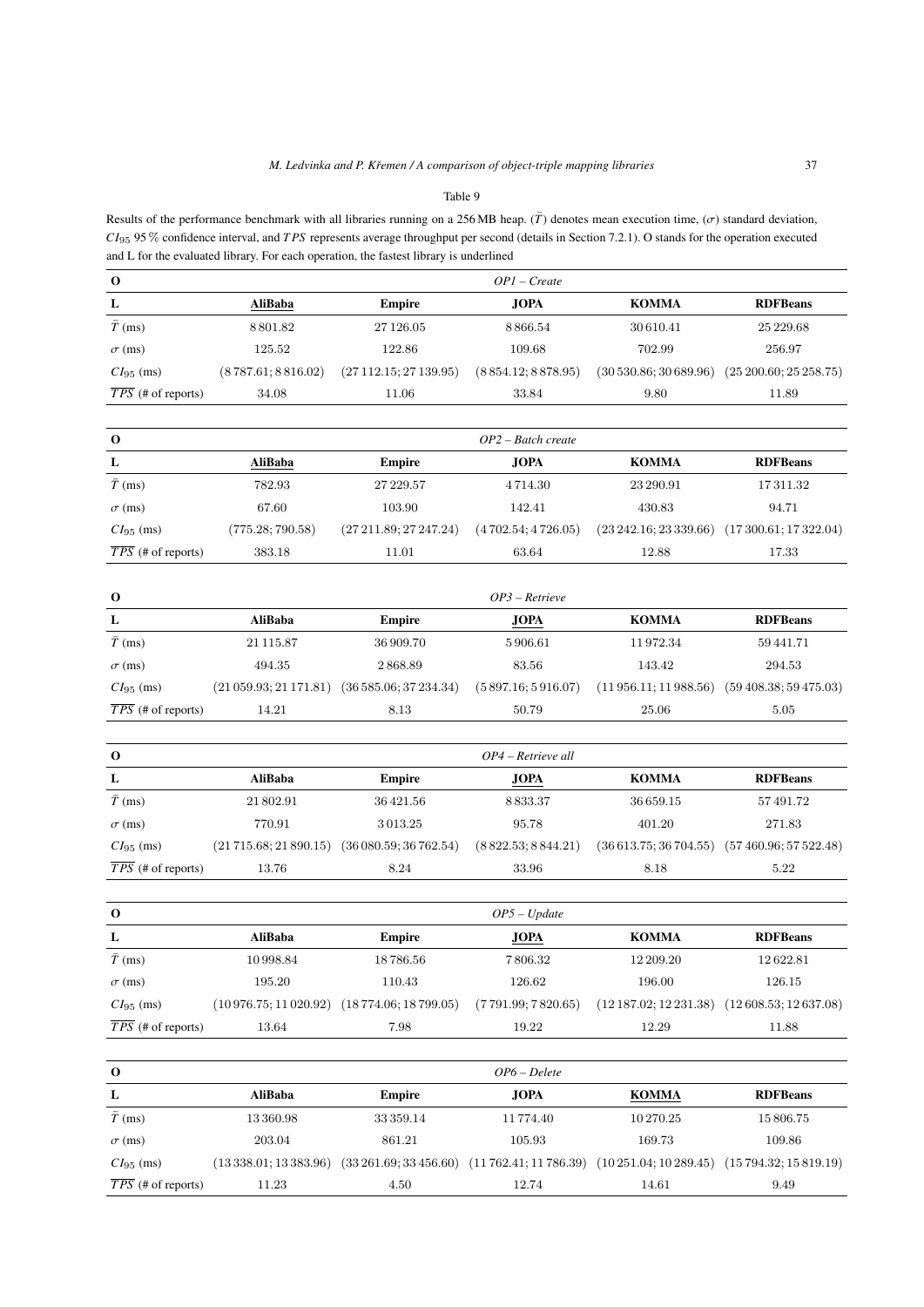<span id="page-37-0"></span>Results of the performance benchmark with all libraries running on a 512 MB heap.  $(\bar{T})$  denotes mean execution time,  $(\sigma)$  standard deviation, *CI*<sup>95</sup> 95 % confidence interval, and *T PS* represents average throughput per second (details in Section [7.2.1\)](#page-21-2). O stands for the operation executed and L for the evaluated library. For each operation, the fastest library is underlined

| $\mathbf{o}$         | $OP1 - Create$     |                      |                    |                      |                            |  |
|----------------------|--------------------|----------------------|--------------------|----------------------|----------------------------|--|
| L                    | AliBaba            | Empire               | <b>JOPA</b>        | <b>KOMMA</b>         | <b>RDFBeans</b>            |  |
| $\bar{T}$ (ms)       | 9 201.87           | 27 488.23            | 9012.40            | 28 996.45            | 25 540.07                  |  |
| $\sigma$ (ms)        | 149.49             | 202.24               | 155.23             | 537.78               | 174.80                     |  |
| $Cl_{95}$ (ms)       | (9184.95; 9218.79) | (27465.34; 27511.11) | (8994.83; 9029.96) | (28935.59; 29057.30) | $(25\,520.29; 25\,559.85)$ |  |
| $TPS$ (# of reports) | 32.60              | 10.91                | 33.29              | 10.35                | 11.75                      |  |
|                      |                    |                      |                    |                      |                            |  |

| $\mathbf{o}$                    |                  |                      | $OP2 - Batch create$ |              |                                               |
|---------------------------------|------------------|----------------------|----------------------|--------------|-----------------------------------------------|
| L                               | AliBaba          | Empire               | <b>JOPA</b>          | <b>KOMMA</b> | <b>RDFBeans</b>                               |
| $\bar{T}$ (ms)                  | 711.93           | 27 568.86            | 4737.19              | 22864.82     | 17323.95                                      |
| $\sigma$ (ms)                   | 64.86            | 303.20               | 105.23               | 561.91       | 120.04                                        |
| $Cl95$ (ms)                     | (704.59; 719.27) | (27534.55; 27603.17) | (4725.28; 4749.10)   |              | $(22801.24; 22928.41)$ $(17310.36; 17337.53)$ |
| $\overline{TPS}$ (# of reports) | 421.39           | 10.88                | 63.33                | 13.12        | 17.32                                         |

| $\mathbf{o}$                    | $OP3 - Retrieved$    |                            |                    |                      |                            |
|---------------------------------|----------------------|----------------------------|--------------------|----------------------|----------------------------|
| L                               | <b>AliBaba</b>       | Empire                     | <b>JOPA</b>        | <b>KOMMA</b>         | <b>RDFBeans</b>            |
| $\bar{T}$ (ms)                  | 20 50 7.68           | 36 729.19                  | 5882.51            | 11828.92             | 59516.95                   |
| $\sigma$ (ms)                   | 208.02               | 2815.72                    | 83.42              | 117.86               | 272.68                     |
| $Cl95$ (ms)                     | (20484.14; 20531.22) | $(36\,410.57; 37\,047.81)$ | (5873.07; 5891.95) | (11815.59; 11842.26) | $(59\,486.09; 59\,547.80)$ |
| $\overline{TPS}$ (# of reports) | 14.63                | 8.17                       | 51.00              | 25.36                | 5.04                       |

| $\mathbf{o}$                    | OP4 – Retrieve all   |                      |                    |                      |                      |  |
|---------------------------------|----------------------|----------------------|--------------------|----------------------|----------------------|--|
| L                               | AliBaba              | <b>Empire</b>        | <b>JOPA</b>        | <b>KOMMA</b>         | <b>RDFBeans</b>      |  |
| $\bar{T}$ (ms)                  | 21905.64             | 36 096.34            | 8866.55            | 36 594.84            | 57470.96             |  |
| $\sigma$ (ms)                   | 778.16               | 2838.06              | 158.25             | 544.96               | 364.24               |  |
| $Cl_{95}$ (ms)                  | (21817.59; 21993.70) | (35775.19; 36417.49) | (8848.64; 8884.46) | (36533.19; 36656.48) | (57429.75; 57512.18) |  |
| $\overline{TPS}$ (# of reports) | 13.70                | 8.31                 | 33.84              | 8.20                 | 5.22                 |  |

| $\mathbf{o}$                    | $OP5-Update$ |                                                       |                    |                                                       |                 |  |
|---------------------------------|--------------|-------------------------------------------------------|--------------------|-------------------------------------------------------|-----------------|--|
| L                               | AliBaba      | <b>Empire</b>                                         | <b>JOPA</b>        | <b>KOMMA</b>                                          | <b>RDFBeans</b> |  |
| $\bar{T}$ (ms)                  | 11 12 1.83   | 19 154.90                                             | 7847.03            | 12 204.42                                             | 12765.91        |  |
| $\sigma$ (ms)                   | 170.39       | 133.68                                                | 121.25             | 176.62                                                | 142.05          |  |
| $Cl95$ (ms)                     |              | $(11\,102.55; 11\,141.11)$ $(19\,139.77; 19\,170.02)$ | (7833.31; 7860.75) | $(12\,184.43; 12\,224.40)$ $(12\,749.83; 12\,781.98)$ |                 |  |
| $\overline{TPS}$ (# of reports) | 13.49        | 7.83                                                  | 19.12              | 12.29                                                 | 11.75           |  |

| $\mathbf{o}$       |                |                                                                                                                                        | $OP6 - Delete$ |              |                 |
|--------------------|----------------|----------------------------------------------------------------------------------------------------------------------------------------|----------------|--------------|-----------------|
| L                  | <b>AliBaba</b> | Empire                                                                                                                                 | <b>JOPA</b>    | <b>KOMMA</b> | <b>RDFBeans</b> |
| $\bar{T}$ (ms)     | 13520.13       | 33 562.09                                                                                                                              | 11792.30       | 10 246.78    | 15965.50        |
| $\sigma$ (ms)      | 243.72         | 768.82                                                                                                                                 | 110.50         | 200.21       | 122.67          |
| $Cl95$ (ms)        |                | $(13\,492.55; 13\,547.71)$ $(33\,475.09; 33\,649.09)$ $(11\,779.79; 11\,804.80)$ $(10\,224.12; 10\,269.43)$ $(15\,951.61; 15\,979.38)$ |                |              |                 |
| TPS (# of reports) | 11.09          | 4.47                                                                                                                                   | 12.72          | 14.64        | 9.40            |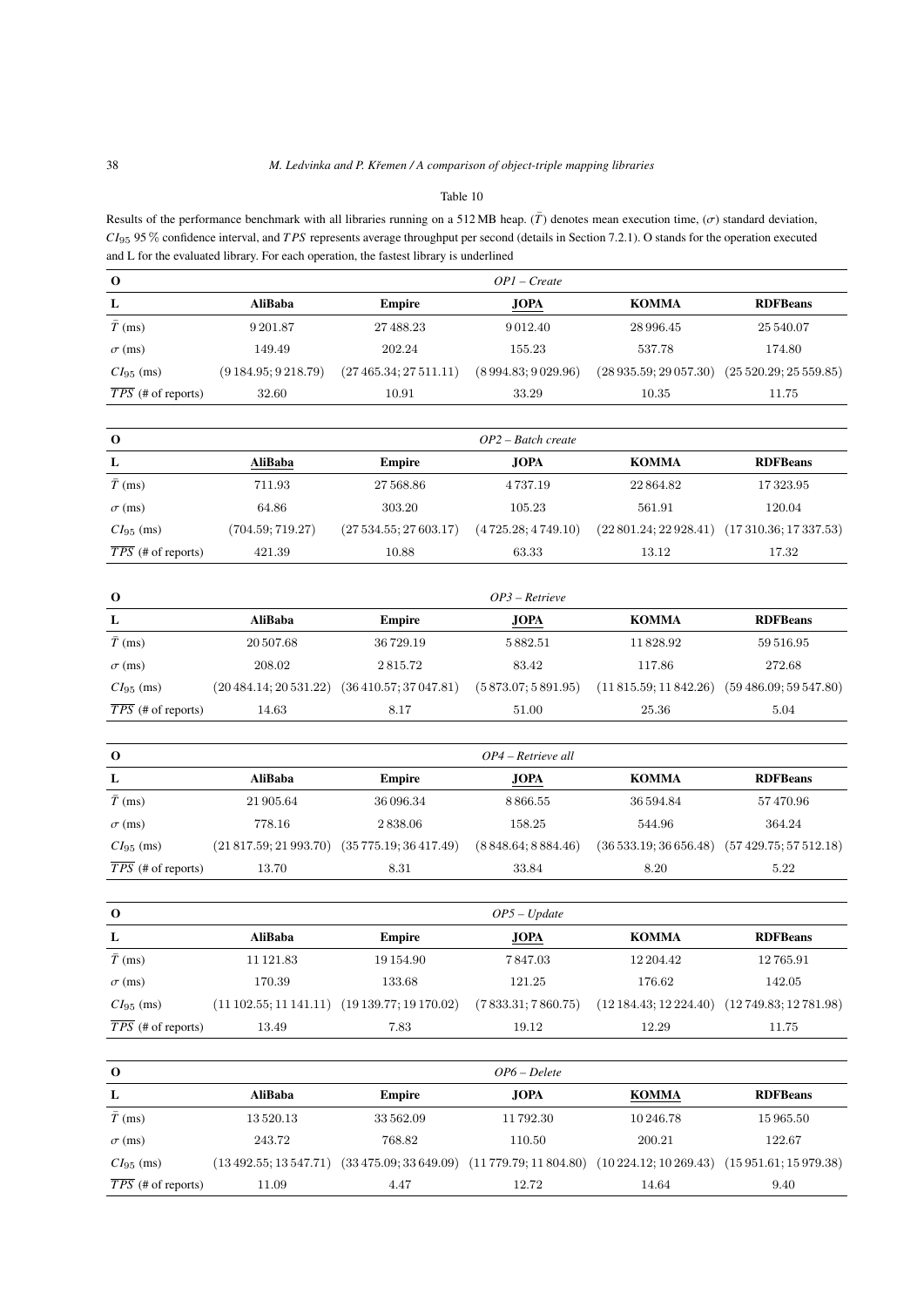<span id="page-38-0"></span>Results of the performance benchmark with all libraries running on a 1 GB heap. ( $\bar{T}$ ) denotes mean execution time, ( $\sigma$ ) standard deviation,  $CI_{95}$ 95 % confidence interval, and *T PS* represents average throughput per second (details in Section [7.2.1\)](#page-21-2). O stands for the operation executed and L for the evaluated library. For each operation, the fastest library is underlined

| $\mathbf{o}$       | $OP1 - Create$     |                      |                     |                      |                      |  |  |
|--------------------|--------------------|----------------------|---------------------|----------------------|----------------------|--|--|
| L                  | AliBaba            | <b>Empire</b>        | <b>JOPA</b>         | <b>KOMMA</b>         | <b>RDFBeans</b>      |  |  |
| $T$ (ms)           | 9 1 5 5 4 6        | 27628.78             | 8975.33             | 29 12 1.85           | 25 599.89            |  |  |
| $\sigma$ (ms)      | 174.77             | 124.39               | 82.86               | 628074               | 137.00               |  |  |
| $Cl_{95}$ (ms)     | (9135.68; 9175.23) | (27614.70; 27642.86) | (8965.95; 8984.703) | (29050.70; 29193.00) | (25584.38; 25615.39) |  |  |
| TPS (# of reports) | 32.77              | 10.86                | 33.42               | 10.30                | 11.72                |  |  |
|                    |                    |                      |                     |                      |                      |  |  |

| $\mathbf{o}$         | $OP2 - Batch create$ |                      |                    |              |                                               |
|----------------------|----------------------|----------------------|--------------------|--------------|-----------------------------------------------|
| L                    | AliBaba              | Empire               | <b>JOPA</b>        | <b>KOMMA</b> | <b>RDFBeans</b>                               |
| $\bar{T}$ (ms)       | 738.16               | 27 624.64            | 4725.72            | 22875.85     | 17325.64                                      |
| $\sigma$ (ms)        | 65.98                | 176.91               | 103.95             | 593.35       | 121.09                                        |
| $Cl_{95}$ (ms)       | (730.70; 745.63)     | (27604.62; 27644.66) | (4713.96; 4737.48) |              | $(22808.70; 22942.99)$ $(17311.97; 17339.37)$ |
| $TPS$ (# of reports) | 406.42               | 10.86                | 63.48              | 13.11        | 171.32                                        |

| $\mathbf{o}$                    | $OP3 - Retrieved$    |                      |                    |                      |                            |
|---------------------------------|----------------------|----------------------|--------------------|----------------------|----------------------------|
| L                               | AliBaba              | Empire               | <b>JOPA</b>        | <b>KOMMA</b>         | <b>RDFBeans</b>            |
| $\bar{T}$ (ms)                  | 19838.94             | 36 632.24            | 5894.10            | 11819.63             | 59486.47                   |
| $\sigma$ (ms)                   | 307.56               | 2 808.46             | 88.75              | 141.01               | 280.45                     |
| $Cl95$ (ms)                     | (19804.13; 19873.74) | (36314.44; 36950.04) | (5884.06; 5904.15) | (11803.67; 11835.58) | $(59\,454.74; 59\,518.21)$ |
| $\overline{TPS}$ (# of reports) | 15.12                | 8.19                 | 50.90              | 25.38                | 5.04                       |

| $\mathbf{o}$                    | OP4 – Retrieve all   |                            |                    |                            |                      |  |
|---------------------------------|----------------------|----------------------------|--------------------|----------------------------|----------------------|--|
| L                               | AliBaba              | <b>Empire</b>              | <b>JOPA</b>        | <b>KOMMA</b>               | <b>RDFBeans</b>      |  |
| $\bar{T}$ (ms)                  | 21811.98             | 35 852.54                  | 8806.90            | 36 402.01                  | 57521.18             |  |
| $\sigma$ (ms)                   | 729.50               | 2782.01                    | 155.64             | 346.75                     | 391.03               |  |
| $Cl95$ (ms)                     | (21729.43; 21894.53) | $(35\,537.73; 36\,167.35)$ | (8789.29; 8824.51) | $(36\,362.77; 36\,441.25)$ | (57476.93; 57565.43) |  |
| $\overline{TPS}$ (# of reports) | 13.75                | 8.19                       | 34.06              | 8.24                       | 5.22                 |  |

| textbfO                         | $OP5-Update$   |                                                       |                    |              |                                                       |  |  |
|---------------------------------|----------------|-------------------------------------------------------|--------------------|--------------|-------------------------------------------------------|--|--|
| L                               | <b>AliBaba</b> | Empire                                                | <b>JOPA</b>        | <b>KOMMA</b> | <b>RDFBeans</b>                                       |  |  |
| $\bar{T}$ (ms)                  | 11 127.57      | 19 154.26                                             | 7833.98            | 12 18 1.53   | 12802.06                                              |  |  |
| $\sigma$ (ms)                   | 176.45         | 86.91                                                 | 137.68             | 253.78       | 205.95                                                |  |  |
| $Cl95$ (ms)                     |                | $(11\,107.60; 11\,147.53)$ $(19\,144.43; 19\,164.10)$ | (7818.40; 7849.56) |              | $(12\,152.83; 12\,210.22)$ $(12\,778.76; 12\,825.37)$ |  |  |
| $\overline{TPS}$ (# of reports) | 13.48          | 7.83                                                  | 19.15              | 12.31        | 11.72                                                 |  |  |
|                                 |                |                                                       |                    |              |                                                       |  |  |
| $\mathbf 0$                     | $OP6 - Delete$ |                                                       |                    |              |                                                       |  |  |

| $\mathbf{v}$         | $U_1 U - D \ell \ell \ell \ell$ |           |                                                                                                             |           |                 |  |  |
|----------------------|---------------------------------|-----------|-------------------------------------------------------------------------------------------------------------|-----------|-----------------|--|--|
| L                    | <b>AliBaba</b>                  | Empire    | <b>JOPA</b>                                                                                                 | KOMMA     | <b>RDFBeans</b> |  |  |
| $\bar{T}$ (ms)       | 13479.67                        | 33 567.58 | 11800.06                                                                                                    | 10 271.81 | 15912.55        |  |  |
| $\sigma$ (ms)        | 216.33                          | 739.66    | 96.92                                                                                                       | 177.13    | 106.94          |  |  |
| $Cl_{95}$ (ms)       | $(13\,455.19; 13\,504.15)$      |           | $(33\,483.88; 33\,651.28)$ $(11\,789.10; 11\,811.03)$ $(10\,251.79; 10\,291.88)$ $(15\,900.45; 15\,924.65)$ |           |                 |  |  |
| $TPS$ (# of reports) | 11.13                           | 4.47      | 12.71                                                                                                       | 14.60     | 9.43            |  |  |
|                      |                                 |           |                                                                                                             |           |                 |  |  |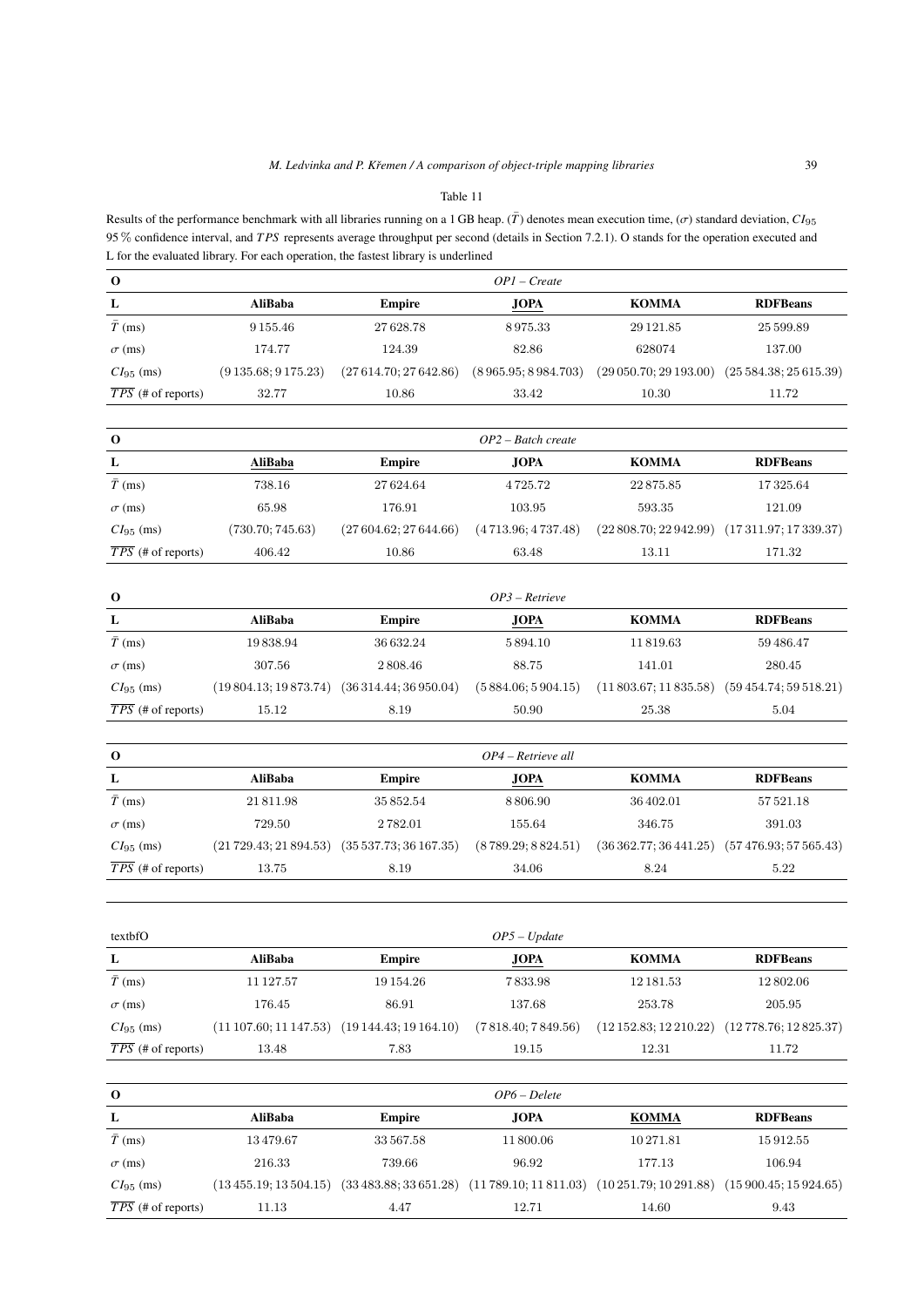# <span id="page-39-0"></span>*A.2. Scalability*

This section contains figures illustrating the scalability of the selected OTM libraries w.r.t. heap size for all operations. Figure [13](#page-40-0) shows performance results depending on heap size for *OP1*, *OP2*, *OP3* and *OP4*. Figure [14](#page-41-0) then for *OP5* and *OP6*.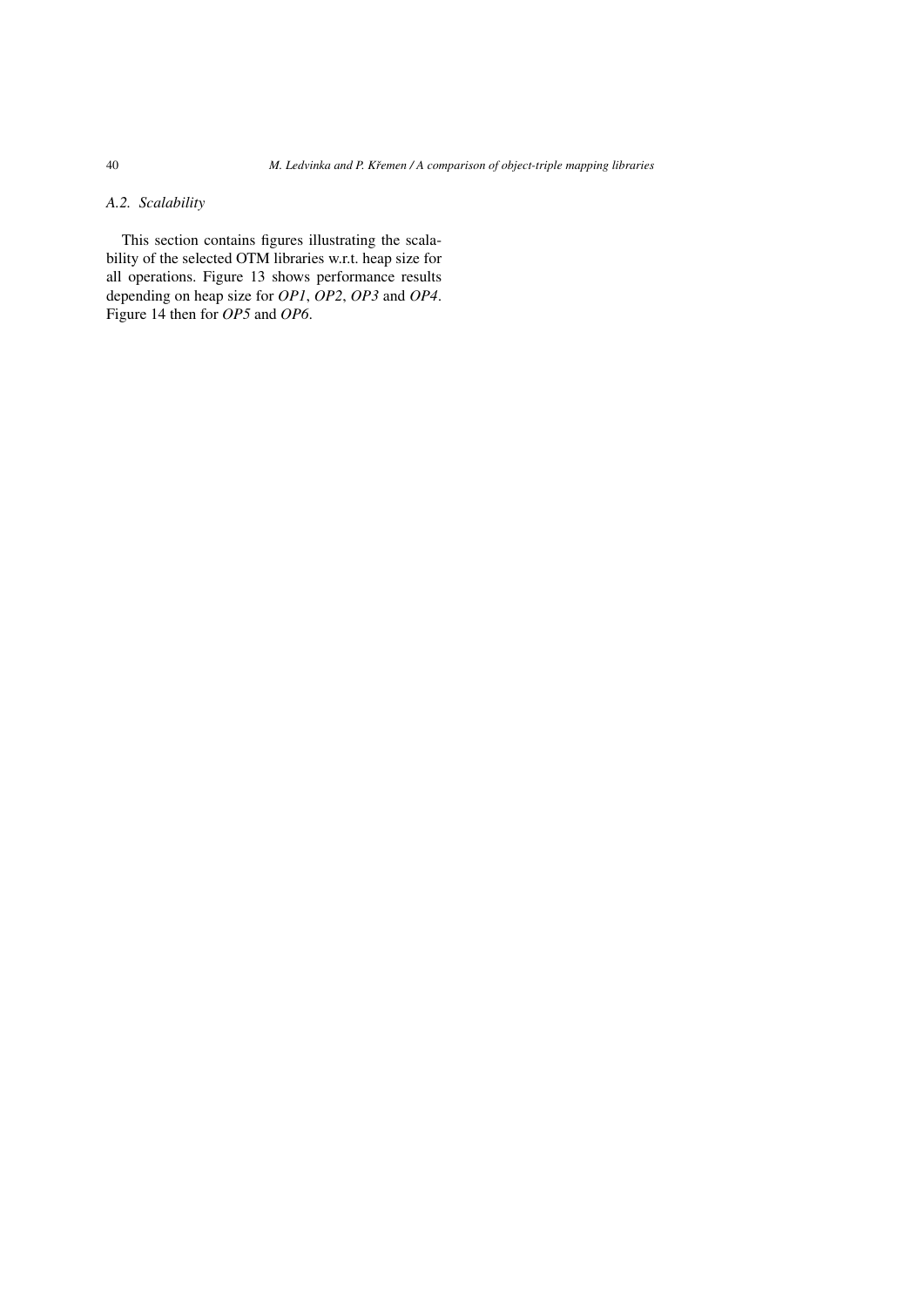<span id="page-40-0"></span>

(a) Benchmark performance of *OP1* w.r.t. heap size.

(b) Benchmark performance of *OP2* w.r.t. heap size.

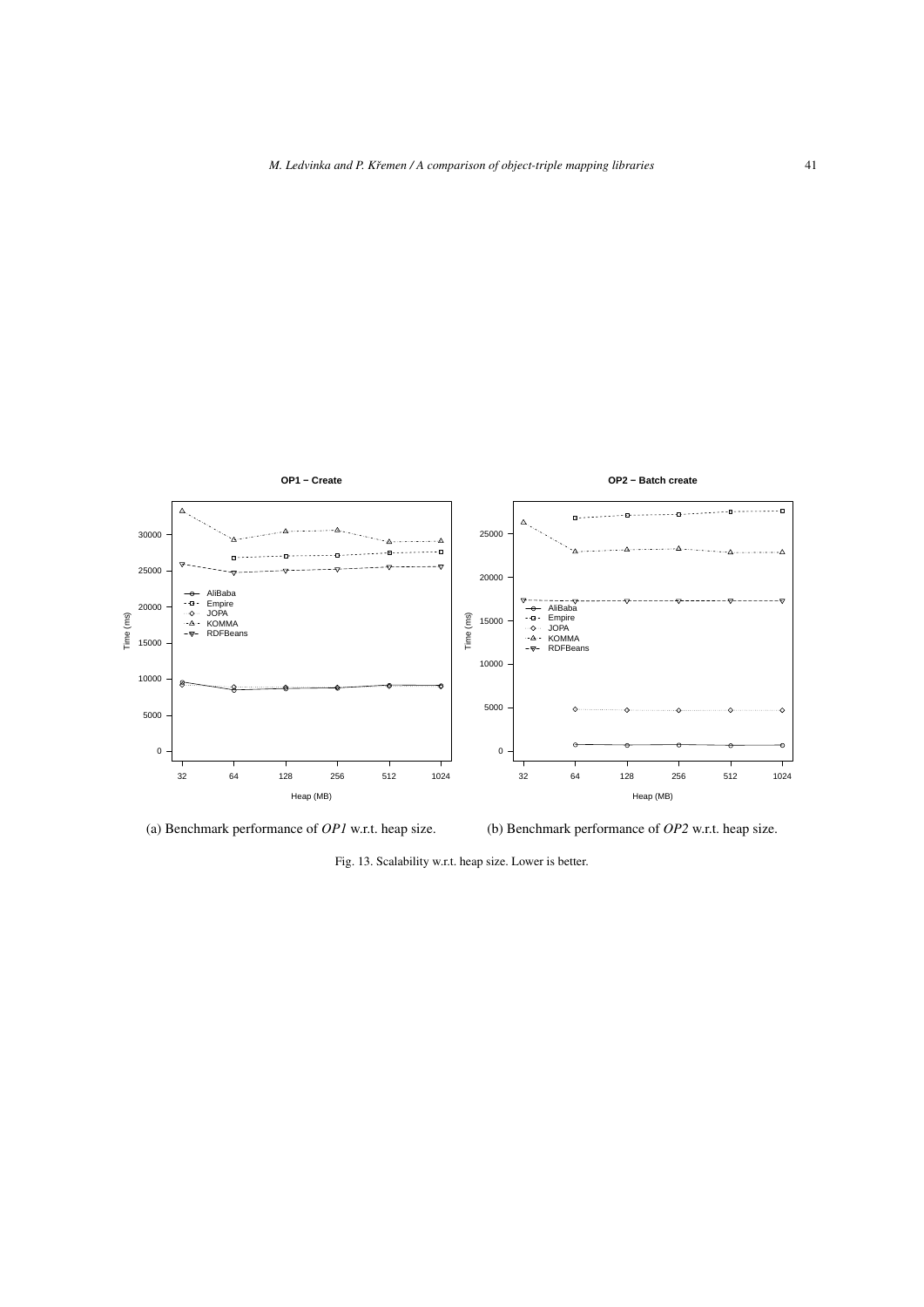<span id="page-41-0"></span>

(a) Benchmark performance of *OP3* w.r.t. heap size.

(b) Benchmark performance of *OP4* w.r.t. heap size.



(c) Benchmark performance of *OP5* w.r.t. heap size.

(d) Benchmark performance of *OP6* w.r.t. heap size.

Fig. 14. Scalability w.r.t. heap size. Lower is better.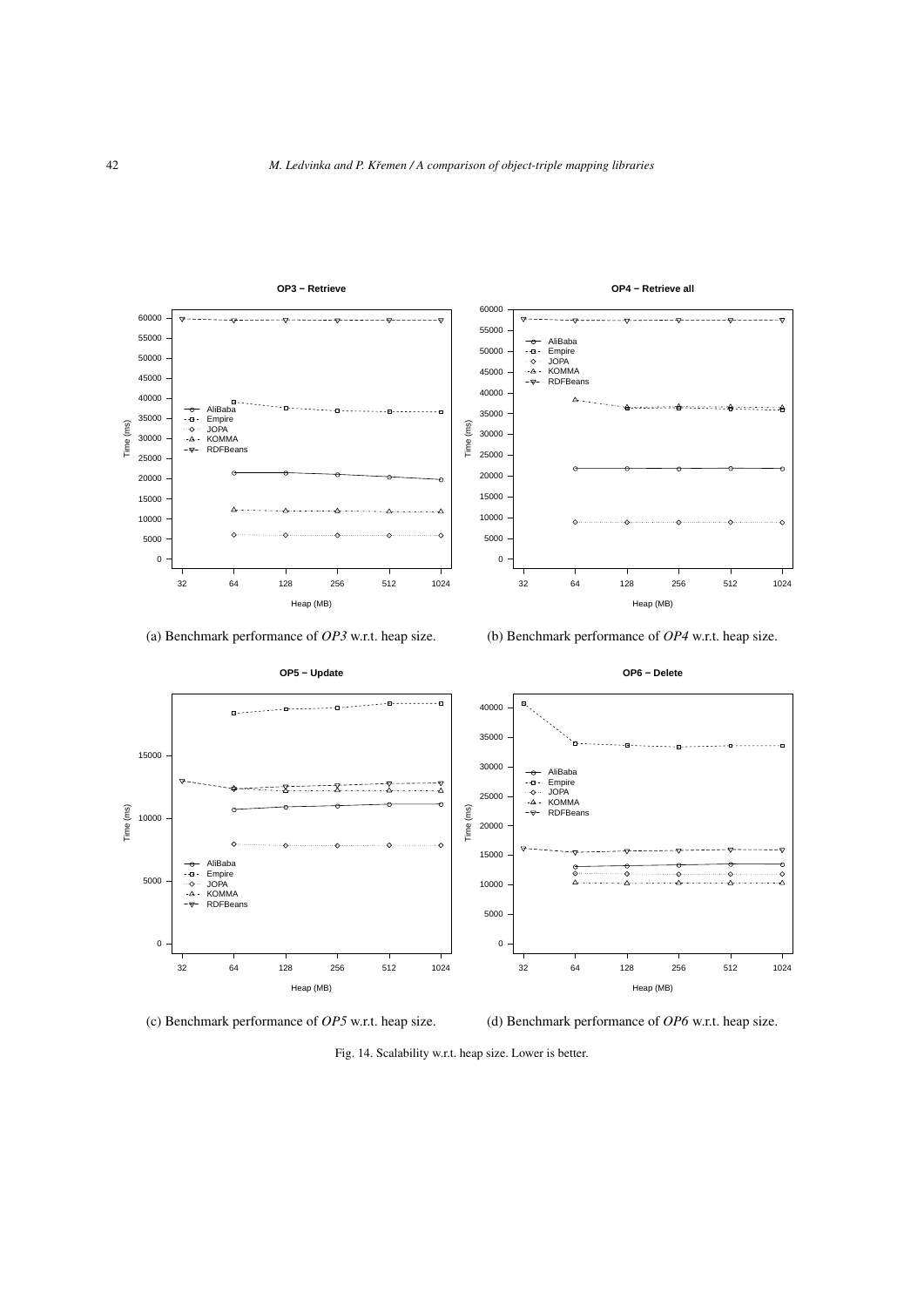#### References

- <span id="page-42-0"></span>[1] T. Berners-Lee, J. Hendler and O. Lassila, The Semantic Web, *Scientific American* 284(5) (2001), 28–37.
- <span id="page-42-1"></span>[2] A. Kalyanpur, B.K. Boguraev, S. Patwardhan, J.W. Murdock, A. Lally, C. Welty, J.M. Prager, B. Coppola, A. Fokoue-Nkoutche, L. Zhang, Y. Pan and Z.M. Qiu, Structured Data and Inference in DeepQA, *IBM J. Res. Dev.* 56(3) (2012), 351–364, ISSN 0018-8646. doi:10.1147/JRD.2012.2188737. [http://dx.doi.org/10.1147/JRD.2012.2188737.](http://dx.doi.org/10.1147/JRD.2012.2188737)
- <span id="page-42-2"></span>[3] T. Heath and C. Bizer, *Linked Data: Evolving the Web into a Global Data Space*, 1st edn, Morgan & Claypool, 2011. ISBN 9781608454303. [http://linkeddatabook.com/.](http://linkeddatabook.com/)
- <span id="page-42-3"></span>[4] D. Wood, M. Zaidman, L. Ruth and M. Hausenblas, *Linked Data: Structured Data on the Web*, Manning Publications Co., 2014.
- <span id="page-42-4"></span>[5] M. Ledvinka, A. Lališ and P. Křemen, Towards Data-Driven Safety: An Ontology-Based Information System, *Journal of Aerospace Information Systems* (2018), 1–15, ISSN 2327- 3097. doi:10.2514/1.I010622.
- <span id="page-42-5"></span>[6] R.E. Carvalho, J. Williams, I. Sturken, R. Keller and T. Panontin, Investigation Organizer: the development and testing of a Web-based tool to support mishap investigations, in: *2005 IEEE Aerospace Conference*, 2005, pp. 89–98, ISSN 1095- 323X. doi:10.1109/AERO.2005.1559302.
- <span id="page-42-6"></span>[7] R. Carvalho, S. Wolfe, D. Berrios and J. Williams, Ontology Development and Evolution in the Accident Investigation Domain, in: *2005 IEEE Aerospace Conference*, 2005, pp. 1–8, ISSN 1095-323X. doi:10.1109/AERO.2005.1559634.
- <span id="page-42-7"></span>[8] J.J. Carroll, I. Dickinson, C. Dollin, D. Reynolds, A. Seaborne and K. Wilkinson, Jena: implementing the semantic web recommendations, in: *Proceedings of the 13th international World Wide Web conference (Alternate Track Papers & Posters)*, 2004, pp. 74–83.
- <span id="page-42-8"></span>[9] J. Broekstra, A. Kampman and F. van Harmelen, Sesame: A Generic Architecture for Storing and Querying RDF and RDF Schema, in: *Proceedings of the First International Semantic Web Conference on The Semantic Web*, 2002, pp. 54–68.
- <span id="page-42-9"></span>[10] R. Cyganiak, D. Wood and M. Lanthaler, RDF 1.1 Concepts and Abstract Syntax, Technical Report, W3C, 2014.
- <span id="page-42-10"></span>[11] D. Brickley and R.V. Guha, RDF Schema 1.1, W3C Recommendation, W3C, 2014.
- <span id="page-42-11"></span>[12] S. Bechhofer, F. van Harmelen, J. Hendler, I. Horrocks, D.L. McGuinness, P.F. Patel-Schneider and L.A. Stein, OWL Web Ontology Language, W3C Recommendation, W3C, 2004.
- <span id="page-42-12"></span>[13] B. Motik, B. Parsia and P.F. Patel-Schneider, OWL 2 Web Ontology Language Structural Specification and Functional-Style Syntax, W3C Recommendation, W3C, 2009.
- <span id="page-42-13"></span>[14] D. Beckett, T. Berners-Lee, E. Prud'hommeaux and G. Carothers, RDF 1.1 Turtle, W3C Recommendation, W3C, 2014, [https://www.w3.org/TR/turtle/,](https://www.w3.org/TR/turtle/) accessed 08-08-2017..
- <span id="page-42-14"></span>[15] S. Harris and A. Seaborne, SPARQL 1.1 Query Language, Technical Report, W3C, 2013.
- <span id="page-42-15"></span>[16] P. Gearon, A. Passant and A. Polleres, SPARQL 1.1 Update, Technical Report, W3C, 2013, Accessed 2018-01-08. [https://](https://www.w3.org/TR/sparql11-update) [www.w3.org/TR/sparql11-update.](https://www.w3.org/TR/sparql11-update)
- <span id="page-42-16"></span>[17] B. Bishop, A. Kiryakov, D. Ognyanoff, I. Peikov, Z. Tashev and R. Velkov, OWLIM: A family of scalable semantic repositories, *Semantic Web – Interoperability, Usability, Applicability* (2010).
- <span id="page-42-17"></span>[18] O. Erling and I. Mikhailov, RDF Support in the Virtuoso DBMS., in: *Conference on Social Semantic Web*, S. Auer, C. Bizer, C. Müller and A.V. Zhdanova, eds, LNI, Vol. 113, GI, 2007, pp. 59–68. ISBN 978-3-88579-207-9. [http://dblp.](http://dblp.uni-trier.de/db/conf/cssw/cssw2007.html#ErlingM07) [uni-trier.de/db/conf/cssw/cssw2007.html#ErlingM07.](http://dblp.uni-trier.de/db/conf/cssw/cssw2007.html#ErlingM07)
- <span id="page-42-18"></span>[19] Microsoft, Microsoft Open Database Connectivity (ODBC), Microsoft Corporation, 2016. [https://cdn.simba.com/](https://cdn.simba.com/wp-content/uploads/2016/03/ODBC_specification.pdf) [wp-content/uploads/2016/03/ODBC\\_specification.pdf.](https://cdn.simba.com/wp-content/uploads/2016/03/ODBC_specification.pdf)
- <span id="page-42-19"></span>[20] P. Křemen and Z. Kouba, Ontology-Driven Information System Design, *IEEE Transactions on Systems, Man, and Cybernetics: Part C* 42(3) (2012), 334–344, ISSN 1094-6977.
- <span id="page-42-20"></span>[21] M. Horridge and S. Bechhofer, The OWL API: A Java API for OWL ontologies, *Semantic Web – Interoperability, Usability, Applicability* (2011).
- <span id="page-42-21"></span>[22] J. Leigh, AliBaba, 2007, Accessed 2018-01-02. [https://](https://bitbucket.org/openrdf/alibaba/) [bitbucket.org/openrdf/alibaba/.](https://bitbucket.org/openrdf/alibaba/)
- <span id="page-42-22"></span>[23] M. Grove, Empire: RDF & SPARQL Meet JPA, *semanticweb.com* (2010). [http://semanticweb.com/](http://semanticweb.com/empire-rdf-sparql-meet-jpa_b15617) [empire-rdf-sparql-meet-jpa\\_b15617.](http://semanticweb.com/empire-rdf-sparql-meet-jpa_b15617)
- <span id="page-42-23"></span>[24] M. Ledvinka and P. Křemen, JOPA: Accessing Ontologies in an Object-oriented Way, in: *Proceedings of the 17th International Conference on Enterprise Information Systems*, 2015.
- <span id="page-42-24"></span>[25] C. Puleston, B. Parsia, J. Cunningham and A. Rector, Integrating Object-Oriented and Ontological Representations: A Case Study in Java and OWL, in: *The Semantic Web - ISWC 2008*, A. Sheth, S. Staab, M. Dean, M. Paolucci, D. Maynard, T. Finin and K. Thirunarayan, eds, Springer Berlin Heidelberg, Berlin, Heidelberg, 2008, pp. 130–145. ISBN 978-3-540-88564-1.
- <span id="page-42-25"></span>[26] JCP, JDBC<sup>TM</sup> 4.2 Specification, Oracle America, Inc., 2014.
- <span id="page-42-26"></span>[27] JCP, JSR 317: Java<sup>TM</sup> Persistence API, Version 2.0, Sun Microsystems, 2009.
- <span id="page-42-27"></span>[28] Standard Performance Evaluation Corporation, SPECjbb(R)2015, 2015, Accessed 2018-01-04. [https:](https://www.spec.org/jbb2015/) [//www.spec.org/jbb2015/.](https://www.spec.org/jbb2015/)
- <span id="page-42-28"></span>[29] S.M. Blackburn, R. Garner, C. Hoffmann, A.M. Khang, K.S. McKinley, R. Bentzur, A. Diwan, D. Feinberg, D. Frampton, S.Z. Guyer, M. Hirzel, A. Hosking, M. Jump, H. Lee, J.E.B. Moss, A. Phansalkar, D. Stefanovic, T. Van- ´ Drunen, D. von Dincklage and B. Wiedermann, The Da-Capo Benchmarks: Java Benchmarking Development and Analysis, in: *Proceedings of the 21st Annual ACM SIG-PLAN Conference on Object-oriented Programming Systems, Languages, and Applications*, OOPSLA '06, ACM, New York, NY, USA, 2006, pp. 169–190. ISBN 1-59593-348- 4. doi:10.1145/1167473.1167488. [http://doi.acm.org/10.1145/](http://doi.acm.org/10.1145/1167473.1167488) [1167473.1167488.](http://doi.acm.org/10.1145/1167473.1167488)
- <span id="page-42-29"></span>[30] G. Gousios, V. Karakoidas and D. Spinellis, Tuning Java's memory manager for high performance server applications, in: *Proceedings of the 5th International System Administration and Network Engineering Conference SANE 06*, A. Zavras, ed., Stichting SANE, 2006, pp. 69–83, NLUUG.
- <span id="page-42-30"></span>[31] A. Georges, D. Buytaert and L. Eeckhout, Statistically Rigorous Java Performance Evaluation, in: *Proceedings of the 22Nd Annual ACM SIGPLAN Conference on Object-oriented Programming Systems and Applications*, OOPSLA '07, ACM, New York, NY, USA, 2007, pp. 57–76. ISBN 978-1-59593- 786-5. doi:10.1145/1297027.1297033. [http://doi.acm.org/10.](http://doi.acm.org/10.1145/1297027.1297033) [1145/1297027.1297033.](http://doi.acm.org/10.1145/1297027.1297033)
- <span id="page-42-31"></span>[32] O. Holanda, S. Isotani, I.I. Bittencourt, D. Dermeval and W. Alcantara, An Object Triple Mapping System Supporting Detached Objects, *Engineering Applications of Artifi-*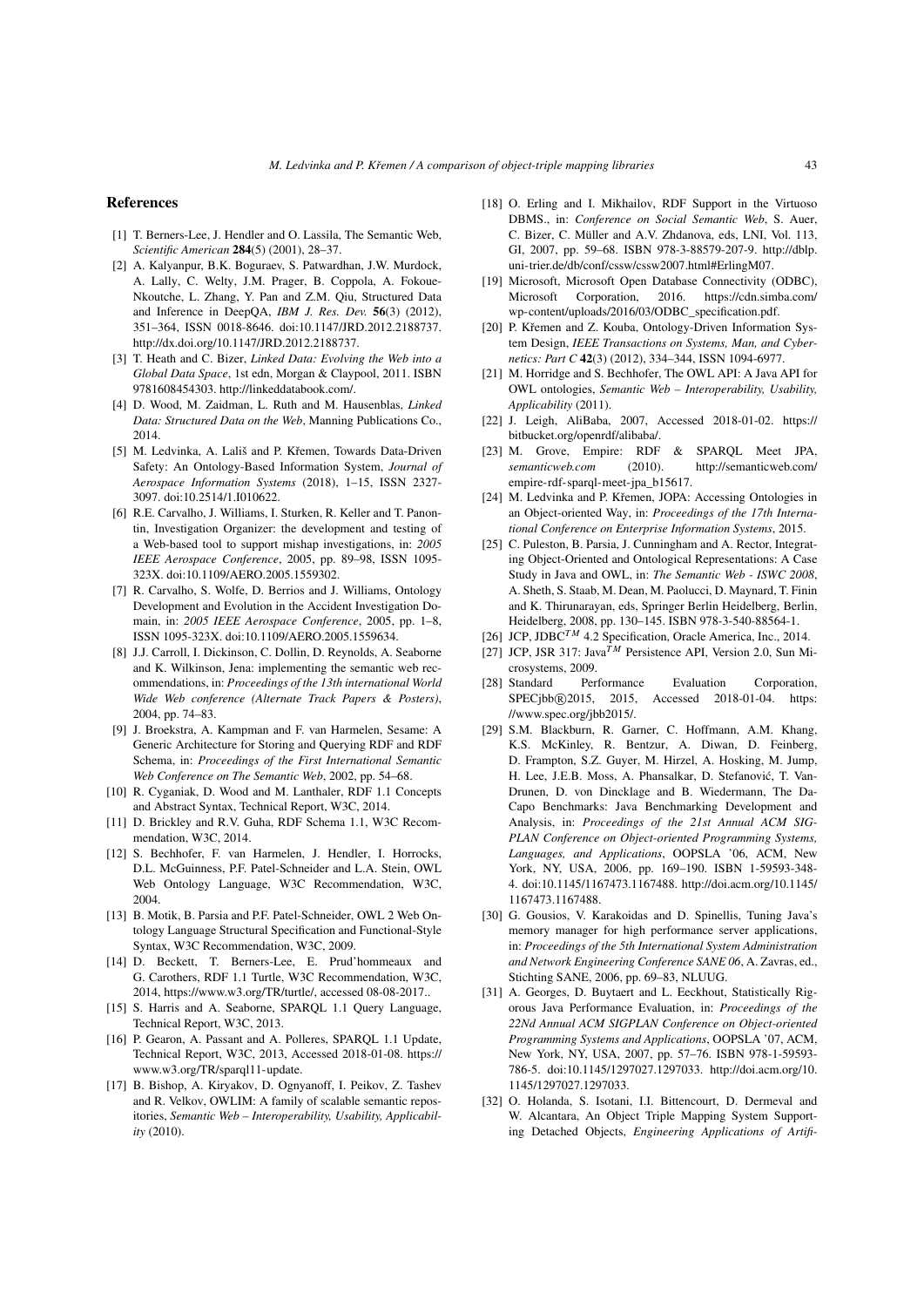*cial Intelligence* 62(C) (2017), 234–251, ISSN 0952-1976. doi:10.1016/j.engappai.2017.04.010. [https://doi.org/10.1016/j.](https://doi.org/10.1016/j.engappai.2017.04.010) [engappai.2017.04.010.](https://doi.org/10.1016/j.engappai.2017.04.010)

- <span id="page-43-0"></span>[33] P. Cristofaro, Virtuoso RDF Triple Store Analysis Benchmark & mapping tools RDF / OO, 2013, Accessed 2018-01-02. [https://tinyurl.com/virt-rdf-map-tools.](https://tinyurl.com/virt-rdf-map-tools)
- <span id="page-43-1"></span>[34] K. Schlegel, Selecting an RDF mapping library for crossmedia enhancements, 2015, Accessed 2018-01-04. [https://](https://tinyurl.com/sel-rdf-map-lib) [tinyurl.com/sel-rdf-map-lib.](https://tinyurl.com/sel-rdf-map-lib)
- <span id="page-43-2"></span>[35] Y. Guo, A. Qasem, Z. Pan and J. Heflin, A Requirements Driven Framework for Benchmarking Semantic Web Knowledge Base Systems, *IEEE Transactions on Knowledge and Data Engineering* 19(2) (2007), 297–309.
- <span id="page-43-3"></span>[36] Y. Guo, Z. Pan and J. Heflin, LUBM: A benchmark for OWL knowledge base systems, *Journal of Web Semantics* 3(2–3) (2005), 158–182. [http://dx.doi.org/10.1016/](http://dx.doi.org/10.1016/j.websem.2005.06.005; http://www.bibsonomy.org/bibtex/2924e60509d7e1b45c6f38eaef9a5c6bb/gromgull) [j.websem.2005.06.005;http://www.bibsonomy.org/bibtex/](http://dx.doi.org/10.1016/j.websem.2005.06.005; http://www.bibsonomy.org/bibtex/2924e60509d7e1b45c6f38eaef9a5c6bb/gromgull) [2924e60509d7e1b45c6f38eaef9a5c6bb/gromgull.](http://dx.doi.org/10.1016/j.websem.2005.06.005; http://www.bibsonomy.org/bibtex/2924e60509d7e1b45c6f38eaef9a5c6bb/gromgull)
- <span id="page-43-4"></span>[37] C. Bizer and A. Schultz, The Berlin SPAROL benchmark, *International Journal On Semantic Web and Information Systems* 5(2) (2009), 1–24.
- <span id="page-43-5"></span>[38] L. Ma, Y. Yang, Z. Qiu, G. Xie, Y. Pan and S. Liu, Towards a Complete OWL Ontology Benchmark, in: *ESWC'06 Proceedings of the 3rd European conference on The Semantic Web: research and applications*, 2006, pp. 125–139.
- <span id="page-43-6"></span>[39] M. Ledvinka and P. Křemen, Object-UOBM: An Ontological Benchmark for Object-oriented Access, in: *Knowledge Engineering and the Semantic Web*, Springer, CCIS series, 2015.
- <span id="page-43-7"></span>[40] W.V. Siricharoen, Ontologies and Object models in Object Oriented Software Engineering, in: *Proceedings of the International MultiConference of Engineers and Computer Scientists 2006, IMECS '06, June 20-22, 2006, Hong Kong, China*, 2006, pp. 856–861.
- <span id="page-43-8"></span>[41] G. Weikum and G. Vossen, *Transactional Information Systems: Theory, Algorithms, and the Practice of Concurrency Control and Recovery*, Morgan Kaufmann Publishers Inc., San Francisco, CA, USA, 2002. ISBN 9780080519562.
- <span id="page-43-9"></span>[42] L. Feigenbaum, G.T. Williams, K.G. Clark and E. Torres, SPARQL 1.1 Protocol, Technical Report, W3C, 2013, Accessed 2018-01-08. [https://www.w3.org/TR/](https://www.w3.org/TR/sparql11-protocol) [sparql11-protocol.](https://www.w3.org/TR/sparql11-protocol)
- <span id="page-43-10"></span>[43] S. Speicher, J. Arwe and A. Malhotra, Linked Data Platform 1.0, Technical Report, W3C, 2013, Accessed 2018-01-08. [http:](http://www.w3.org/TR/ldp/) [//www.w3.org/TR/ldp/.](http://www.w3.org/TR/ldp/)
- <span id="page-43-11"></span>[44] G. Hillairet, F. Bertrand and J.Y. Lafaye, Rewriting Queries by Means of Model Transformations from SPARQL to OQL and Vice-Versa, in: *Theory and Practice of Model Transformations*, R.F. Paige, ed., Springer Berlin Heidelberg, Berlin, Heidelberg, 2009, pp. 116–131. ISBN 978-3-642-02408-5.
- <span id="page-43-12"></span>[45] R.G.G. Cattell and D.K. Barry, *The Object Data Standard: ODMG 3.0*, Morgan Kaufmann, 2000. ISBN 1-55860-647-5.
- <span id="page-43-13"></span>[46] C. Stadler and J. Lehmann, JPA Criteria Queries over RDF Data, in: *Workshop on Querying the Web of Data co-located with the Extended Semantic Web Conference*, 2017. [http://](http://jens-lehmann.org/files/2017/quweda_jpa.pdf) [jens-lehmann.org/files/2017/quweda\\_jpa.pdf.](http://jens-lehmann.org/files/2017/quweda_jpa.pdf)
- <span id="page-43-14"></span>[47] M. Zimmermann, Owl2Java – A Java Code Generator for OWL, 2009, Accessed 2018-01-02. [http://www.incunabulum.](http://www.incunabulum.de/projects/it/owl2java/) [de/projects/it/owl2java/.](http://www.incunabulum.de/projects/it/owl2java/)
- <span id="page-43-15"></span>[48] M. Quasthoff, H. Sack and C. Meinel, Can Software Developers Use Linked Data Vocabulary?, in: *Proceedings of Inter-*

*national Conference on Semantic Systems 2009 (i-semantics 2009)*, 2009.

- <span id="page-43-16"></span>[49] D. Allemang and J. Hendler, *Semantic Web for the Working Ontologist: Effective Modeling in RDFS and OWL*, 2nd edn, Morgan Kaufmann Publishers Inc., San Francisco, CA, USA, 2011. ISBN 9780123859655, 9780123859662.
- <span id="page-43-17"></span>[50] Holger Knublauch, SPIN - SPARQL Inferencing Notation, 2017, [http://spinrdf.org/,](http://spinrdf.org/) accessed 2018-11-17. [http://spinrdf.](http://spinrdf.org/) [org/.](http://spinrdf.org/)
- <span id="page-43-18"></span>[51] J.J. Carroll, C. Bizer, P. Hayes and P. Stickler, Named Graphs, Provenance and Trust, in: *Proceedings of the 14th International Conference on World Wide Web*, WWW '05, ACM, New York, NY, USA, 2005, pp. 613–622. ISBN 1-59593-046- 9. doi:10.1145/1060745.1060835. [http://doi.acm.org/10.1145/](http://doi.acm.org/10.1145/1060745.1060835) [1060745.1060835.](http://doi.acm.org/10.1145/1060745.1060835)
- <span id="page-43-19"></span>[52] A. Zimmermann, RDF 1.1: On Semantics of RDF Datasets, 2014, Accessed 2018-01-04. [https://www.w3.org/TR/](https://www.w3.org/TR/rdf11-datasets/) [rdf11-datasets/.](https://www.w3.org/TR/rdf11-datasets/)
- <span id="page-43-20"></span>[53] T. Lebo, S. Sahoo and D. McGuinness, PROV-O: The PROV Ontology, W3C Recommendation, W3C, 2013, [http://www.](http://www.w3.org/TR/prov-o/) [w3.org/TR/prov-o/,](http://www.w3.org/TR/prov-o/) accessed 2018-11-17..
- <span id="page-43-21"></span>[54] S.S. Sahoo, O. Bodenreider, P. Hitzler, A. Sheth and K. Thirunarayan, Provenance Context Entity (PaCE): Scalable Provenance Tracking for Scientific RDF Data, in: *Proceedings of the 22Nd International Conference on Scientific and Statistical Database Management*, SSDBM'10, Springer-Verlag, Berlin, Heidelberg, 2010, pp. 461–470. ISBN 3-642- 13817-9, 978-3-642-13817-1. [http://dl.acm.org/citation.cfm?](http://dl.acm.org/citation.cfm?id=1876037.1876075) [id=1876037.1876075.](http://dl.acm.org/citation.cfm?id=1876037.1876075)
- <span id="page-43-22"></span>[55] M. Quasthoff and C. Meinel, Tracing the Provenance of Object-Oriented Computations on RDF Data, in: *Proceedings of the 2nd Workshop (in conjunction with 7th ESWC) on Trust and Privacy on the Social and Semantic Web (SPOT 2010)*, 2010.
- <span id="page-43-23"></span>[56] P. Křemen, B. Kostov, M. Blaško, J. Ahmad, V. Plos, A. Lališ, S. Stojic and P. Vittek, Ontological Foundations of European ´ Coordination Centre for Accident and Incident Reporting Systems, *Journal of Aerospace Information Systems* 14(5) (2017), 279–292, https://doi.org/10.2514/1.I010441.
- <span id="page-43-24"></span>[57] L. Saeeda, Iterative Approach for Information Extraction and Ontology Learning from Textual Aviation Safety Reports, in: *The Semantic Web*, E. Blomqvist, D. Maynard, A. Gangemi, R. Hoekstra, P. Hitzler and O. Hartig, eds, Springer International Publishing, Cham, 2017, pp. 236–245. ISBN 978-3-319- 58451-5.
- <span id="page-43-25"></span>[58] S. Oaks, *Java Performance: The Definitive Guide*, 1st edn, O'Reilly Media, Inc., 2014. ISBN 1449358454, 9781449358457.
- <span id="page-43-26"></span>[59] B. Kostov, J. Ahmad and P. Křemen, Towards Ontology-Based Safety Information Management in the Aviation Industry, in: *On the Move to Meaningful Internet Systems: OTM 2016 Workshops: Confederated International Workshops: EI2N, FBM, ICSP, Meta4eS, and OTMA 2016, Rhodes, Greece, October 24–28, 2016, Revised Selected Papers*, I. Ciuciu, C. Debruyne, H. Panetto, G. Weichhart, P. Bollen, A. Fensel and M.-E. Vidal, eds, Springer International Publishing, Cham, 2017, pp. 242–251. ISBN 978-3-319- 55961-2. doi:10.1007/978-3-319-55961-2\_25. [https://doi.org/](https://doi.org/10.1007/978-3-319-55961-2_25) [10.1007/978-3-319-55961-2\\_25.](https://doi.org/10.1007/978-3-319-55961-2_25)
- <span id="page-43-27"></span>[60] G. Guizzardi, Ontological Foundations for Structural Conceptual Models, PhD thesis, University of Twente, 2005.